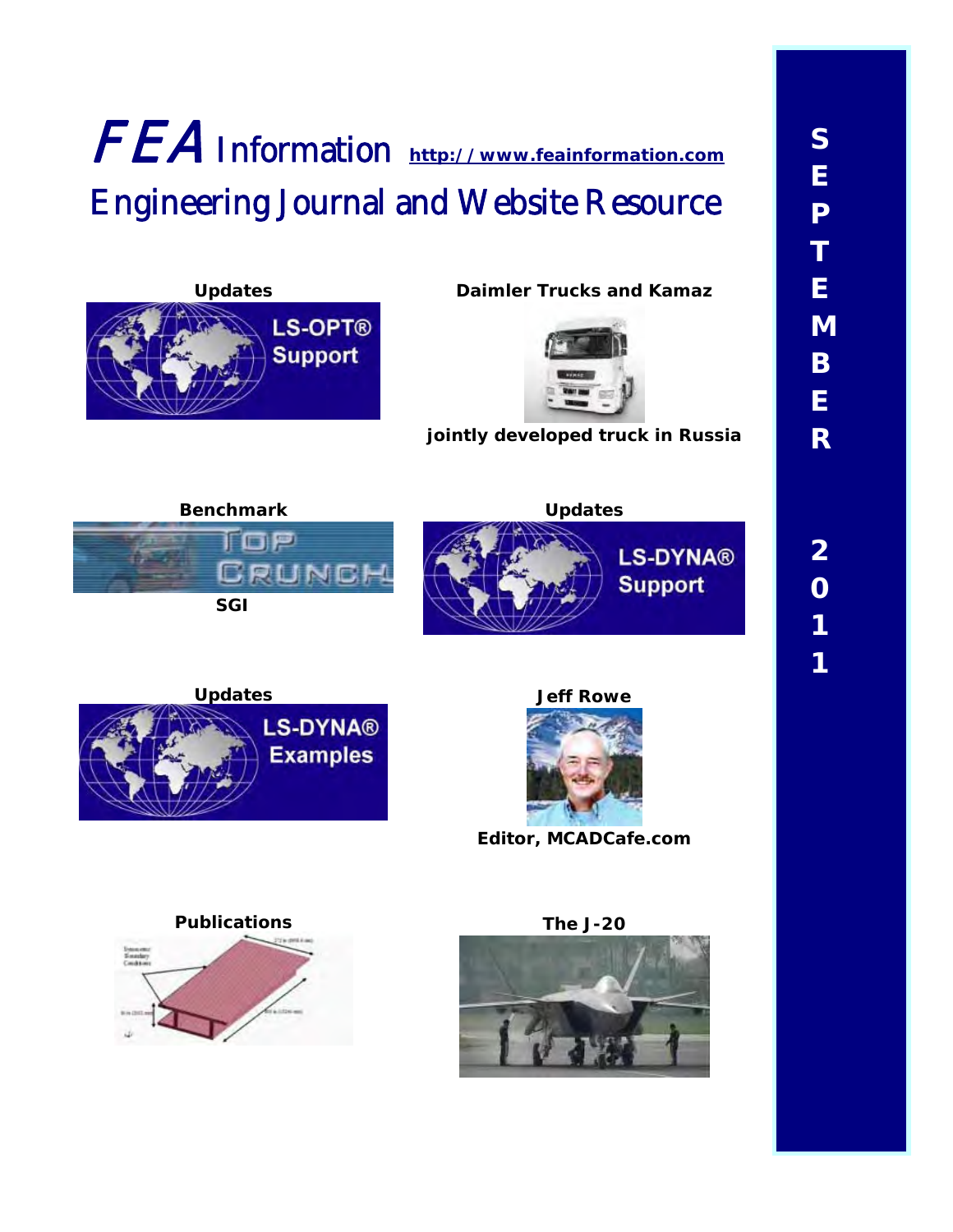### **TABLE OF CONTENTS**

### **Articles**

| 04 | Announcements                                                                |  |  |  |  |
|----|------------------------------------------------------------------------------|--|--|--|--|
| 05 | FEA Platinum & Bronze Participants                                           |  |  |  |  |
| 06 | Paper - Numerical Prediction of the Dynamic Response of Prestressed Concrete |  |  |  |  |
|    | Box Girder Bridges, Under Blast Loads                                        |  |  |  |  |
| 07 | Top Crunch.org                                                               |  |  |  |  |
| 08 | LS-OPT <sup>®</sup> Support Site                                             |  |  |  |  |
| 09 | LS-DYNA <sup>®</sup> Support Site                                            |  |  |  |  |
| 10 | LS-DYNA <sup>®</sup> Examples Site                                           |  |  |  |  |
| 11 | Book Review A First Course in the Finite Element Method                      |  |  |  |  |
| 12 | e2s Enterprise Engineering Solutions                                         |  |  |  |  |
| 13 | MCADCafe's e-Magazine - Jeff Rowe - Editor                                   |  |  |  |  |
| 14 | ETA China - 2011 China Conference of Technology Automotive Safety Technology |  |  |  |  |
| 16 | Daimler Trucks and Kamaz unveil jointly developed truck in Russia            |  |  |  |  |
| 18 | Aerospace - The J-20                                                         |  |  |  |  |
| 19 | Agenda - DYNAmore - German LS-DYNA Forum 2011                                |  |  |  |  |
| 22 | <b>DYNAmore Class Announcement</b>                                           |  |  |  |  |

### **Solutions**

|    | 24   Reading Reference Library                          |
|----|---------------------------------------------------------|
|    | 26   Pre-Processing - Post Processing – Model Editing - |
| 27 | Software                                                |
|    | 29   Cloud Services - SGI - GridCore                    |
| 31 | Site Directory - Resources                              |

### **EVENTS**

| 33   12th International LS-DYNA Users Conference |
|--------------------------------------------------|
| 34   EnginSoft - International Conference        |
| 35   ANSA & µETA                                 |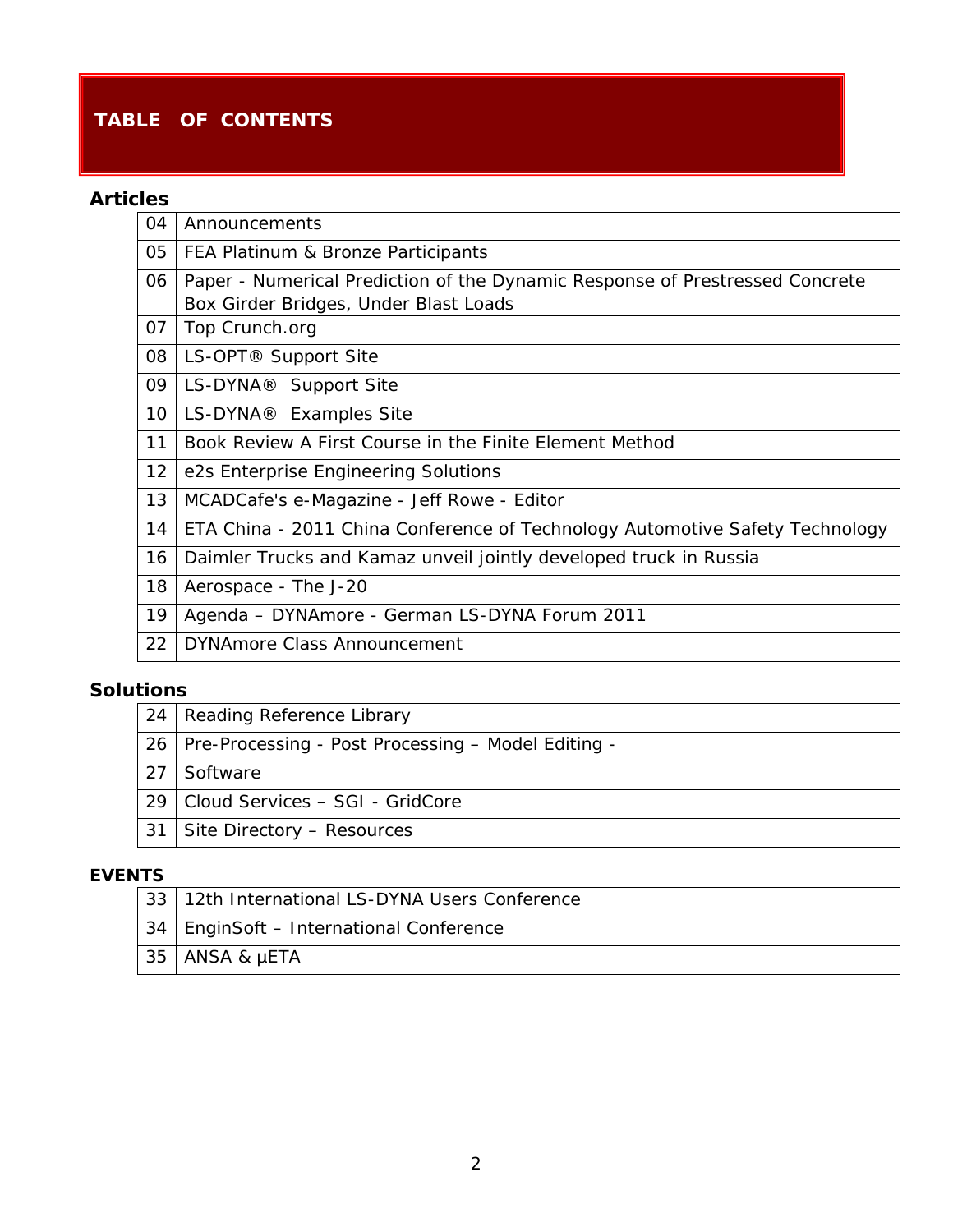|    | 36 CADFEM            |
|----|----------------------|
|    | $37$ LSTC            |
|    | 38   Dynamore Nordic |
|    | $39$   AS +          |
| 40 | Shanghai Hengstar    |
|    | <b>ETA</b>           |

### **LS-DYNA Users Challenge Your Knowledge**

|    | 42   Challenge #1 Question & Answer |
|----|-------------------------------------|
|    | 44 Challenge #2 Question & Answer   |
|    | 46   Challenge #3 Question & Answer |
| 48 | Challenge $#4$ Question & Answer    |

#### **Formula One Student Information**

50 Formula One – Universities – Projects – Teams

### **Directory Listings**

|                 | 51   FEA Consultants - Engineering Services - North America |
|-----------------|-------------------------------------------------------------|
|                 | 52   FEA Consultants - Engineering Services - Europe        |
|                 | 53   FEA Consultants - Engineering Services - Asia Pacific  |
|                 | 54   LS-DYNA Distributors                                   |
| 58 <sup>1</sup> | LSTC Model Development Team                                 |

#### **Press Releases**

| 59   Tohoku University Selects SGI to Advance Fluid Science Research |
|----------------------------------------------------------------------|
| 61   ESI's Japanese User Forum PUCA 2011                             |

### **Pet Engineering**

63 Nina Maurath - Cardboard Box Testing

#### **Previous Article**

64 One-Step Metal Forming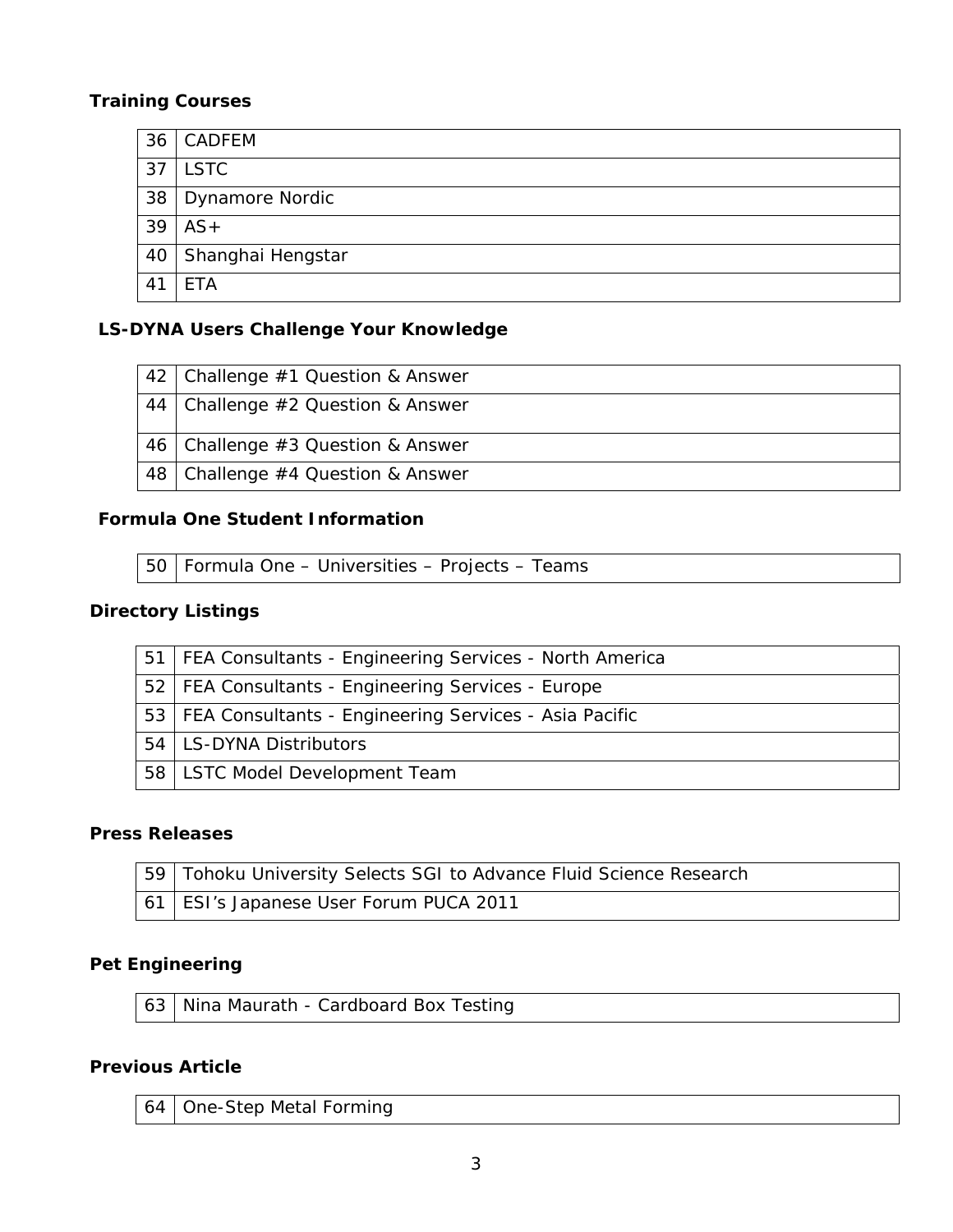### **Announcements**

**Last Notice for September and October Events – Start Date:** 

**September 28 GUM 2011 - Simulation and Data Intensive Fair** 

#### **October 6**

2011 ANSA & µETA German Open Meeting

**October 11**  DYNAmore Nordic first LS-DYNA and ANSA Info day

#### **October 12**

German LS-DYNA Forum 2011

#### **October 19**

29th CADFEM Users´ Meeting

#### **October 20**

EnginSoft INTERNATIONAL CONFERENCE 2011

#### **Engineering Pet of Christoph Maurath**

Nina Maurath for Cardboard Box Testing - Strength & Durability



I will be attending the German LS-DYNA Forum 2011 in Stuttgart Germany, on October 12 and 13 – please feel free to say hello and discuss any ideas you have for the FEA Information [Journal and websites](mailto:mv@feainformation.com) 

**Sincerely, Marsha J. Victory,** [President, FEA Informat](http://www.livermorehorses.com/)ion Inc mv@feainformation.com My horses are at www.livermorehorses.com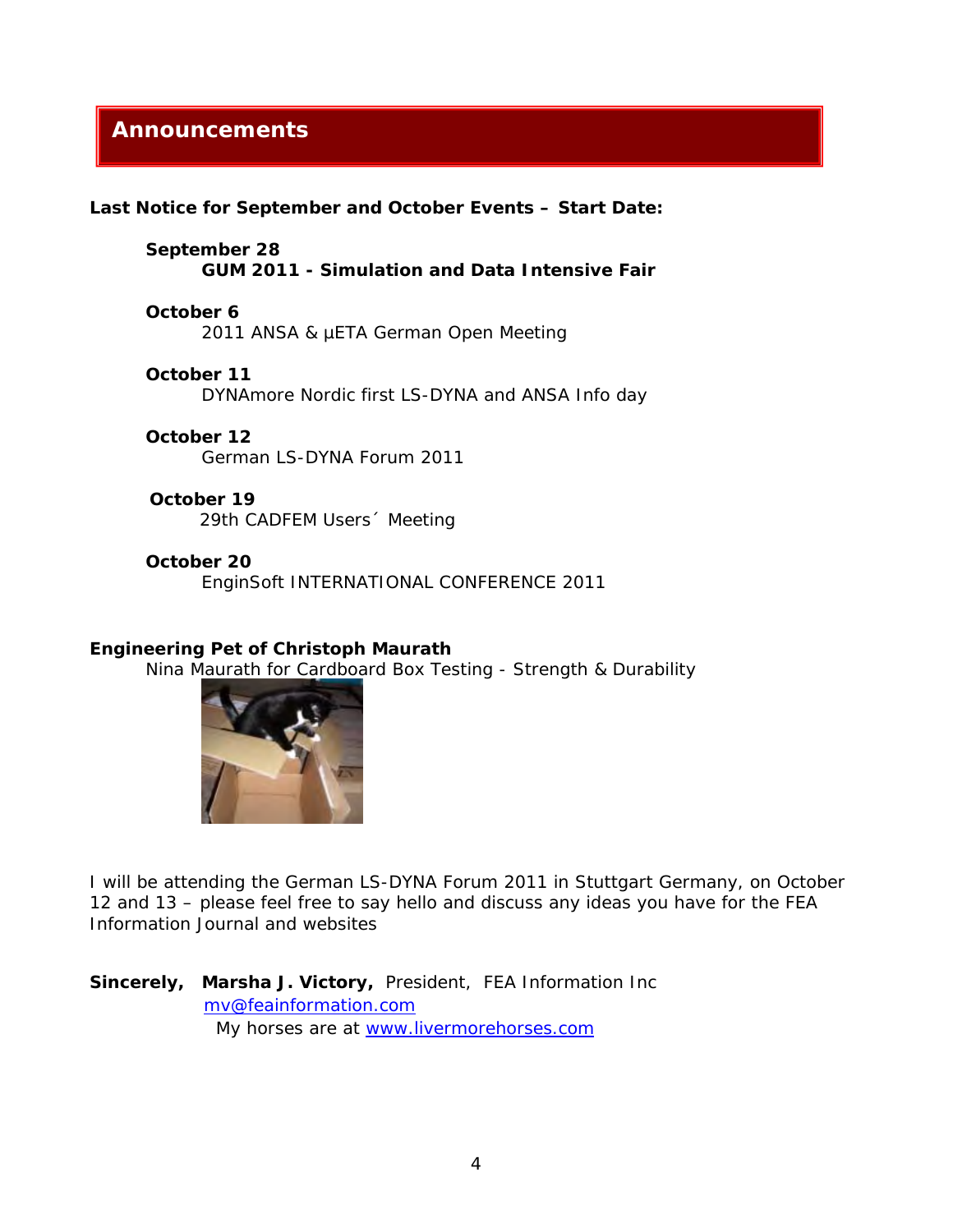

## **FEA Information**

**Participants**

### **Platinum**

| <b>OASYS Ltd:</b><br>http://www.oasys-<br>software.com/dyna/en/ | <b>JSOL Corporation:</b><br>http://www.jsol.co.jp/english/cae | SGI:<br>http://www.sgi.com                                                 |
|-----------------------------------------------------------------|---------------------------------------------------------------|----------------------------------------------------------------------------|
| ETA:<br>http://www.eta.com                                      | <b>DYNAmore GmbH</b><br>http://www.dynamore.de                | <b>ESI Group:</b><br>http://www.esi-group.com                              |
| <b>BETA CAE Systems</b><br>S.A.:<br>http://www.beta-cae.gr      | LSTC:<br>http://www.lstc.com                                  | <b>Dalian Fukun</b><br>Technology Co. Ltd.:                                |
| <b>MICROSOFT</b><br>http://www.microsoft.com                    | Panasas, Inc.<br>http://www.panasas.com                       | Shanghai Hengstar<br><b>Technology Co. Ltd</b><br>http://www.hengstar.com/ |
| <b>GridCore AB</b><br>http://gridcore.se                        |                                                               |                                                                            |

### **Bronze Participants**

| Data Point Labs                                | <b>APACS</b> | <b>Lancemore Corporation</b><br>Japan |
|------------------------------------------------|--------------|---------------------------------------|
| e2s Enterprise Engineering<br><b>Solutions</b> |              |                                       |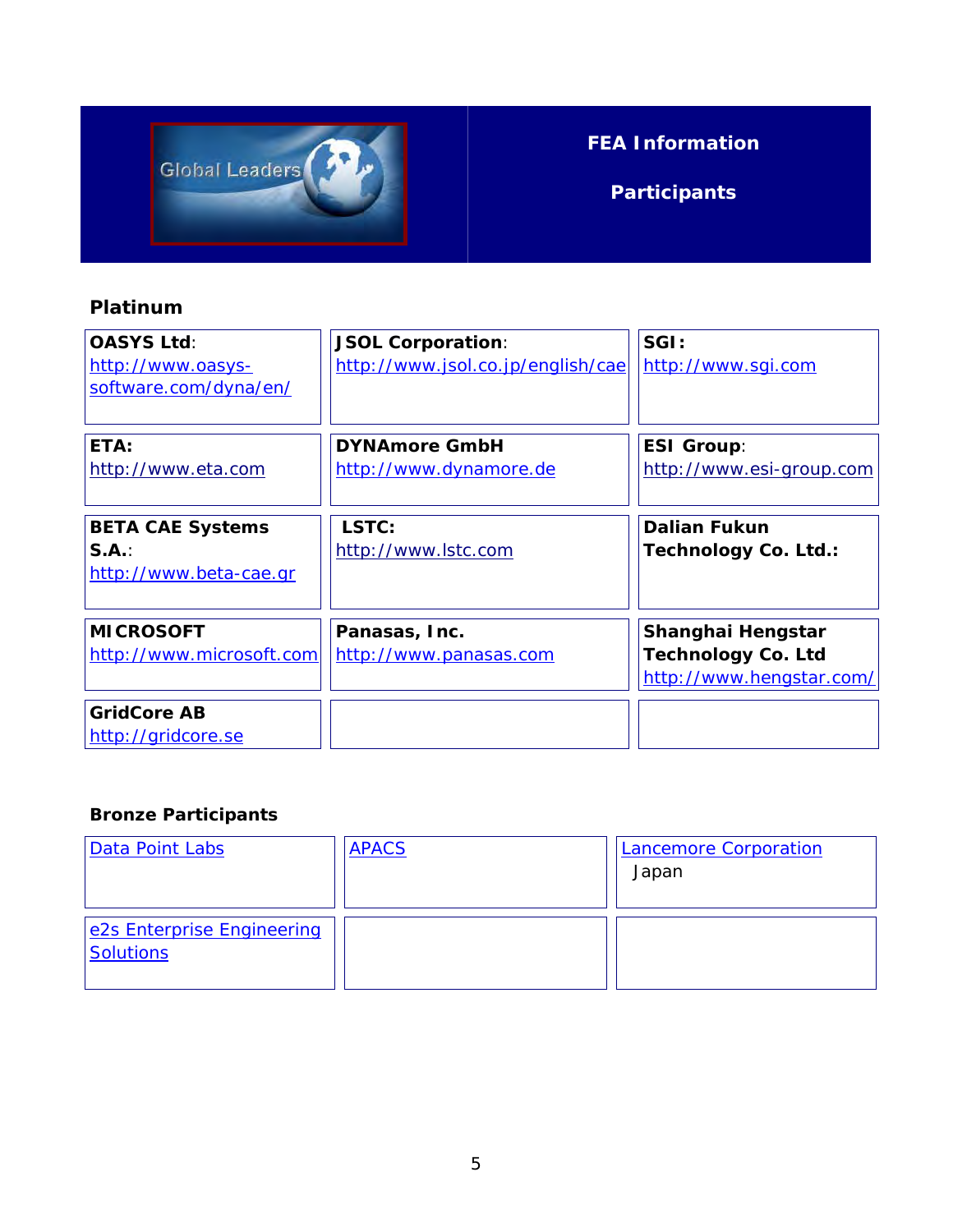

**Conference Paper Showcase Paper available for download at: DYNALOOK** 

<http://www.dynalook.com/international-conf-2010/BlastImpact-2-3.pdf>

#### **Numerical Prediction of the Dynamic Response of Prestressed Concrete Box Girder Bridges, Under Blast Loads**

 Ahmed Ibrahim, Research Assistant, University of Missouri Hani Salim, Professor of Civil Engineering, University of Missouri

#### **Abstract**

Significant research has been performed on the response and retrofit of buildings under blast loads. Limited research exists on the response prediction and protection of bridges under near-field blast loads. This research focuses on the evaluation and assessment of box girder bridges under blast loads. The objective of this research is to develop a numerical model to predict the damage level in a concrete deck under blast loading and the corresponding dynamic response of the damaged bridge system. The damage level will be function of spalling/cratering the bridge will suffer under the near field detonations. The numerical analysis conducted using the explicit dynamic software LS-DYNA®, which has the abilities to model the blast load propagation towards bridge structures and to its response to these types of impulsive loads. The bridge has a simply supported span of 100 ft (30.48 m) and was designed according to the LRFD manual under HL-93 truck load. Different charge weights were located at a height of 30 inches (0.762 m) between the main vertical webs at the mid-span.

The study shows that LS-DYNA predicted the damage severity under blast loads, especially since the testing under these loads might not be feasible. The studied Key parameters were the weight of the charge, and concrete deck properties. The results of this study make the finite element modeling an attractive alternative for blast testing when it is not feasible like the case of bridges. Comparisons of the numerical results are still necessary for code verification before this study can be expanded for additional parametric studies and design recommendations.



Figure 2: Isometric showing the finite element mesh of the bridge quarter symmetry model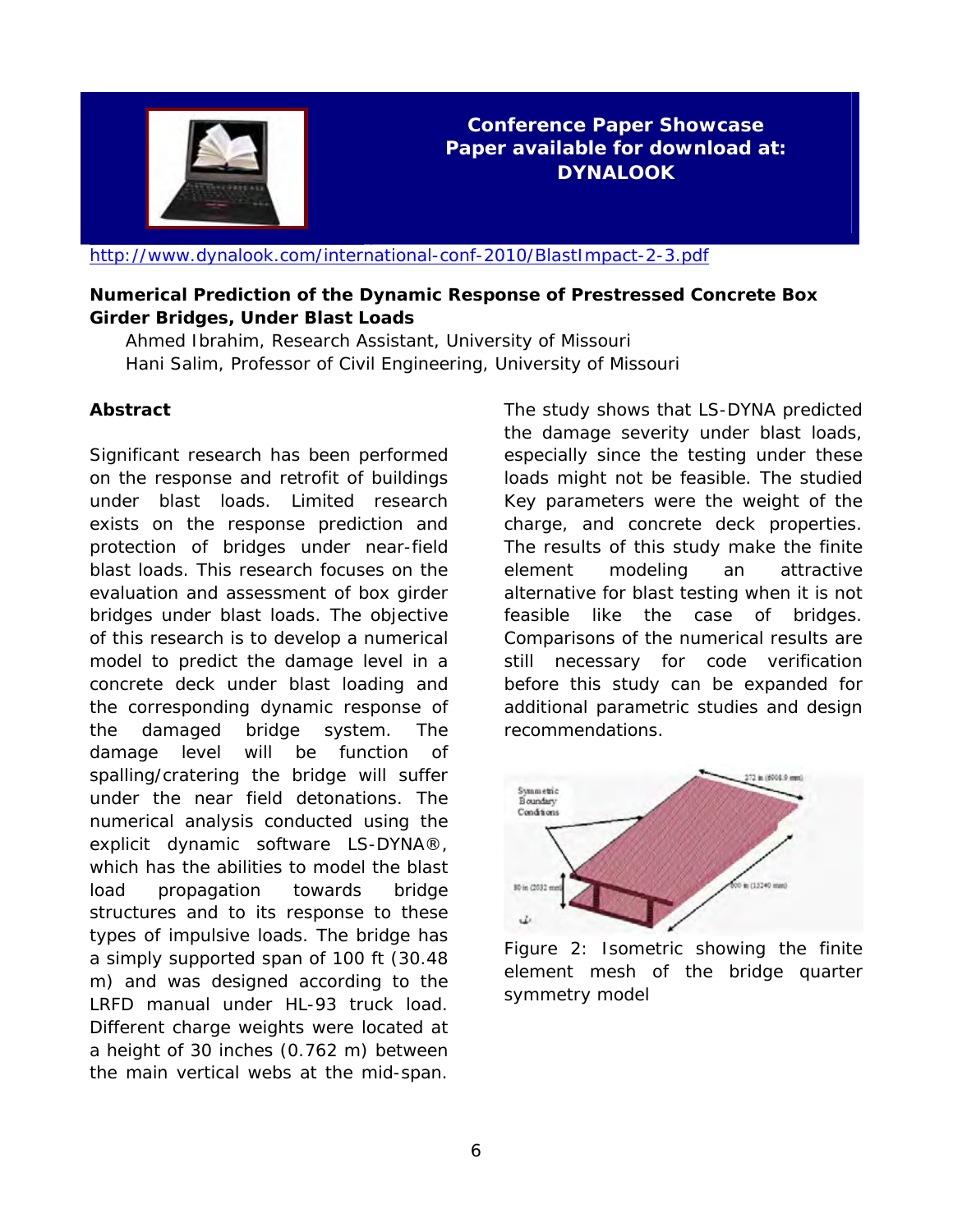

#### **[http://www.topcrunch.org](http://www.topcrunch.org/)**

The TopCrunch project was initiated to track the aggregate performance trends of high performance computer systems and engineering software. Instead of using a synthetic benchmark, actual engineering software applications are used with real data and are run on high performance computer systems. The data are available for download in the form of data files for our current software suite.

#### **Submission Date: August 23, 20111**

#### **Vendor/Submitter**

 SGI Applications Engineering

#### **Computer/Interconnect**

 Rackable? C2005-TY3 Mellanox® Technologies ConnectX-2® IB QDR MT26428

| <b>Processor</b>                                                   | #Nodes x #Processors<br>per Node x #Cores Per<br>$Processor = Total #CPU$ | <b>Time</b><br>(Sec) | <b>Benchmark Problem</b> |
|--------------------------------------------------------------------|---------------------------------------------------------------------------|----------------------|--------------------------|
| Intel® Xeon®<br>Quad Core X5687<br>13.60GHz                        | $8 \times 2 \times 4 = 64$                                                | 123                  | neon_refined_revised     |
| Intel <sup>®</sup> Xeon <sup>®</sup><br>Quad Core X5687<br>3.60GHz | $8 \times 2 \times 4 = 64$                                                | 1478                 | 3 Vehicle Collision      |
| Intel® Xeon®<br>Quad Core X5687<br> 3.60GHz                        | $8 \times 2 \times 4 = 64$                                                | 13664                | car <sub>2</sub> car     |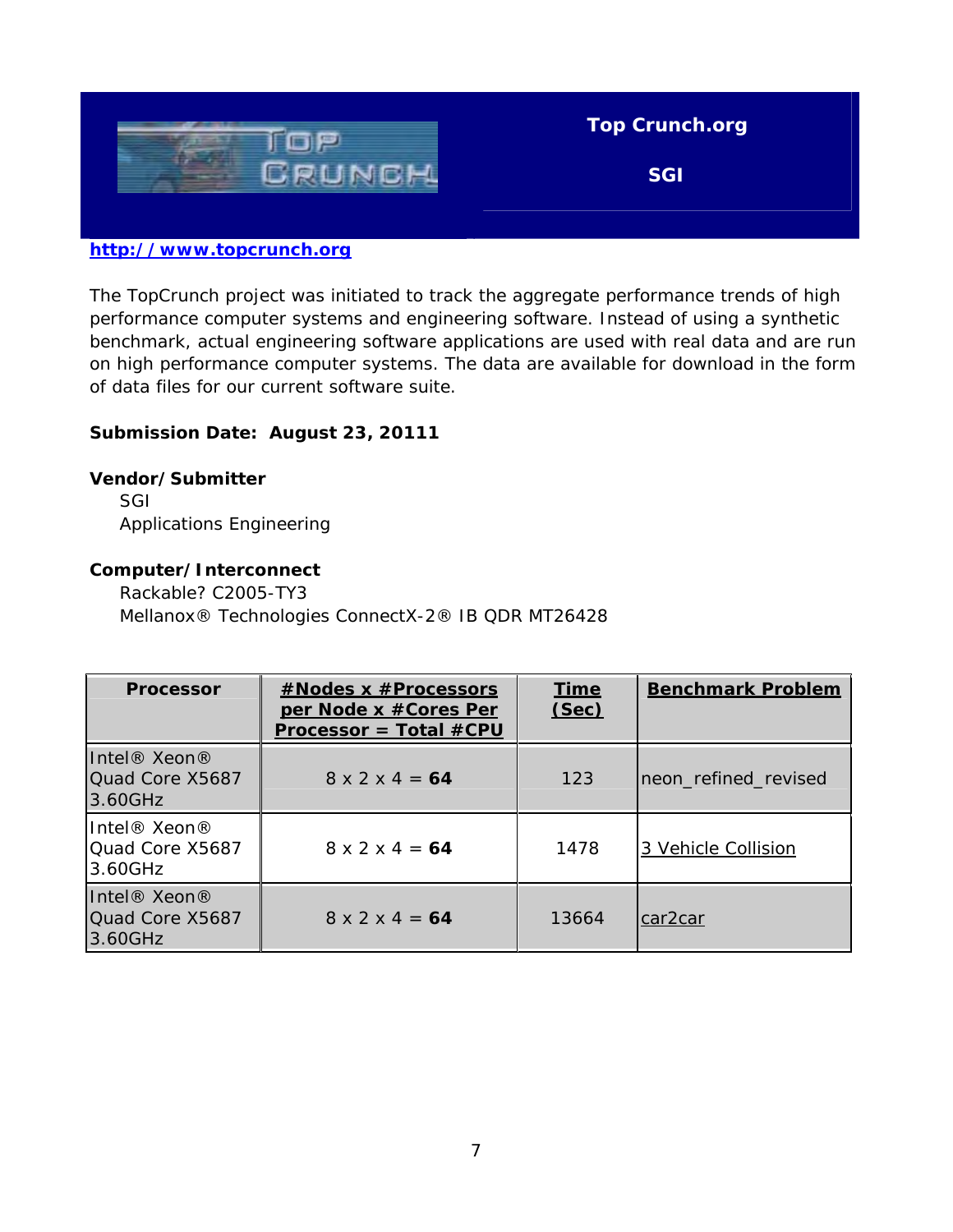

#### **New Curve Matching Metric in LS-OPT 4.2**

In LS-OPT 4.2, a new curve matching metric suitable for hysteretic curves is available.

#### **Curve Matching Metrics**

#### **Background**

One popular use of LS-OPT is for identifying system parameters; for instance material properties. This is typically done by having one or more curves from a physical experiment. The experiment is then duplicated in LS-DYNA, and LS-OPT is used for trying to find the appropriate parameters that will generate a curve similar to the one in the experiment.

#### **Paper published on the site:**

#### **An Effective Curve Matching Metric for Parameter Identification using Partial Mapping**

 Katharina Witowski, DYNAmore GmbH Markus Feucht, Daimler AG Nielen Stander, LSTC

#### **Abstract:**

This paper decribes a new method for curve matching essential to the solution of inverse problems represented by system parameter identification. Hysteretic response curves are specifically addressed as a general class. The method is based on Partial Curve Mapping (PCM) of the experiment curve onto the computed curve. This methodology involves a curve matching metric which is computed using the bvolume between the test curve and the computed curve section. A number of examples are presented to demonstrate the capability. These examples represent hysteretic curves which are impossible to match without mapping.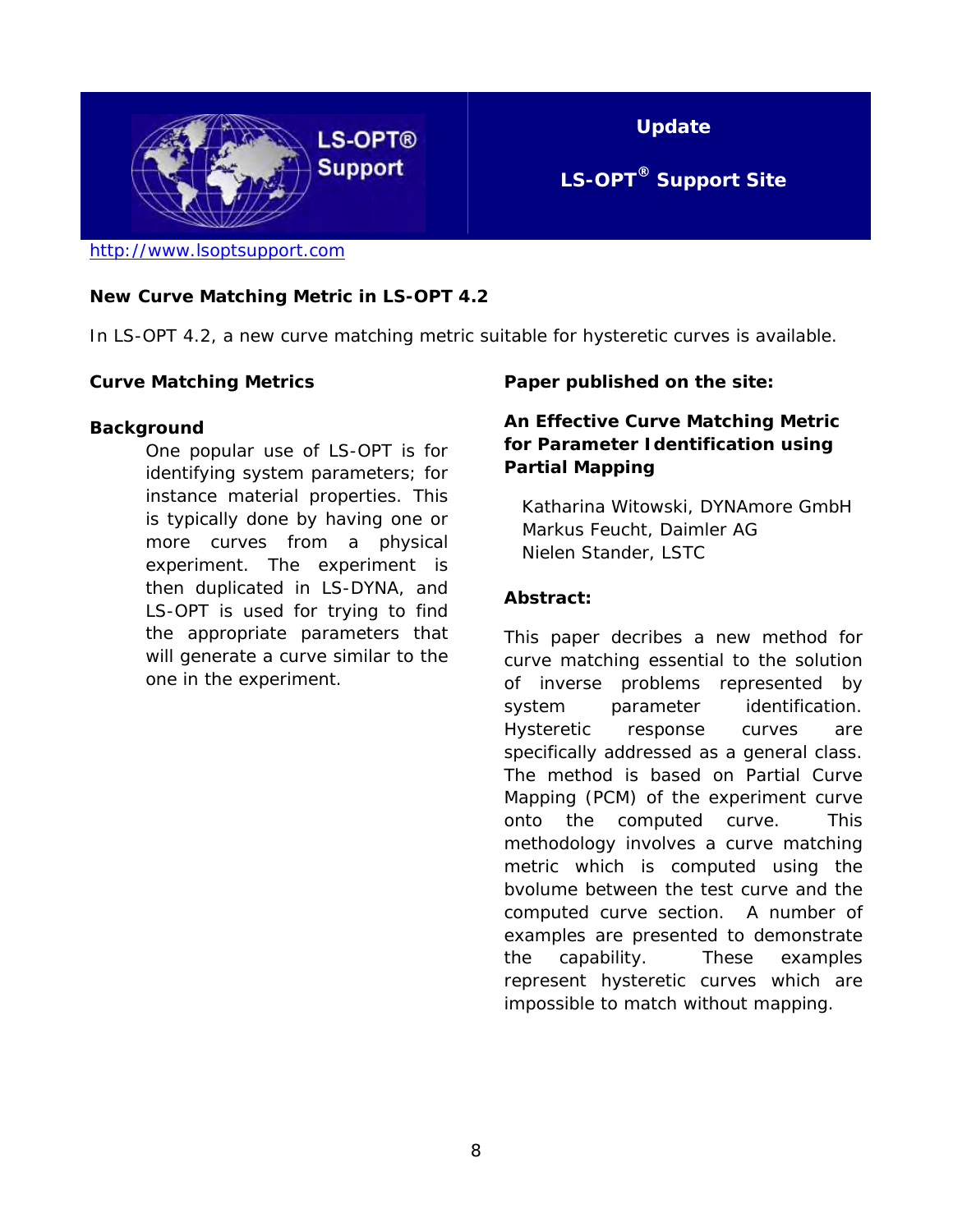

**Update** 

### **LS-DYNA® Support Site**

#### [http://www.dynasupport.com](http://www.dynasupport.com/) for full information

### **September 15th:**

#### **History Variables for Certain Material Models**

Below, is a sample of the table found on the LS-DYNA Support Site, including history variables of certain material models available in LS-DYNA is given.

The variables may change from release to release. There is no guarantee for completeness and correctness in connection with the release you use. For binding information please contact your local LS-DYNA distributor.

| material | no. | shells                   | no. | solids                   |
|----------|-----|--------------------------|-----|--------------------------|
|          | eqp | stiffness component C11  |     |                          |
|          | 1   | stiffness component C12  |     |                          |
|          | 2   | stiffness component C13  |     |                          |
|          | 3   | stiffness component C14  |     |                          |
|          | 4   | stiffness component C22  |     |                          |
|          | 5   | stiffness component C23  |     |                          |
| *MAT_002 | 6   | stiffness component C24  | 1.9 | deformation gradient     |
|          |     | stiffness component C33  |     |                          |
|          | 8   | stiffness component C34  |     |                          |
|          | 9   | stiffness component C44  |     |                          |
|          | 10  | stiffness component C55  |     |                          |
|          | 11  | stiffness component C56  |     |                          |
|          | 12  | stiffness component C66  |     |                          |
|          | 1   | back stress component xx |     | back stress component xx |
|          | 2   | back stress component yy | 2   | back stress component yy |
| *MAT_003 | 3   | back stress component xy | 3   | back stress component xy |
|          | 4   | back stress component yz | 4   | back stress component yz |
|          | 5   | back stress component zx | 5   | back stress component zx |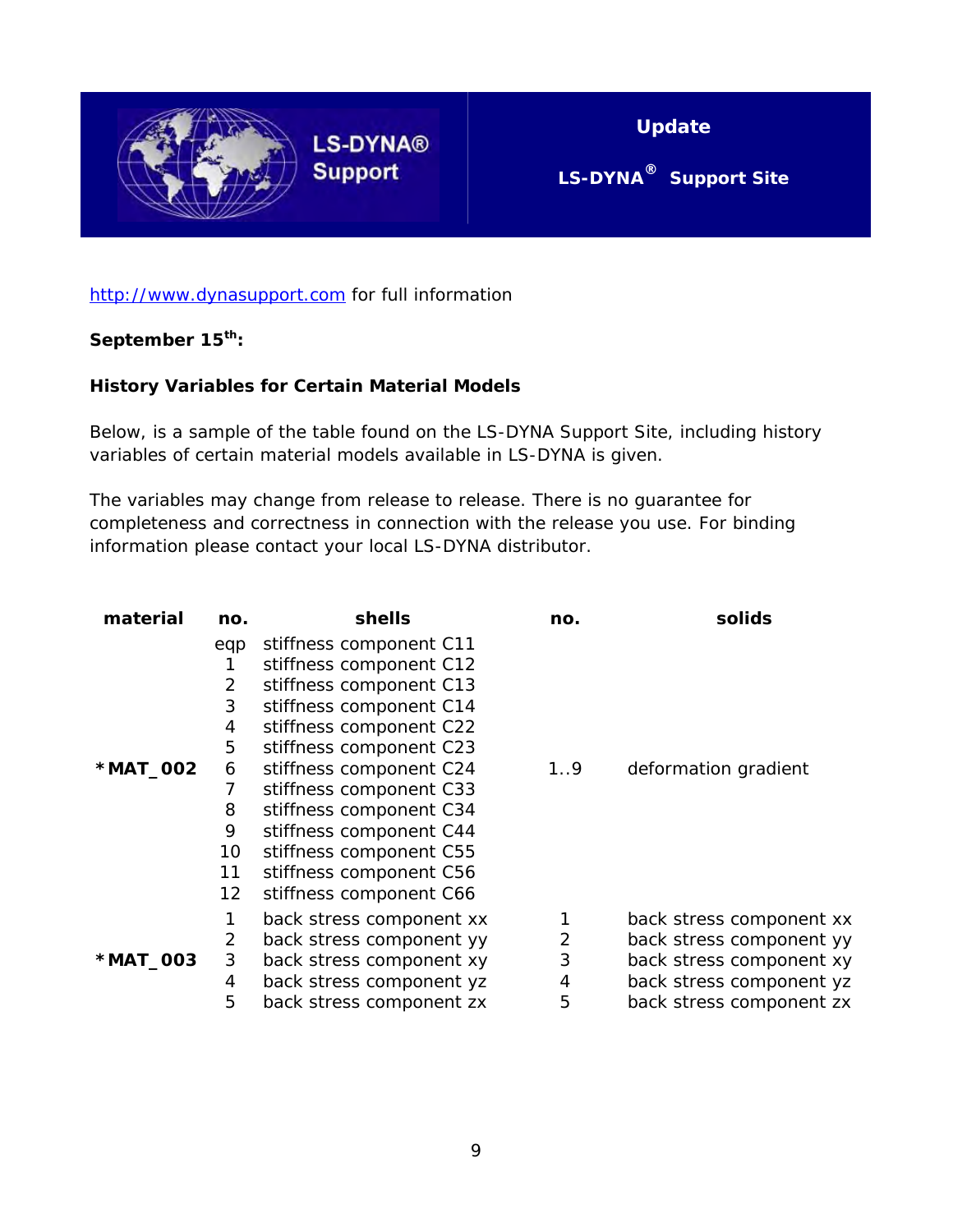

**LS-DYNA® Examples** 

**Update** 

**LS-DYNA® Examples Site** 

<http://www.dynaexamples.com/>

#### **Welcome to LS-DYNA Examples**

The site presents approximately 200 LS-DYNA examples from various training classes. The input files and several class notes are available for download. The download is free of charge, a login is not required. The majority of content has been contributed by LSTC. All examples are presented with a brief description. You may find an example by checking a specific class or by using the search functionality of the site.

#### **Intro by J. Day**

The examples in this section are from the introductory class of Jim Day. Dr. Day is a senior support engineer at LSTC. Since many years he is giving training classes on various topics for LS-DYNA. You may access the examples separately by the menu on the left. The

examples are prepared for LS-DYNA 970 and upwards.

Among the information presented by Jim Day:

- Examples on contact modeling
- Different element types are presented
- Miscellaneous LS-DYNA models
- Download zip file (Windows) with all examples
- Examples on adaptive mesh refinement
- Different kinds of joints are shown
- Download tgz file (Unix, Linux) with all examples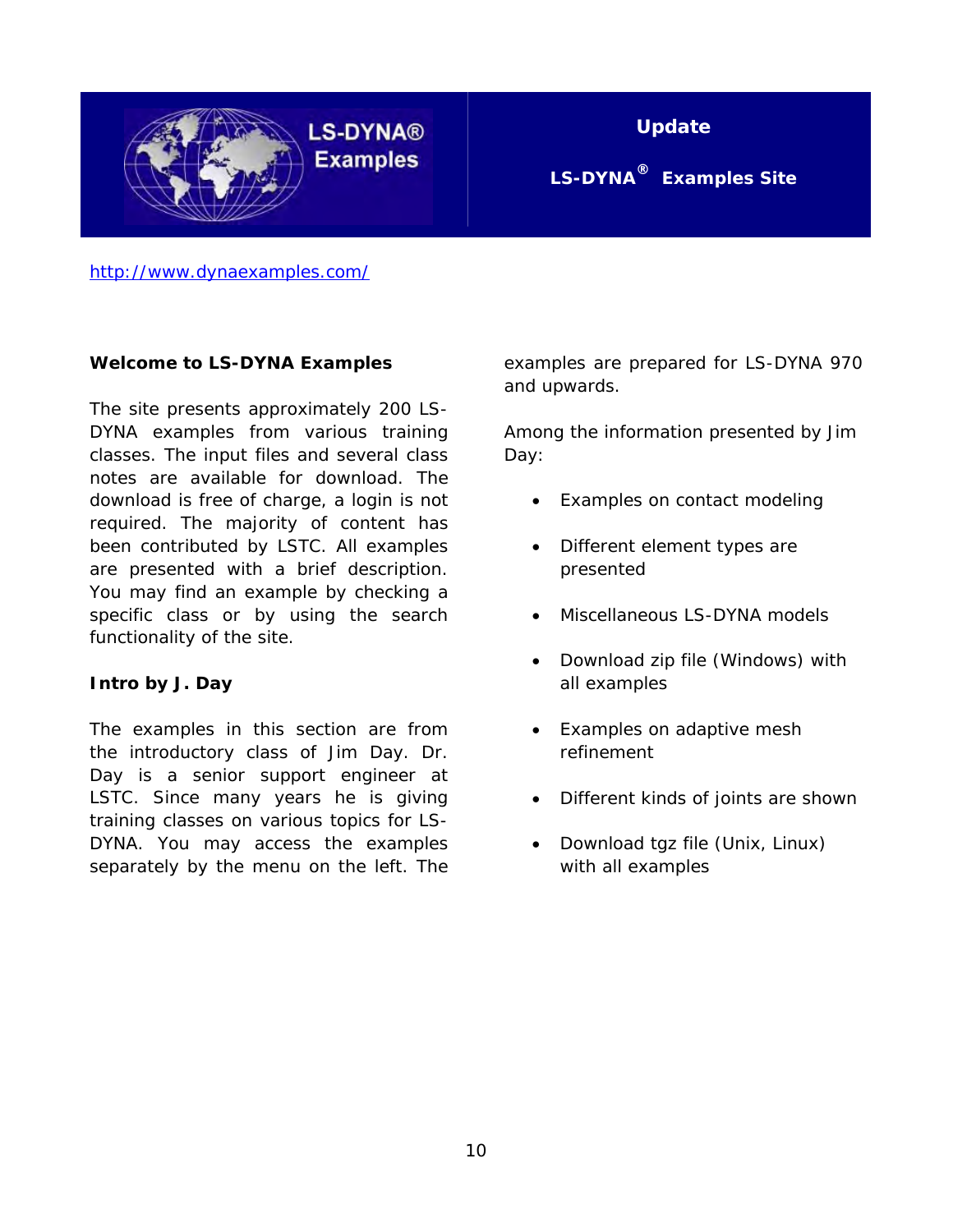

### **A First Course in the Finite Element Method [Hardcover]**

[http://www.amazon.com/First-Course-Finite-Element-](http://www.amazon.com/First-Course-Finite-Element-Method/dp/0495668257/ref=sr_1_1?ie=UTF8&qid=1316557780&sr=8-1#_)[Method/dp/0495668257/ref=sr\\_1\\_1?ie=UTF8&qid=1316557780&sr=8-1#\\_](http://www.amazon.com/First-Course-Finite-Element-Method/dp/0495668257/ref=sr_1_1?ie=UTF8&qid=1316557780&sr=8-1#_)

#### **Amazon Editorial Review**

"Logan does a very good job of keeping things simple and straight forward. Fairly well written using a simple approach without extensive theoretical and mathematical theory. The text is very complete."

"Logan has a very easy-to-read style, while retaining the precision and clarity of engineering topics without being dry."

"The author presented topics in a simple and easy-to-follow way and provided subsequently proper derivation or illustration to enhance students' understanding. I cannot find a textbook which is better than this one in the field of finite element method."

#### **Amazon Product Description**

A FIRST COURSE IN THE FINITE ELEMENT METHOD provides a simple, basic approach to the course material that can be understood by both undergraduate and graduate students without the usual prerequisites (i.e. structural analysis). The book is written primarily as a basic learning tool for the undergraduate student in civil and mechanical engineering whose main interest is in stress analysis and heat transfer. The text is geared toward those who want to apply the finite element method as a tool to solve practical physical problems.

#### **Amazon Product Details**

- Paperback: 960 pages
- Publisher: CL-Engineering; 5 edition (April 11, 2011)
- Language: English
- ISBN-10: 0495668273
- ISBN-13: 978-0495668275
- Product Dimensions: 9.2 x 7.3 x 1.6 inches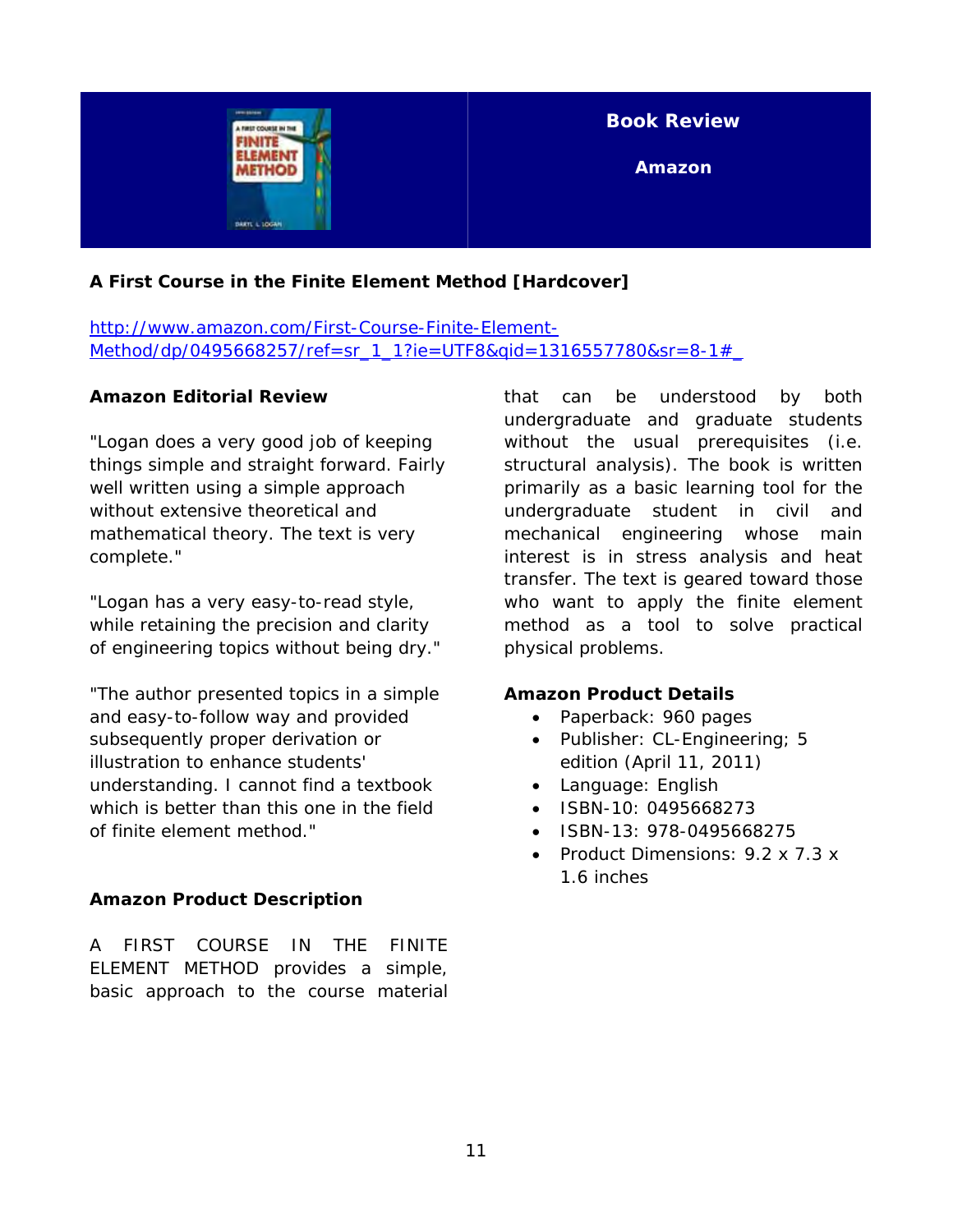#### **Complete Information can be found at: [http://e2s.com.mx](http://e2s.com.mx/)**

#### **COMPANY**

 $\boldsymbol{e}^z$ 

e2s is an engineering services company specialized in 3D simulation models.

Founded in 1994 e2s has 12 years experience in the market providing service to diverse industry segments such as: Automotive, Aerospace, Electric & Electronics, Home Appliances, Food & Drinks, Steel, Glass, Pharmaceutic, among others.

#### **SERVICES**

- Product Design.
- CNC Machining.
- Product Performance Analysis.
- Process Simulation.

#### **Contact**

Tomas Vargas [tomas.vargas@e2s.com.mx](mailto:tomas.vargas@e2s.com.mx) Humberto Lobo 520 H-1 Plaza San Pedro Colonia del Valle Garza García, N. L., México 66220

- Ergonomic Studies.
- Robotics & Automation.
- Solutions & Recommendations.
- Industrial Plant Design.

#### **Amount Our Products**

- DELMIA ( Digital Enterprise Lean Manufacturing Interactive Application )
- CATIA MACHINING (Computer Aided Three Dimensional Interactive Application )
- SURFCAM
- LS-DYNA, LS-PrePost, LS-OPT, LS-TaSC and the LSTC ATD/Barrier Models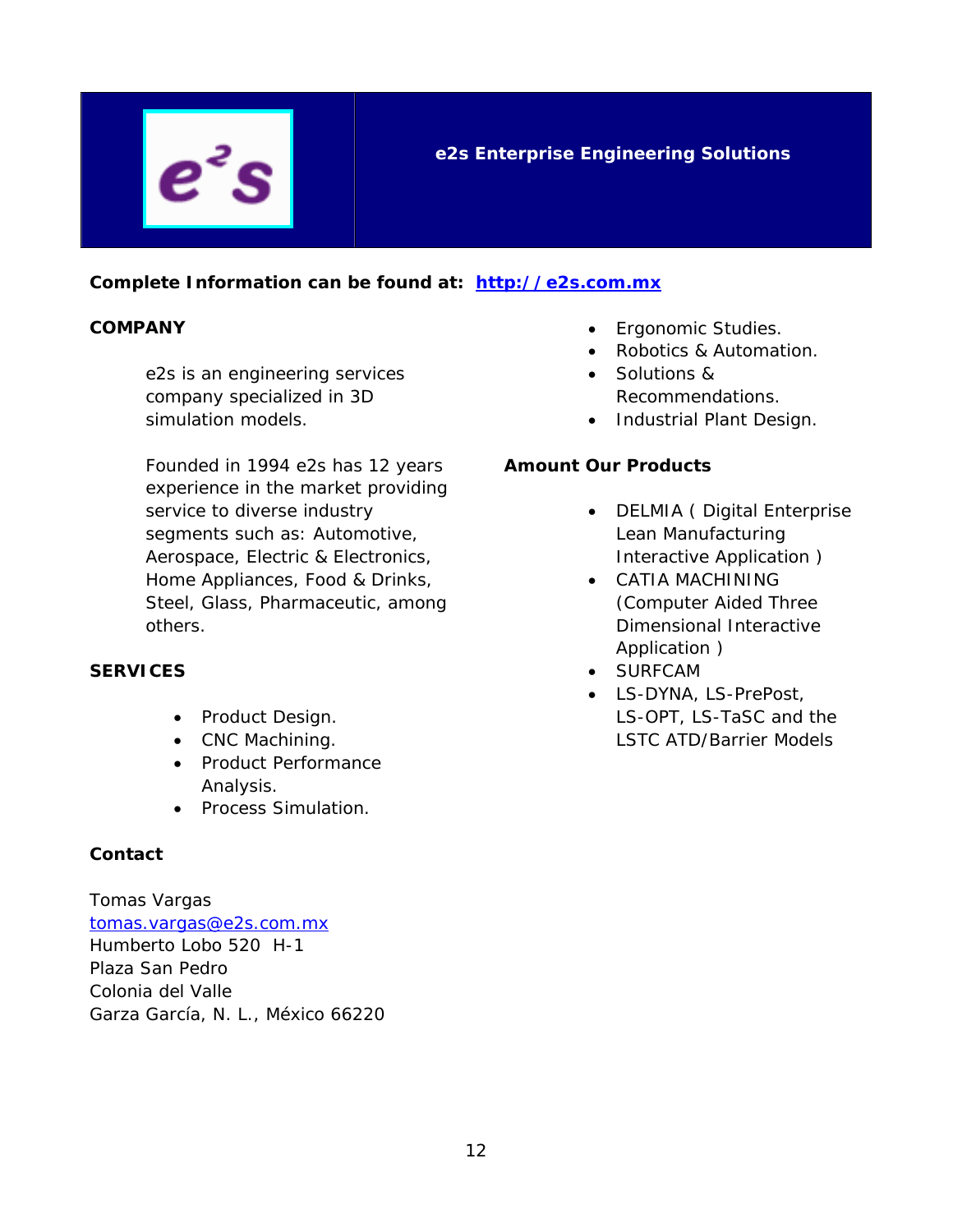

**MCADCafe's e-Magazine** 

**Among The latest editorial from MCADCafe's e-Magazine** 

**Jeff Rowe - Editor, MCADCafe.com** 

Reprinted with permission – Copyright to MCADCafe - *Reprinted with permission – Copyright to MCADCafe - Please note editorials are published, as a courtesy to the author, and may not represent views/opinions of FEA Information Inc., its authors or participants.* 

Each MCAD Weekly Review delivers news and editorial concerning the latest developments in the MCAD industry, MCAD product and company news, featured downloads, customer wins, and coming events, along with a selection of other articles that we feel you might find interesting.

### **[Software Review: ZW3D Premium](http://www10.mcadcafe.com/nbc/articles/view_weekly.php?articleid=1003529)  [2011 – Capable CAD and CAM In One](http://www10.mcadcafe.com/nbc/articles/view_weekly.php?articleid=1003529)  [Package.](http://www10.mcadcafe.com/nbc/articles/view_weekly.php?articleid=1003529)**

Abstract: Although they do share some similarities, CAD and CAM processes are actually more different then they are similar. They have different requirements, workflows, and outputs, and very few design/engineering software packages are up to the task for performing both. ZW3D Premium 2011, however, handles them both – all in one package.

#### **[Autodesk Software Helps Develop](http://www10.mcadcafe.com/nbc/articles/2/994821/Autodesk-Software-Helps-Develop-100-MPG-Commuter-Vehicle)  [100 MPG Commuter Vehicle](http://www10.mcadcafe.com/nbc/articles/2/994821/Autodesk-Software-Helps-Develop-100-MPG-Commuter-Vehicle)**

Abstract: Green Lite Motors, a clean technology company developing new transportation alternatives for commuters, is using Autodesk Product

#### **More Information, Contact:**

David Heller - Managing Director MCADCafe.com - 408-850-9201 David.Heller@mcadcafe.com

Design Suite from Autodesk, to more efficiently design a three-wheeled hybrid vehicle capable of traveling 100 miles on a single gallon of gas, as well as achieving highway-ready speeds of 85 miles per hour and a cruising range of 250 miles.

#### **[Some Questions Answered About](http://www10.mcadcafe.com/nbc/articles/2/982509/Some-Questions-Answered-About-PTCs-Creo-1.0)  [PTC's Creo 1.0](http://www10.mcadcafe.com/nbc/articles/2/982509/Some-Questions-Answered-About-PTCs-Creo-1.0)**

Abstract: A few weeks ago, we discussed the launch of PTC's Creo -- a reinvention and rebranding of several of its venerable mechatronics design products that include Pro/ENGINEER and CoCreate. The launch left a lot of unanswered questions that we posed to PTC. Since those questions were published, we spoke with Mike Campbell, PTC Divisional VP, Design and Visualization Products, who answered all of them.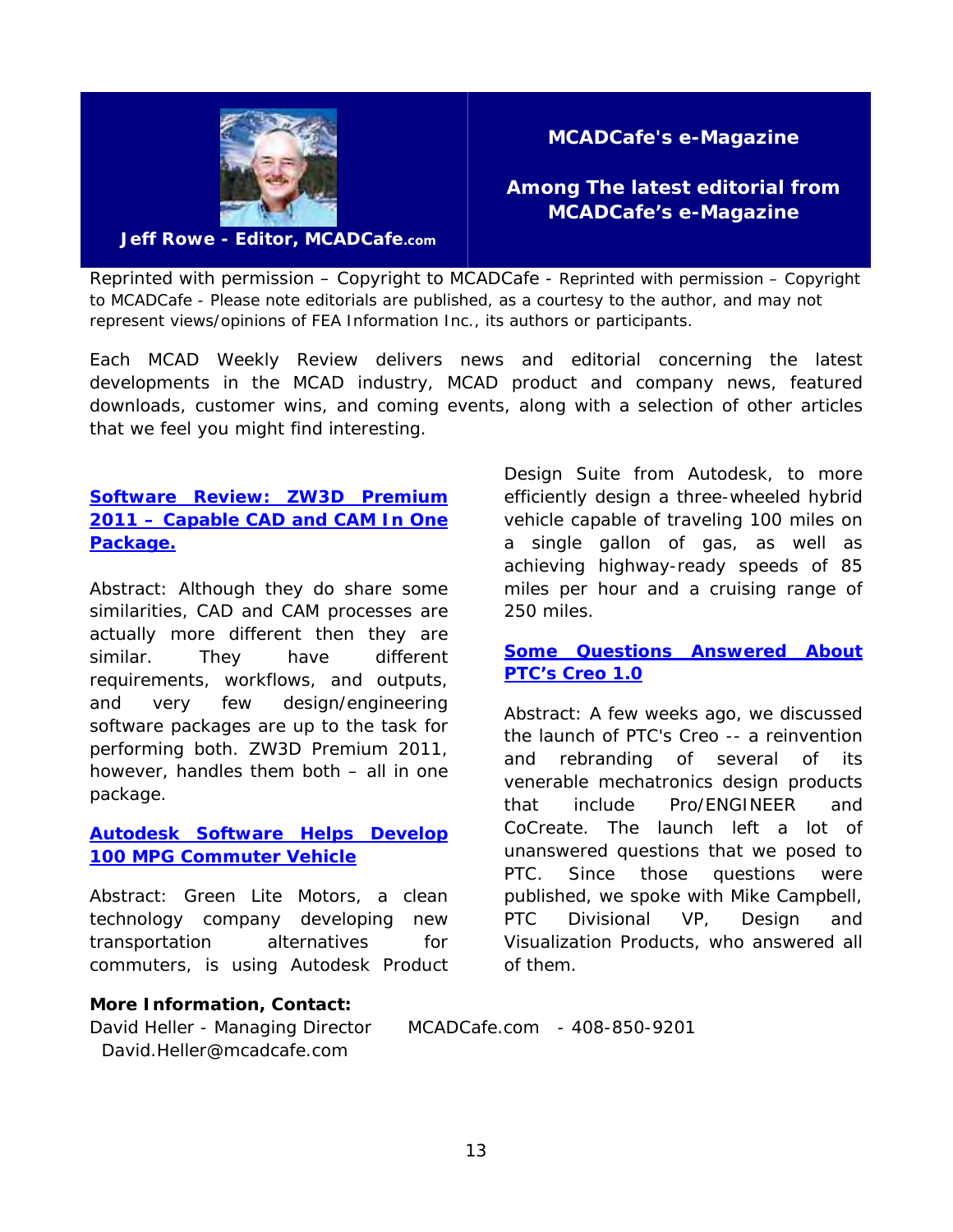

**Review** 

### **China Conferences**

**Grace Su Software Customer Services ETA-China**  voice: 86-21-51875539-603 fax: 86-21-64385752 <mailto:msu@eta.com.cn>

#### **The 2011 China Conference of Automotive Safety Technology**

On August 24-26th, 2011, ETA-CHINA was one of the proud sponsors of the 2011 China Conference of Automotive Safety Technology, organized by the Vehicle Safety Technology Committee of Society of Automotive Engineers of China (SAE-C/STC), held in Beijing, China.



The conference was hosted by Tsinghua University, and BAIC Motor. ETA China, as a distributor of Livermore Software Technology Corp. products, in China, had the opportunity to showcase (LS-DYNA, LS-PrePost, LS-OPT, LS-Tasc and the LSTC ATD/Barrier Models to worldwide attendees. This conference is this largest annual conference on vehicle safety in China.

The conference is a forum to discuss automotive safety technologies and applications. The selected papers of the conference were recommended for publishing in journals.

Among the keynote speakers, were world renowned experts and scholars from the automotive safety field.

During the conference, attendees had the opportunity to listen to many presenters. Among the presenters were:

**Mr. Yang Dong**, Executive Chairman of China Auto Industry Association, started with the Prospect of The Twelfth Five Years Plan of China's Auto Industry.

**Prof. Albert I. King**, Member of National Engineering Academy, USA, presented the Brain Injury due to Blunt Impact and Blast Overpressure;

**Mr. Jan Ivarsson**, Head of Safety Strategy & Requirements of VOLVO Motor, made an exciting presentation to introduce the Driving Towards Zero - Volvo Cars' Safety Vision2020.

Active discussions were going on between the experts and participators. This conference promotes the development of auto crash safety technology and also provides a chance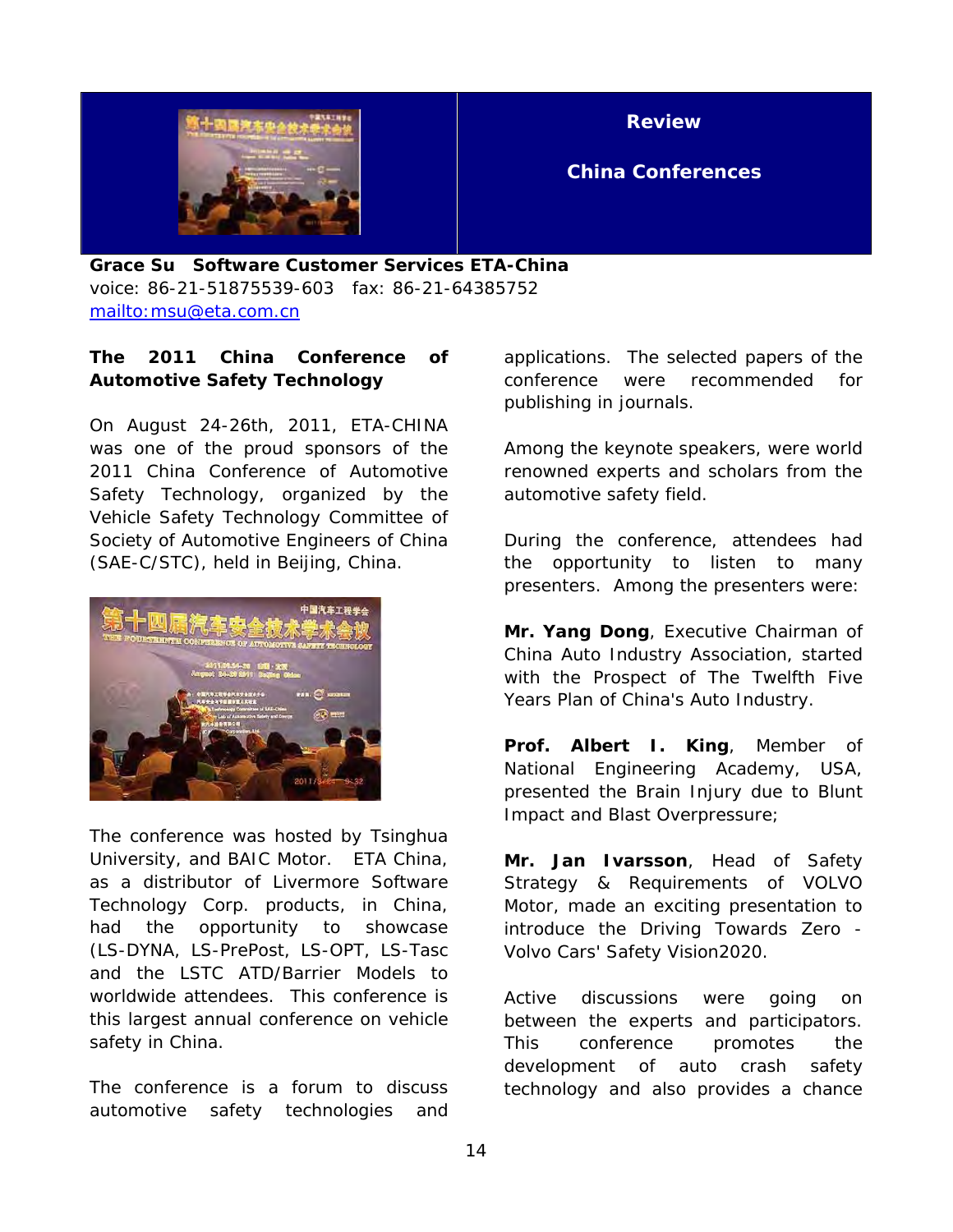for all participators to exchange technical knowledge.

#### **The 8th International Conference of Numerical Simulation of 3D Sheet Metal Forming Processes, NUMISHEET 2011**

On August 21-26<sup>th</sup>, The 8th International Conference of Numerical Simulation of 3D Sheet Metal Forming Processes, NUMISHEET 2011 was held in Seoul, Korea.

The conference featured technology and keynote programs, benchmark applications to compare numerical predictions with experiments as well as plant tours following the conference tradition.

**LSTC US, Mr. Li Zhang**, presented the Springback Compensation of Stamping Tools with LS-DYNA.

ETA China, presented LS-DYNA applications in Metal Forming field and the cases of LS-DYNA bundled with eta/DYNAFORM.



Among the attendees introduced to the above were GM/Korea; Hyundai Steel/Korea, and TATA Steel Limited, India etc., The introduction included Stretch Forming, Roller Hemming and Geometry Drawbead with LS-DYNA.

NUMISHEET 2011 conference is of great importance to scientists, engineers, software developers, industrial users, as well as students. Their combined participation in the event promoted exchanges of valuable experiences, new ideas on numerical methods, material modeling, as well as forming technologies.

About NUMISHEET: In the era of ever more rapid development of science and technology, the numerical technology might be one of most significant advancement, contributing in all engineering areas. Especially, in the field of sheet metal forming, the progress of numerical methods during the last half a century was so immense, changing all academic and industrial practices in this field. Amid such numerical technology advancement, the NUMISHEET conferences have been established as a triennial world-class forum ever since 1989, making major contribution in the field of the numerical modeling of sheet metal forming processes.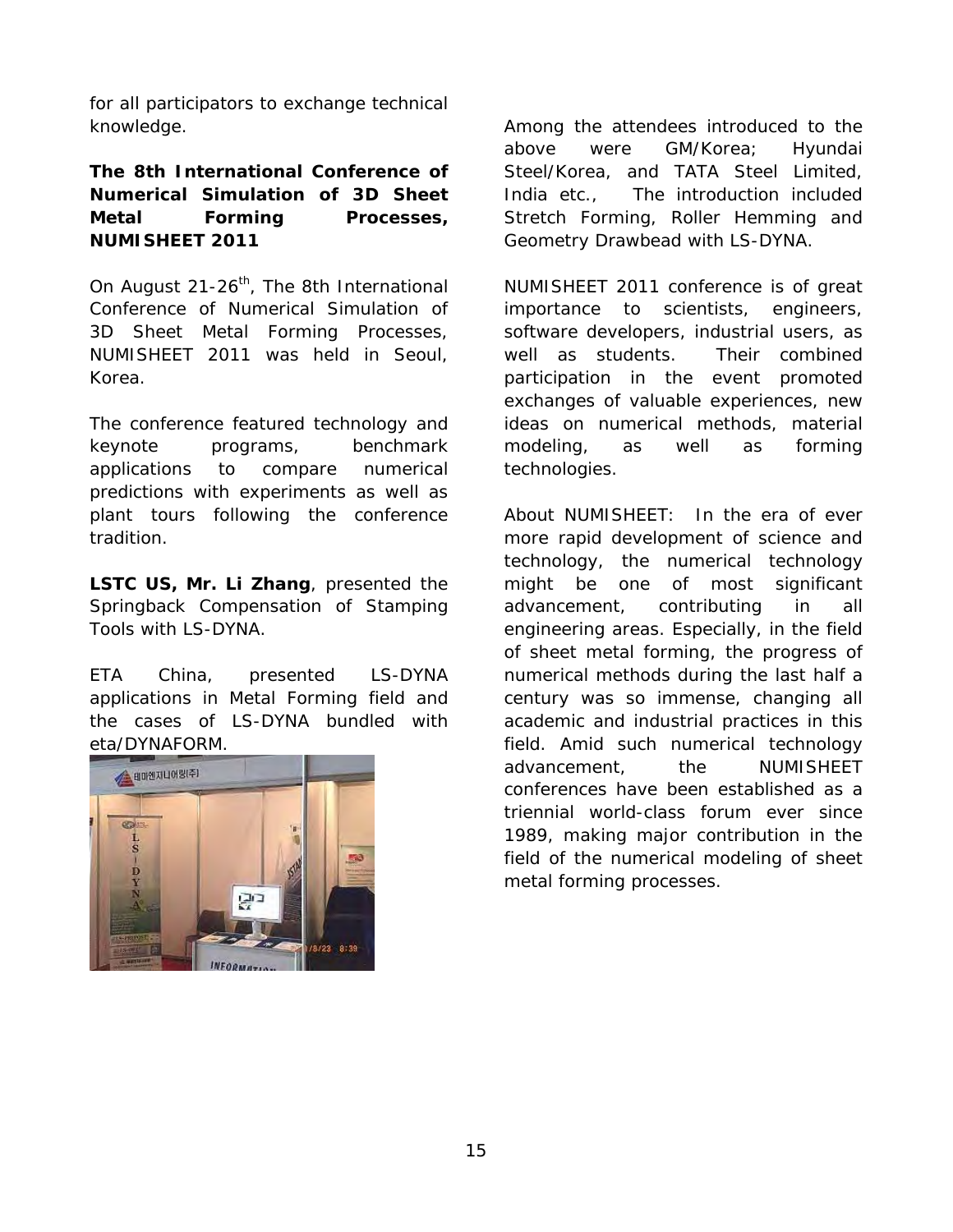

**Daimler Trucks and Kamaz unveil jointly developed truck in Russia** 

Re-print with permission – © copyright retained by Daimler Media

#### **Daimler Trucks and Kamaz unveil jointly developed truck in Russia Stuttgart/Chelny - Sep 16, 2011**

- Expanded strategic cooperation between Daimler Trucks and Kamaz
- Presentation of new Kamaz vehicle featuring components from Daimler Trucks
- Daimler Trucks and Kamaz sign memorandum of understanding (MoU) concerning their collaboration on truck cabs
- Andreas Renschler, Daimler Board of Management member responsible for Daimler Trucks and Daimler Buses: "We're delighted to further expand our cooperation with Kamaz. Russia remains the largest truck market in Europe."

Stuttgart/Chelny – At the COMTRANS commercial vehicle show in Moscow, Daimler Trucks and the Russian truck manufacturer Kamaz presented another milestone of their partnership: the public unveiling of their first jointly developed truck. The new Kamaz truck is equipped with Daimler Trucks components which Kamaz has modified for the Russian market.

In order to produce the new Kamaz truck, the two partners will work together even more closely in the future. In addition to the axle joint venture concluded in December 2010, Daimler Trucks and Kamaz will closely collaborate on truck cabs in the future. The two companies therefore singed a memorandum of understanding (MoU) on cab production today. Mercedes-Benz will begin delivering cabs to Kamaz in the second half of 2012. Later on, the cabs will be assembled at the Kamaz production plant in Chelny in the Russian republic of Tatarstan and will subsequently be industrially manufactured at the plant. The new Kamaz truck series featuring components from Daimler Trucks which will go into effect in Russia in 2014, meets the Euro V emissions limit.

Andreas Renschler, Daimler Board of Management Member responsible for Daimler Trucks and Daimler Buses, said, "We're delighted to further expand our cooperation with Kamaz. Russia remains the largest truck market in Europe, with a market volume of 79,000 units over six tons GVW last year and almost 190,000 units forecast for 2020. Together with our partner, we are on the right track to offer state-of-the-art trucks for the Russian market."

Sergey Kogogin, Director General of Kamaz, added, "The launch of another cooperative project, this time for cabs, will further strengthen the strategic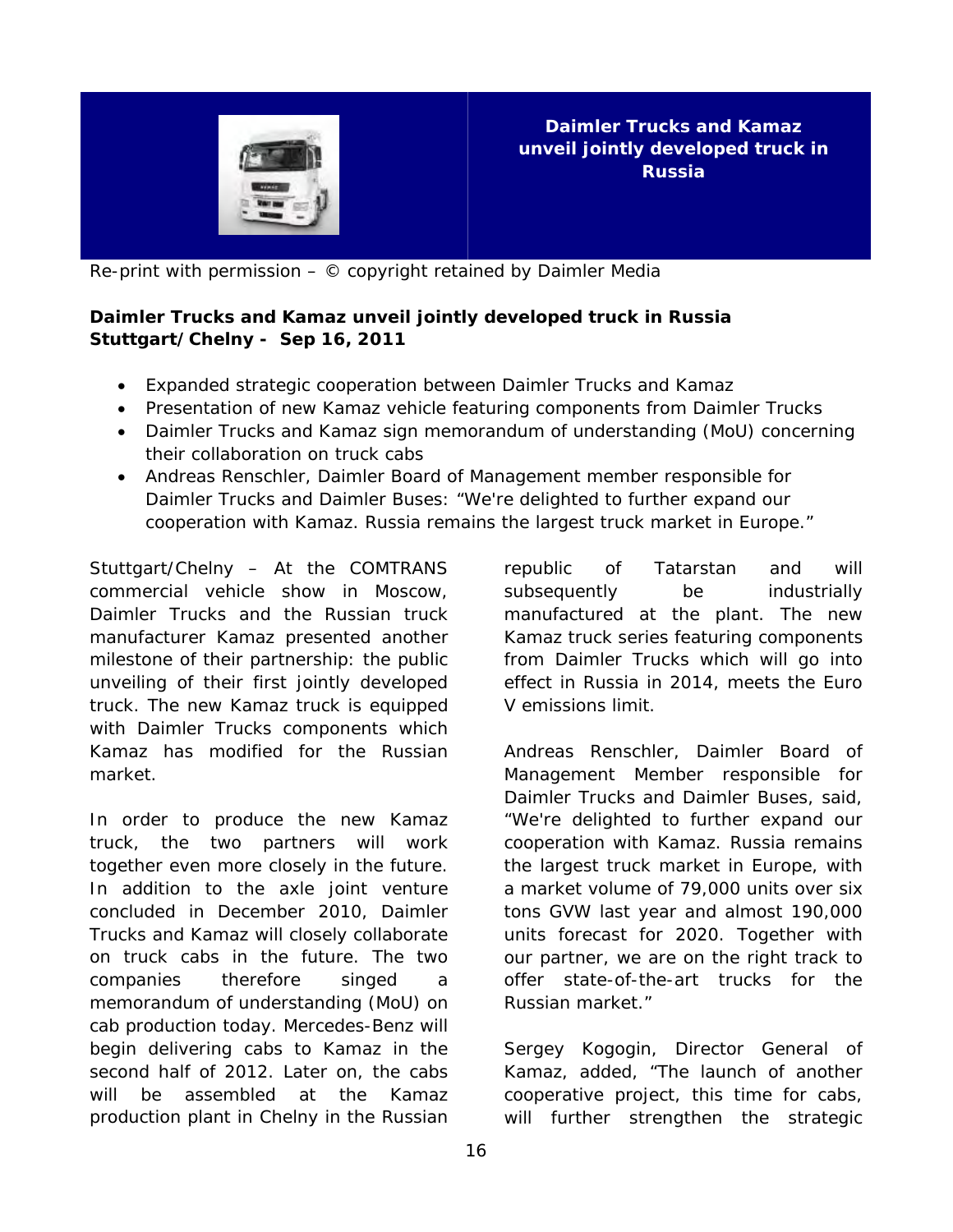partnership between Daimler Trucks and Kamaz. We're proud to present our new Kamaz truck as early as this year. The vehicle is benefiting from the cooperation with Daimler Trucks and is optimally tailored to the needs of the Russian market."

The foundation of Daimler Trucks' strategic involvement in Kamaz was put in place in December 2008. After the increase of their stake in the Russian company in June 2010, Daimler AG and the European Bank for Reconstruction and Development have jointly held 15 percent of the shares in Kamaz.

The strategic partnership between Daimler Trucks and Kamaz began with the Fuso Kamaz Trucks Rus and Mercedes-Benz Trucks Vostok joint ventures in 2010. The subsequent launch of series production for Fuso and Mercedes-Benz truck models was very successful. Fuso Kamaz Trucks Rus sold about 600 Fuso trucks during the first half of 2011, while Mercedes-Benz Trucks Vostok sold about 1,000 Mercedes-Benz trucks during the same period. The plant at Chelny in the Russian republic of Tatarstan was established in 2010 and serves as the production location for both the Fuso and the Mercedes-Benz brand trucks. The trucks are series-produced at the plant from CKD kits.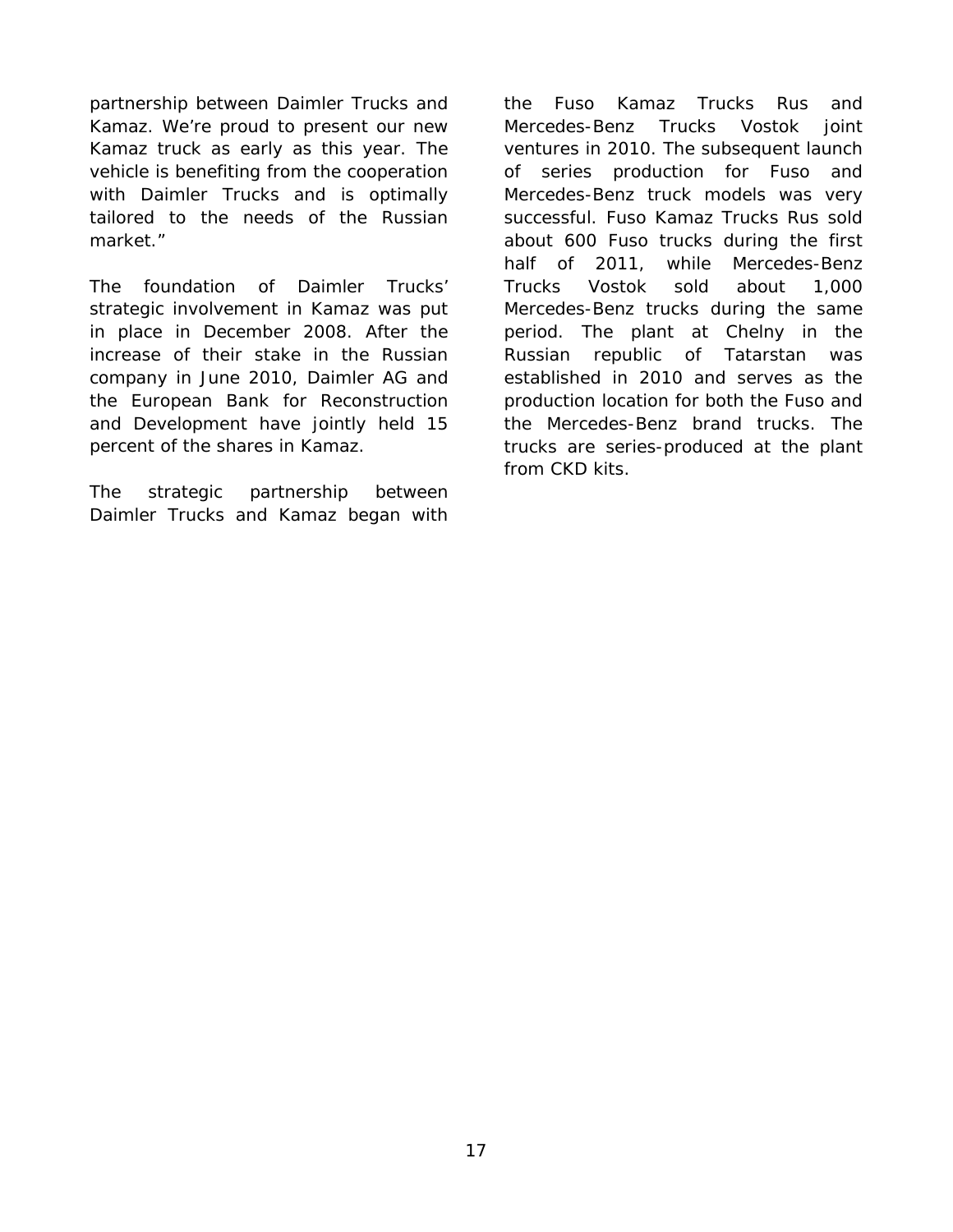

**Review - A. Giaccana.** 

The following information, on the J-20, does not represent any software, participating company, or person thereof, or of FEA Information news.. It is solely based on staff choice of a Jet Fighter to give information to the readership.

The J-20 prototype stealth fighter, is being developed by the Chinese military,

Although many of the development details are being kept under proprietary information, it is known as being developed as a high performance aircraft.



The J-20's second outing took place in Chengdu located in southwest China's Sichuan province in April of this year.

A quote by Chinese military sources, advise that the military has plans to deploy the jet as early as 2017, if continued development and outings continue at the pace, now observed.

A few years ago, the deputy head of China's air force, General He Weirong, said the country's stealth fighter would be operational sometime between 2017 and 2019.

#### **A fast summary of the exciting new development of the J-20:**

The J-XX/J-20 is a large fighter. This first-of-type aircraft presents with a large dihedral canard-delta wing configuration; with a pair of outward/rearward canted all moving combined vertical/horizontal tails; and, similarly large, outward canted ventral fins/strakes which, if all moving like the tails and retained on any production version, will make for some quite advanced capability options in the areas of controllability and maneuverability.

This type of configuration generally provides well sustained supersonic cruise performance, with a suitable engine type, and good maneuver performance in transonic and supersonic regimes.

Although in the development stage, its "indigenous design" development structure, is striking. A clear beauty of design to be targeted, for future reporting..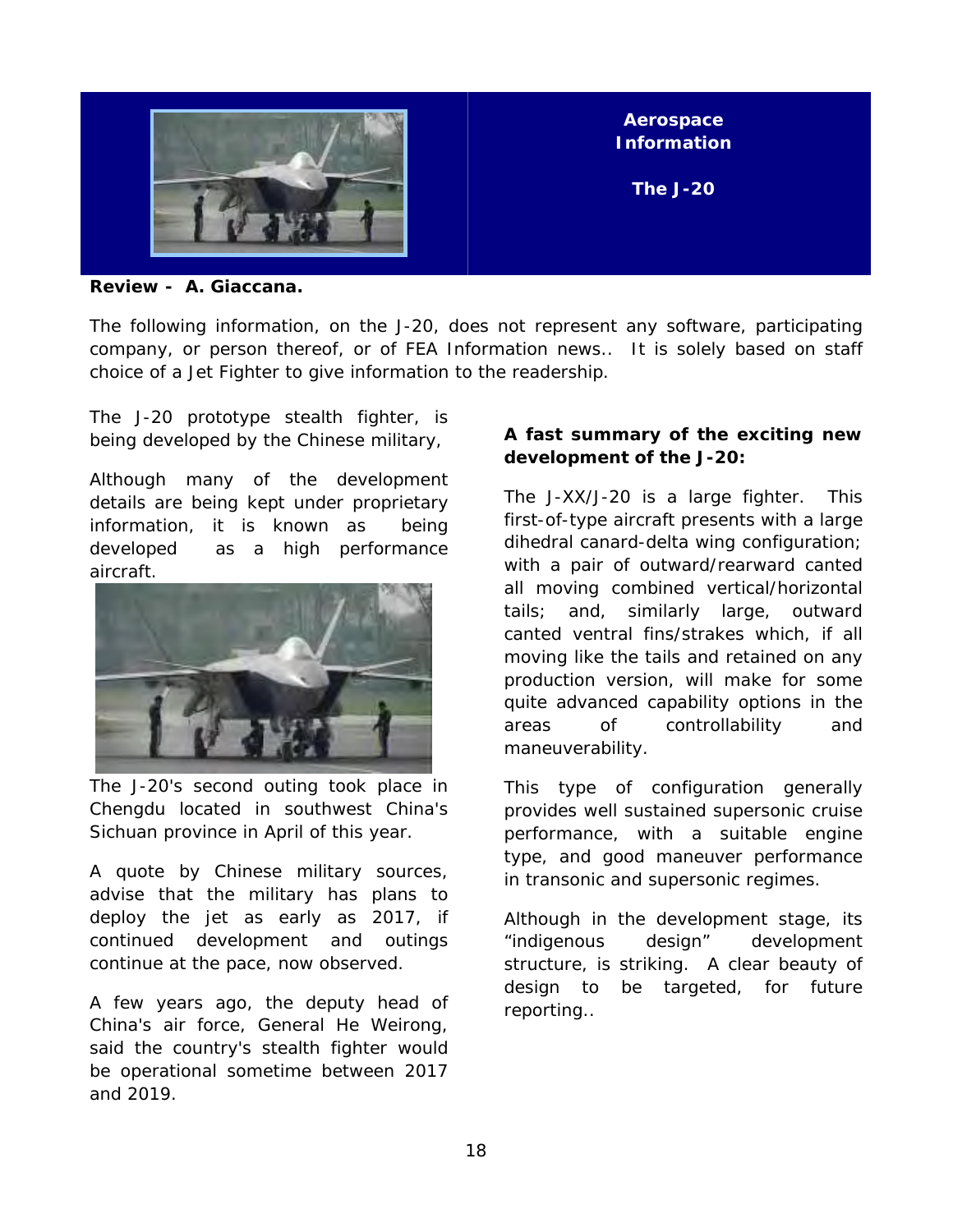

**Agenda** 

 **German LS-DYNA Forum 2011** 

#### **German LS-DYNA Forum 2011**

Attendance of the complete event, or a part of it, is free of charge. October 12 and 13, 2011 in Stuttgart, Germany

#### **The German LS-DYNA Forum will consist of the following three parts:**

#### **Developers' Forum (October 12, 1:00 – 6:00 pm)**

A developers' meeting on 'Background information and new developments with regard to LS-DYNA and LS-OPT' will take place in the afternoon of October 12. Recent developments will be introduced to the participants by program developers. The lectures shall encourage discussions and the exchange of experiences between users and developers.

*Selective Mass Scaling (SMS) in LS-DYNA to Reduce Non-Physical Inertia Effects*  T. Borrvall (DYNAmore Nordic)

*Review of Solid Element Formulations in LS-DYNA: Properties, Limits, Advantages Disadvantages*  T. Erhart (DYNAmore)

*Introduction to Isogeometric Elements in LS-DYNA*  S. Hartmann (DYNAmore)

*GISSMO – Material Modeling with Enhanced Failure Criteria*  A. Haufe (DYNAmore)

*New Developments on Identification of Material and System Parameter with LS-OPT* 

K. Witowski (DYNAmore)

*Hybrid Version of LS-DYNA to Combine SMP and MPP Parallelization Technologies*  J. Wang (LSTC)

#### **Evening Event (October 12, 7:00 – 11:30 pm)**

In the evening of October 12, DYNAmore would like to invite to a gala dinner including entertainment program at 'Alte Reithalle' in Stuttgart. Please feel encouraged to make new contacts and meet old friends at this occasion.

#### **LS-DYNA Forum (October 13, 9:00 am – 5:45 pm)**

DYNAmore has asked customers and employees of LSTC to share about their work on October 13. Many interesting presentations on recent developments regarding vehicle safety and manufacturing engineering will be given. You will learn about different simulation methods and other aspects of LS-DYNA.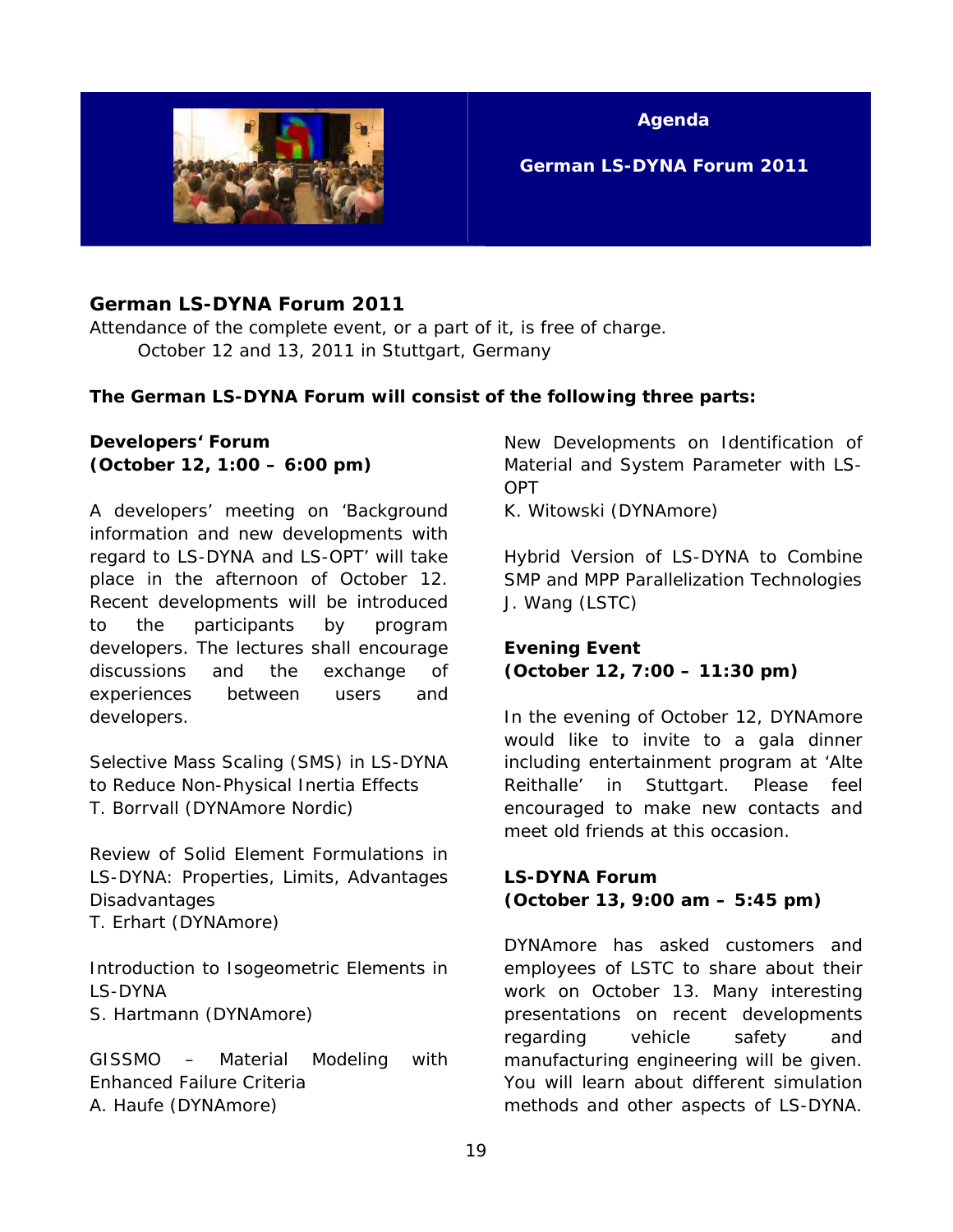The attendance will be worthwhile for all LS-DYNA users.

*Recent Developments in LS-DYNA*  J. Hallquist (LSTC)

*Critical Issues for a Robust Component Design in Passive Safety*  M. Feucht, F. Neukamm (Daimler AG); P. DuBois (Consultant); A. Haufe (DYNAmore)

*CAE Process and Data Management – DYNAmore Software Development at AUDI*  K. Gruber, S. Bauer, W. Schabenberger (AUDI AG)

*Application of Simulation for Forming Processes at BMW Group*  M. Fleischer, T. Panico, J. Meinhardt, A. Lipp (BMW Group)

*Development of Detailed AM50%ile Hybrid III Dummy FE Model* 

T. Komamura, H. Kaneko, M. Mohri, M. Shirooka, T. Yasuki (Toyota Motor Corporation)

*State of the Art for Simulation of Composite Structures*  Prof. R. Rolfes, M. Vogler, E. Jansen (Universität Hannover)

*Fabric Drape Simulation of Preforms with LS-DYNA*  S. Schönen, J. Böke (Benteler SGL GmbH & Co. KG)

*Optimization of Plastic Components for Crash: Current State and Outlook*  T. Hensel, A. Wüst, S. Glaser (BASF SE); S. Frik ( Adam Opel AG)

Out of Position – Merits and Limits of Numerical Simulation A. Heym, S. Al-Samarae (Takata-Petri AG)

*A New Model of the Small Female Frontal Crash Dummy*  K. Koschdon, B. Watson, F. Chang (Humanetics Europe GmbH)

*LS-OPT: MDO Applications in Crashworthiness and Outlook*  N. Stander (LSTC)

*New Developments on the Simulation of High Strength Steels for Car Bodies*  Prof. W. Volk, R. Golle, Y. K. Kim, J. Suh, A. Mackensen (TU München)

*Thermal Design of Forming Tools for Partial Press Hardening to Achieve Optimal Component Properties*  P. Feuser (Daimler AG)

*Hot Stamping with LS-DYNA – Theory and Practical Applications*  P. Weigert, H. Verhoeven (Volkswagen AG); D. Lorenz (DYNAmore)

*Experience in Calibration of Material Models for Steels*  L. Keßler, T. Beier (ThyssenKrupp Steel Europe AG)

*Virtual Layout of Adaptive Deep Drawing Processes* 

C. Annen, M. Wahl, (AUDI AG); P. Köbel, Prof. P. Hora (ETH Zürich)

*New Modelling Technique for Tailor Heat Treated and Prestrained Aluminum Sheets*  R. Govindarajan, M. Zubeil, K. Siefert, T. Kleeh (Daimler AG)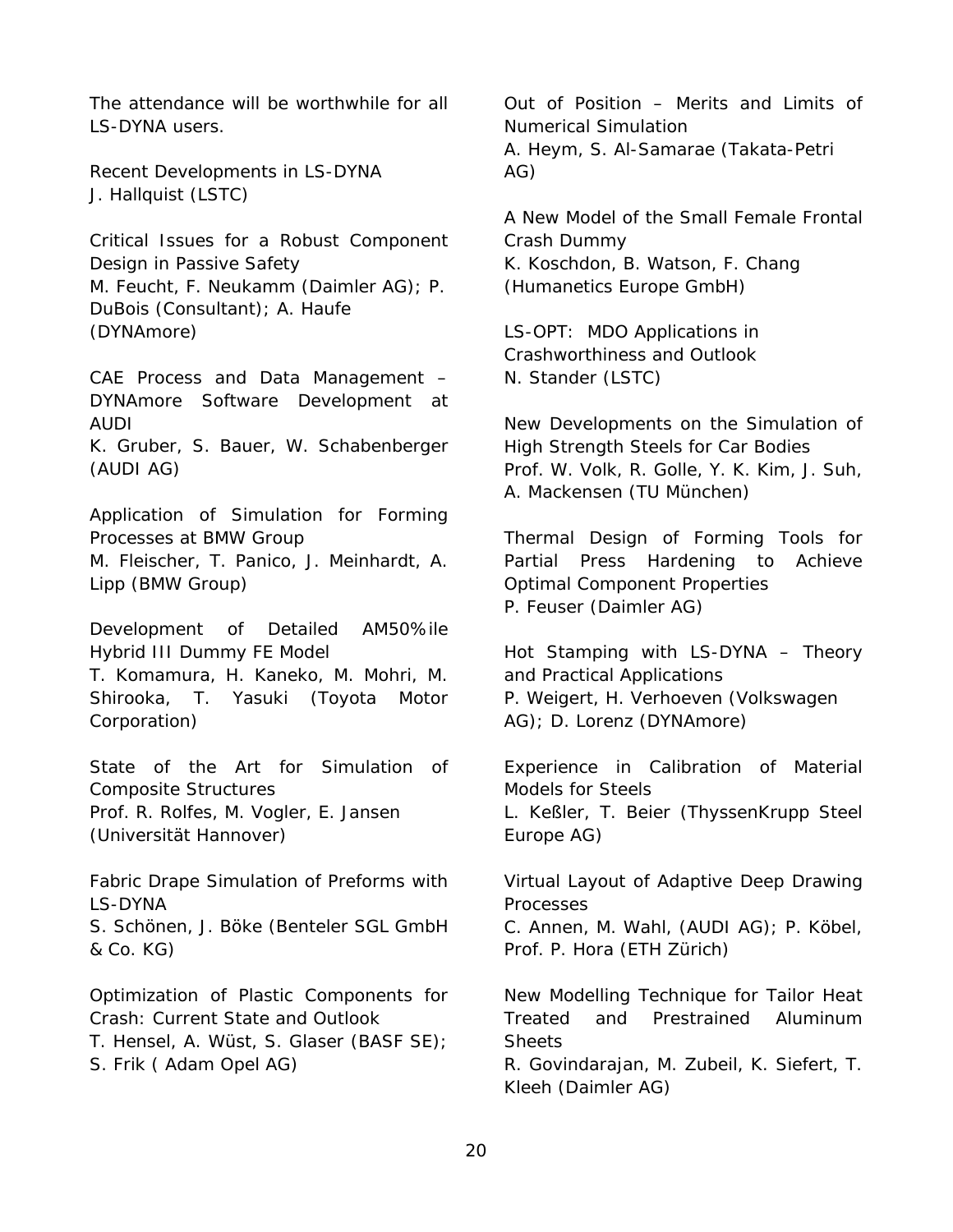Several lectures will be in English language. We kindly asked the presenters to use English slides, even if the presentation is in German. In case there is a significant demand on a translation service will be organized.

The LS-DYNA Forum will be accompanied by an exhibition featuring the latest software and hardware developments related to LS-DYNA and LS-OPT.

#### **Seminars**

#### **ALE and Fluid-Structure-Interaction in LS-DYNA**

October 10 and 11, 2011, Stuttgart, lecturer: Prof. Dr. M. Souli (University of Lille/LSTC) – Online registration

#### **CPM Corpuscular Method - Simulate Airbag Unfolding**

October 14, 2011, Stuttgart, lecturer: Dr. J. Wang (LSTC) – Online registration

#### **Registration**

The attendance at the developers' forum, the event evening as well as the LS-DYNA Forum is free of charge.

In order to simplify our preparations, your registration kindly requested. It is possible to register separately for each event.

Online registration at: [www.dynamore.de/forum2011](http://www.dynamore.de/forum2011) 

Only for the seminars a fee applies.

#### **Contact and Information**

DYNAmore GmbH, Industriestr. 2, D-70565 Stuttgart, Germany Tel.: +49 (0)7 11 - 45 96 00 – 0, Fax: +49 (0)7 11 - 45 96 00 - 29 E-Mail: forum@dynamore.de www.dynamore.de/forum2011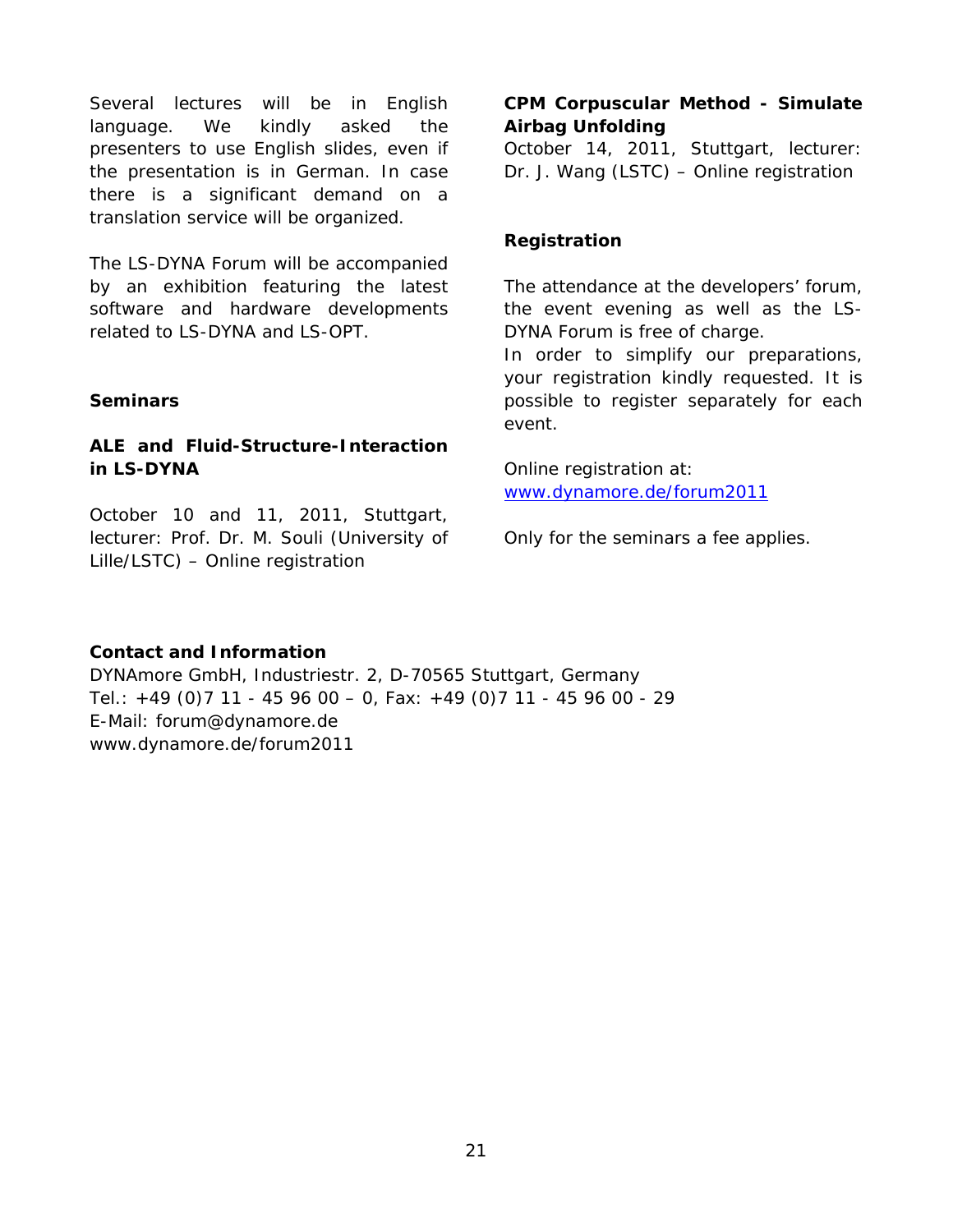

#### **Class Announcement**

#### **ALE and Fluid-Structure-Interaction in LS-DYNA**

October 10 and 11, 2011, Stuttgart, Germany

This course covers the features in the solver provided to analyse fluids and, in particular, the interaction of fluids and structures using the Arbitrary Lagrangian Eulerian (ALE) capabilities. The theoretical background to fluid modeling in LS-DYNA is presented and illustrated with several practical applications; problems solved during the workshop include tank sloshing, tank dropping (partial and complete fill), viscous flow in a channel, underwater explosion, bird strike, ship collision and acoustics in air and water. A specialized knowledge of fluid dynamics is not required.

The lecturer Prof. Dr. M. Souli is professor at Lille University in France. His focal points of research are fluid dynamics and fluid-structure interaction. In addition, he works as software developer for LSTC and is involved in the implementation of ALE in LS-DYNA.

The course content is as follows

- Introduction of Eulerian and Lagrangian formulations
- ALE smoothing algorithms (simple average, volume weighting, equipotential)

Advection algorithms (first order donor SALE, second order Van Leer, second order + half index shift)

- Material and void (advection algorithm in voided material
- Multi-material formulation (advection in multi-material formulation, pressure equilibrium)
- Fluid/Structure Coupling

Online registration:

http://www.dynamore.de/seminars/newmethods/ale

#### **Corpuscular Method (CPM) Simulate Airbag Unfolding for Out of Position Load Cases**

October 14, 2011, Stuttgart, Germany

In addition to the ALE method for simulation of out-of-position load cases, which has been available for a number of years, the corpuscular method (CPM), which is based on a particle approach, was developed by LSTC for simulation of airbag deployment processes. This method is distinguished by extremely simple handling and reduced computing times compared to the highly variable and widely applicable ALE approach. Based on this molecule approach, it is now possible to set up simulations for OoP load cases in an extremely simple manner with just a few changes to the uniform pressure input file. Experience with the method has been excellent to date. The accuracy and efficiency of the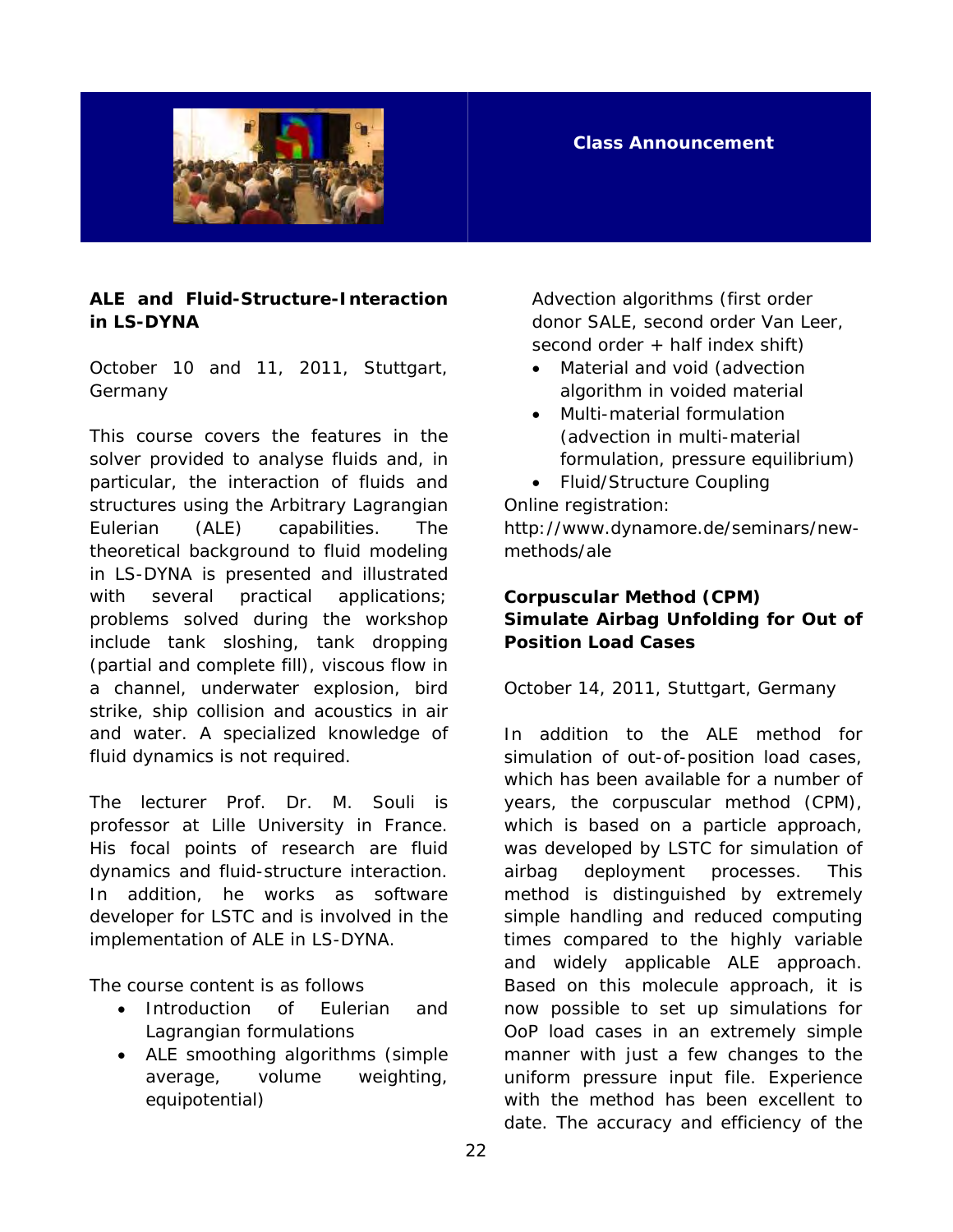method in particular are persuasive. It permits realistic calculations of many new load cases – to supplement the established ALE method. The one day class presents basics of the new corpuscular method and a brief introduction on the ALE method. Emphasis is on the steps from a uniform pressure input to a simulation considering also the gas flow.

The lecturer Dr. J. Wang (LSTC) has been working as software developer at LSTC for many years. He was and is instrumental in the development and implementation of the corpuscular method in LS-DYNA.

The course content is as follows **Overview** 

- Basic theoretical aspects
- Application of the method in LS-DYNA
- Merits and limits of the methodology
- Comparison to uniform pressure approach
- Exercises OoP examples

Online registration: <http://www.dynamore.de/seminars/passive-safety/cpm-airbag>

#### **Contact and Information**

DYNAmore GmbH, Industriestr. 2, D-70565 Stuttgart, Germany Tel.: +49 (0)7 11 - 45 96 00 – 0, Fax: +49 (0)7 11 - 45 96 00 - 29 E-Mail: [seminar@dynamore.de](mailto:seminar@dynamore.de) [www.dynamore.de/seminars](http://www.dynamore.de/seminars)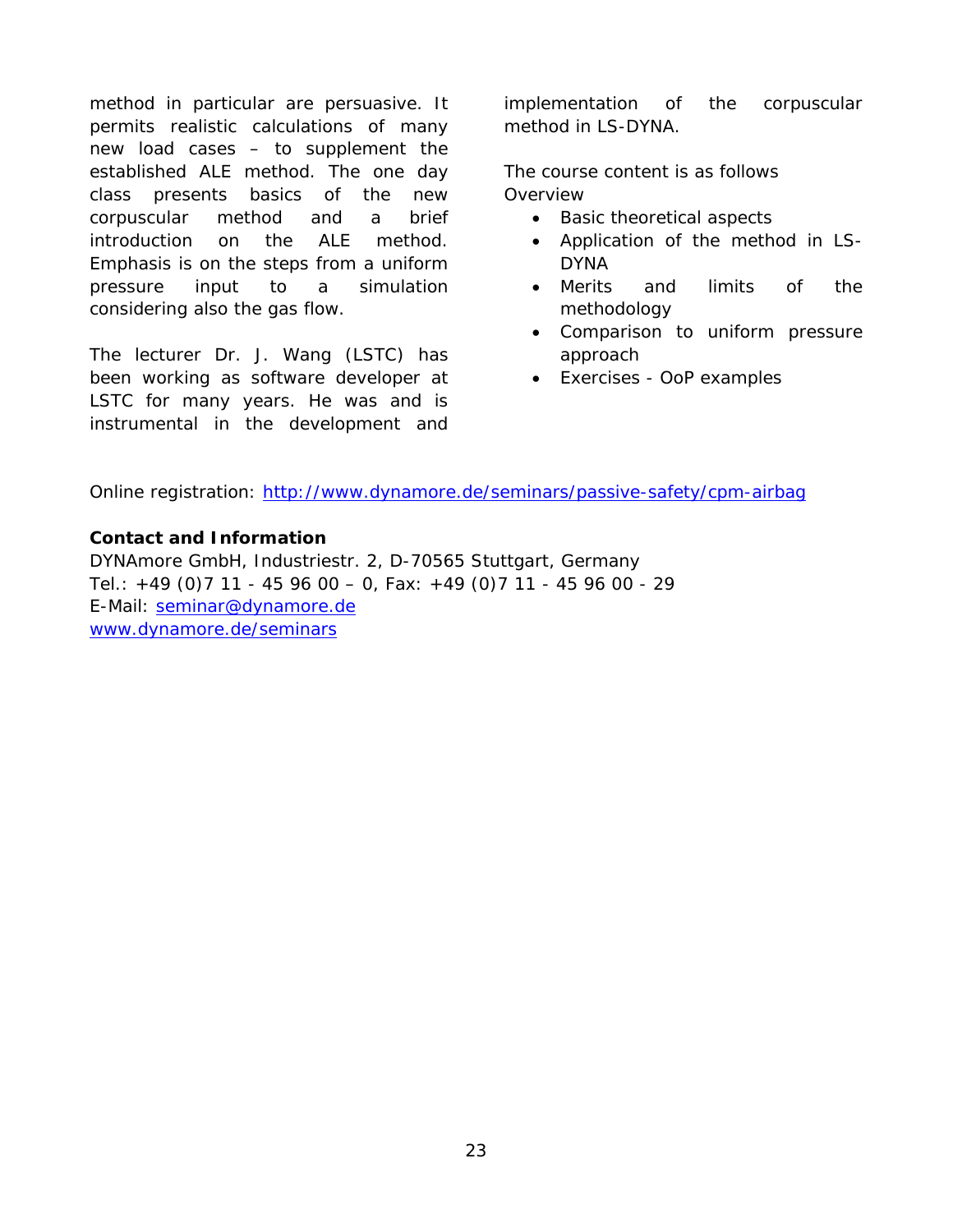

### **Solutions**

**Available Books** 

**Available From Amazon**

| <b>FINITE</b><br>Those and deplication was JASYS<br>Sured Mooverd                                                            | <b>Finite Element</b><br><b>Analysis Theory and</b><br><b>Application with</b><br><b>ANSYS (3rd Edition)</b> | <b>Arbitrary</b><br><b>Lagrangian-Eulerian</b><br>and Fluid-Structure<br><b>Interaction</b><br>sanical Simulatio<br>times<br><b>BANLIN</b> | Arbitrary<br>Langrangian-<br><b>Eulerian</b><br>and Fluid Structure<br>Interaction.                                            |
|------------------------------------------------------------------------------------------------------------------------------|--------------------------------------------------------------------------------------------------------------|--------------------------------------------------------------------------------------------------------------------------------------------|--------------------------------------------------------------------------------------------------------------------------------|
|                                                                                                                              | Isogeometric<br><b>Analysis: Toward</b><br><b>Integration of CAD</b><br>and FEA                              |                                                                                                                                            | <b>NURBS for Curve &amp;</b><br><b>Surface Design:</b><br><b>From Projective</b><br><b>Geometry to</b><br><b>Practical Use</b> |
| iscott Fish and Ted Betynenko<br>A First Course in<br><b>Finite</b><br><b>Elements</b><br>$=$ $\rightarrow$<br><b>Himsel</b> | First<br>Course<br>in<br>A<br><b>Finite Elements</b>                                                         | <b>FUNDAMENTALS OF</b><br>Engineering<br>Numerical<br>Analysis<br>Parviz Moin                                                              | Engineering<br><b>Numerical Analysis</b>                                                                                       |
|                                                                                                                              | Go To Book at<br>Amazon                                                                                      | <b>FOTO ELECTRIC</b><br>A FIRST COURSE IN THE<br><b>METHOD</b><br>DARYL L. LOGAN                                                           | A first Course in The<br><b>Finite Element</b><br><b>Method</b>                                                                |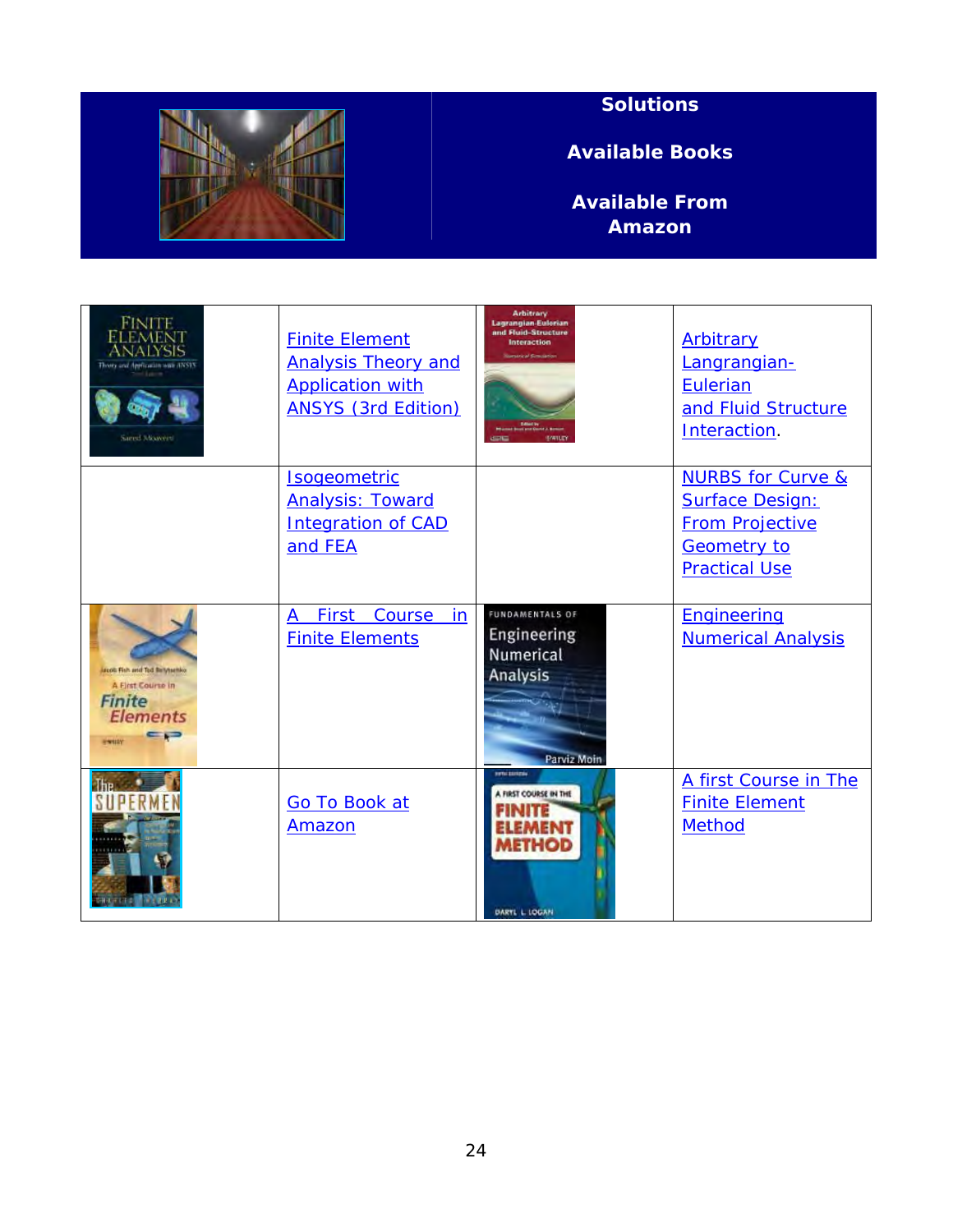|                                                                                                                                                                 |                                                                                                                                                                                                 | <b>Solutions</b><br><b>Available Books</b><br><b>Available From</b><br><b>Amazon</b>                                                |
|-----------------------------------------------------------------------------------------------------------------------------------------------------------------|-------------------------------------------------------------------------------------------------------------------------------------------------------------------------------------------------|-------------------------------------------------------------------------------------------------------------------------------------|
| Meshless<br>Methods in<br>Solid<br>Mechanics<br><b>Meshless Methods in Solid</b><br><b>Mechanics</b>                                                            | <b>GEOTECHNICAL</b><br>INGINEERING<br><b>Principles of Geotechnical</b><br>Engineering                                                                                                          | <b>GEOTECHNICAL</b><br><b>EARTHQUAKE</b><br>ENGINEERING<br><b>STEVEN L. KRAMER</b><br><b>Geotechnical Earthquake</b><br>Engineering |
| Microflows and<br>Nanoflows<br>Fundamentals and Similary<br><b>All Besho)</b><br><b>Naravust Aluxu</b><br><b>C</b> for Hotel<br><b>Microflows and Nanoflows</b> | Jim Baqquett<br>The Quantum Story: A<br><b>History in 40 Moments</b>                                                                                                                            | HE QUANFUM WORLI<br><b>Rocylett W. Flord</b><br><b>The Quantum World:</b><br><b>Quantum Physics for</b><br>Everyone                 |
| <b>INFORMATION TILE</b><br><b>QUANTUM</b><br><b>MECHANICS</b><br><b>DAVID J GRITITI'IS</b><br><b>Introduction to Quantum</b><br><b>Mechanics (2nd Edition</b>   | <b>Practical Stress Analysis with</b><br><b>Finite Elements</b><br>Second Edition<br>Bryan J. Mac Donald<br><b>GLASNEVIN</b><br><b>Practical Stress Analysis</b><br><b>With Finite Elements</b> |                                                                                                                                     |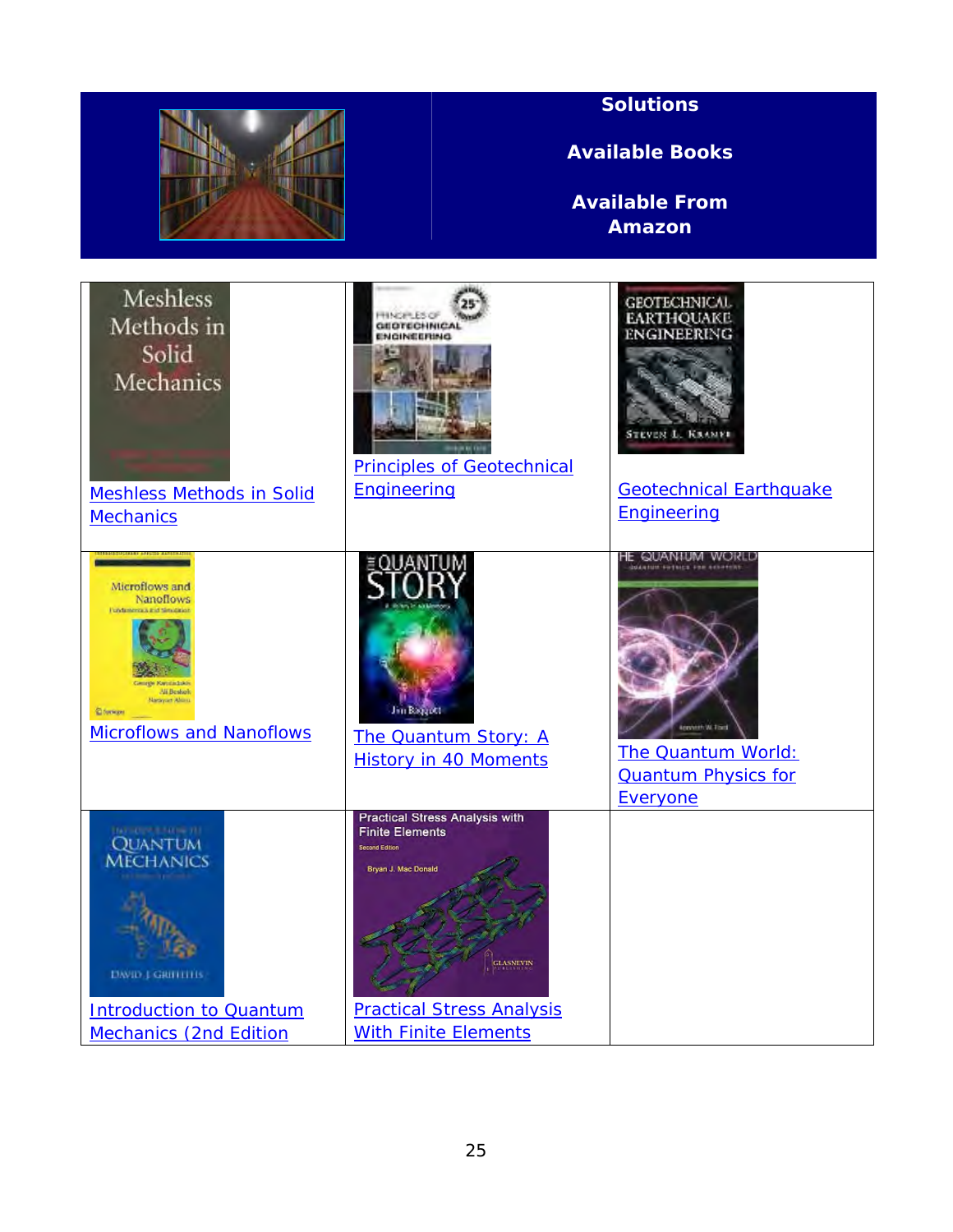

A preprocessor is a program that processes its input data to produce output. This data is then used as input to another program.

#### **BETA CAE Systems S.A.**

#### <http://www.beta-cae.gr/>

Provides complete CAE pre- and postprocessing solutions. ANSA, the world wide standard pre-processor and full product modeler for LS-DYNA, with integrated Data Management and Task Automation. μETA, with special features for the high performance an effortless 3D & 2D post-processing of LS-DYNA results.

#### **Engineering Technology Associates, Inc.**

#### [http://www.inventiumsuite.com](http://www.inventiumsuite.com/)

PreSys is an advanced Pre/Post Processor. PreSys is a full-featured, core solution that can be used on its own or with a variety of available add-on applications. The system offers advanced automeshing tools to provide the highest quality mesh with little CAD data preparation. It also features a scripting interface and model explorer feature for in-depth data navigation.

#### **Oasys, Ltd**

[http://www.oasys](http://www.oasys-software.com/dyna/en/)[software.com/dyna/en/](http://www.oasys-software.com/dyna/en/) 

Oasys Primer is a model editor for preparation of LS-DYNA input decks. Oasys D3Plot is a 3D visualization package for post-processing LS-DYNA analyses using OpenGL® (SGI) graphics.

#### **JSOL Corporation**

<http://www.jsol.co.jp/english/cae/>

JVISION is a general purpose pre-post processor for FEM software. Designed to prepare data for, as well as support, various types of analyses, and to facilitate the display of the subsequent results.

#### **Livermore Software Technology Corporation**

#### [http://www.lstc.com](http://www.lstc.com/)

LS-PrePost is an advanced interactive program for preparing input data for LS-DYNA and processing the results from LS-DYNA analyses.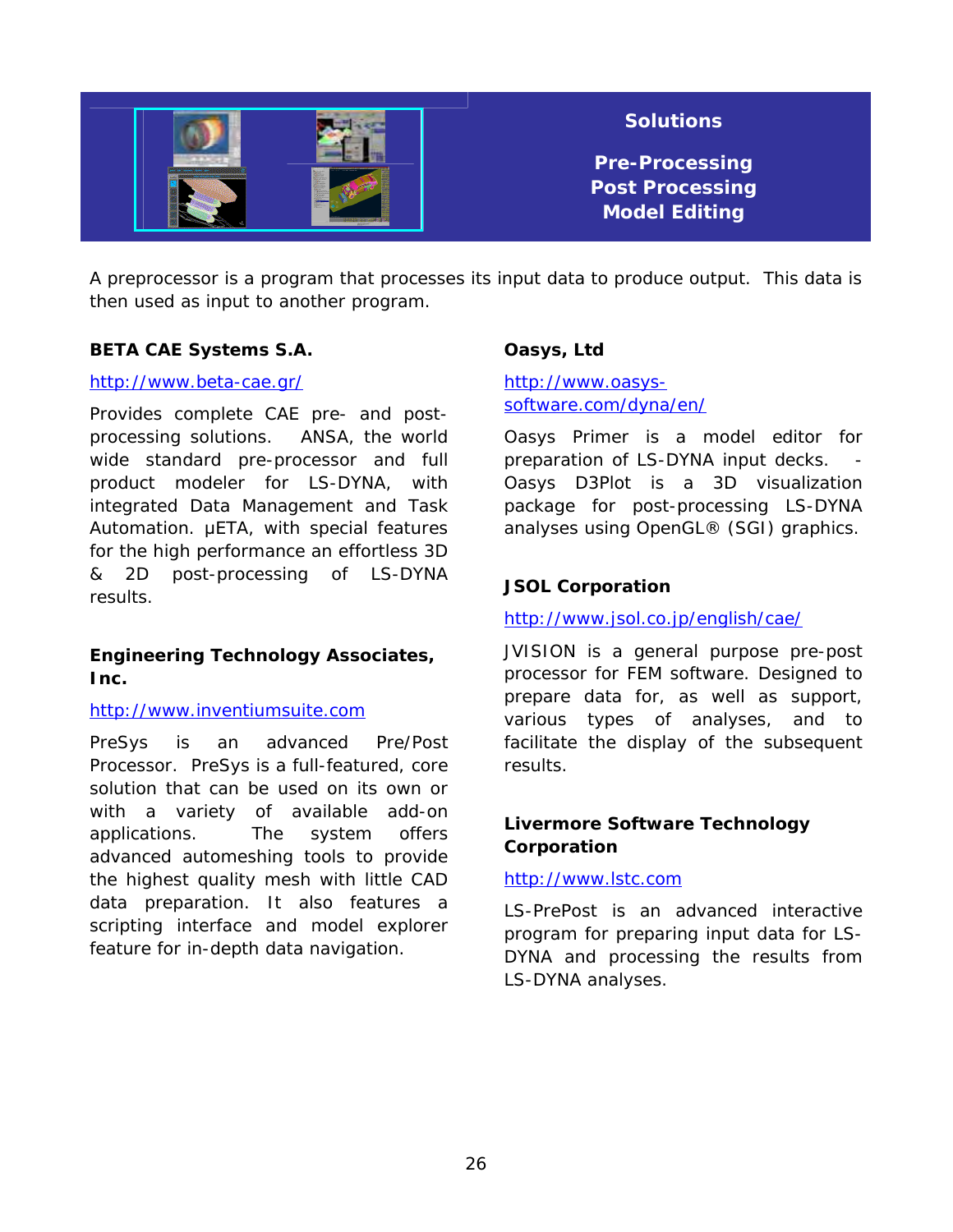

## **Solutions**

**Software** 

#### **ETA – DYNAFORM & VPG**

#### [http://www.eta.com](http://www.eta.com/)

Includes a complete CAD interface capable of importing, modeling and analyzing, any die design. Available for PC, LINUX and UNIX, DYNAFORM couples affordable software with today's highend, low-cost hardware for a complete and affordable metal forming solution.

#### **ETA – VPG**

#### [http://www.eta.com](http://www.eta.com/)

Streamlined CAE software package provides an event-based simulation solution of nonlinear, dynamic problems. eta/VPG's single software package overcomes the limitations of existing CAE analysis methods. It is designed to analyze the behavior of mechanical and structural systems as simple as linkages, and as complex as full vehicles.

#### **OASYS software for LS-DYNA**

[http://www.oasys](http://www.oasys-software.com/dyna/en/)[software.com/dyna/en/](http://www.oasys-software.com/dyna/en/) 

Oasys software is custom-written for 100% compatibility with LS-DYNA. Oasys PRIMER offers model creation, editing and error removal, together with many

specialist functions for rapid generation of error-free models. Oasys also offers post-processing software for in-depth analysis of results and automatic report generation.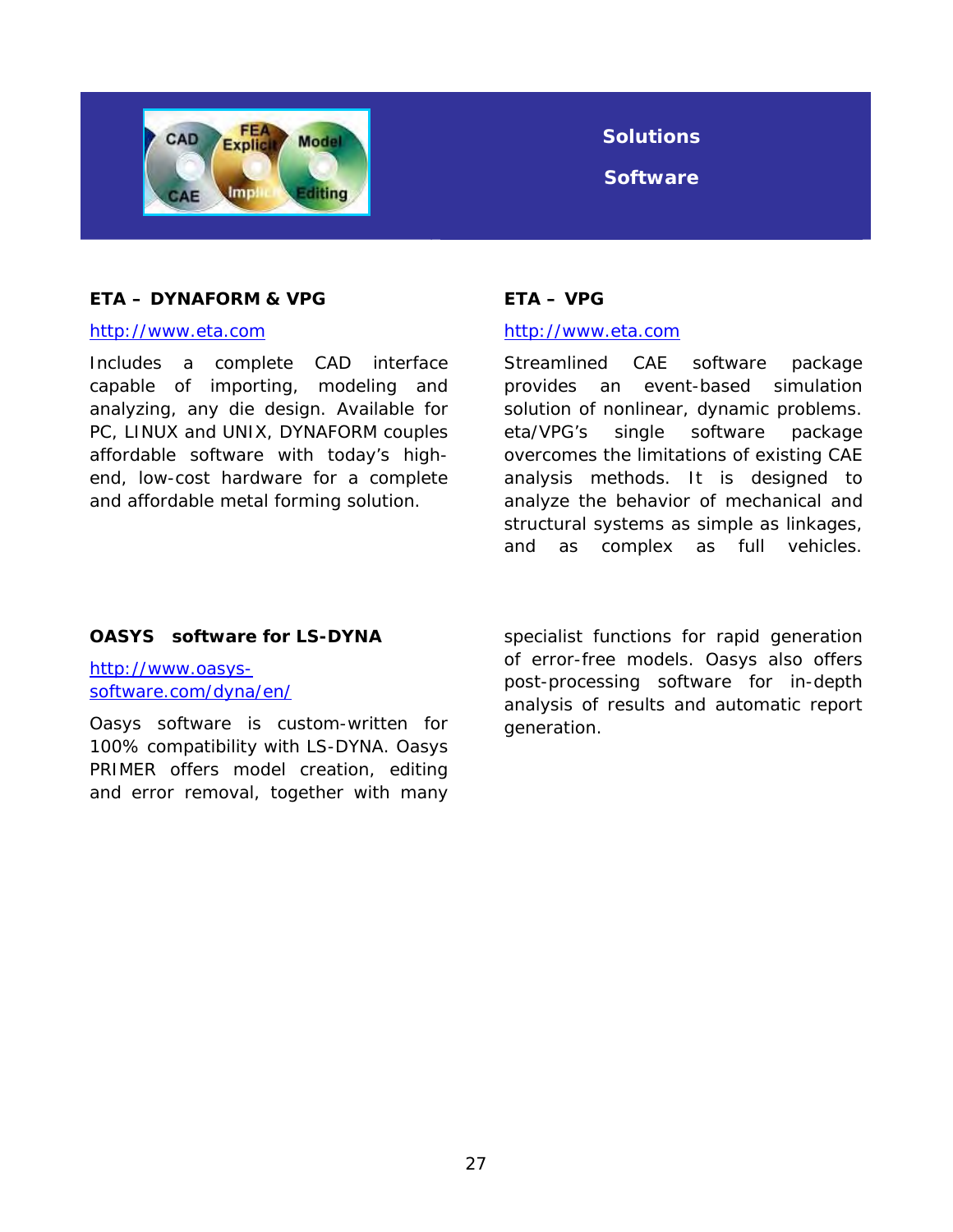

### **Solutions**

**Software** 

#### **ESI Group Visual-CRASH For DYNA**

#### [http://www.esi-group.com](http://www.esi-group.com/)

Visual-Crash for LS-DYNA helps engineers perform crash and safety simulations in the smoothest and fastest possible way by offering an intuitive windows-based graphical interface with customizable toolbars and complete session support. Being integrated in ESI

#### **BETA CAE Systems S.A.– ANSA**

#### [http://www.beta-cae.gr](http://www.beta-cae.gr/)

Is an advanced multidisciplinary CAE pre-processing tool that provides all the necessary functionality for full-model build up, from CAD data to ready-to-run solver input file, in a single integrated environment. ANSA is a full product modeler for LS-DYNA, with integrated Data Management and Process Automation. ANSA can also be directly coupled with LS-OPT of LSTC to provide an integrated solution in the field of optimization.

Group's Open VTOS, an open collaborative multi-disciplinary engineering framework, Visual-Crash for DYNA allows users to focus and rely on high quality digital models from start to finish. Leveraging this state of the art environment, Visual Viewer, visualization and plotting solution, helps analyze LS-DYNA results within a single user interface.

### **BETA CAE Systems S.A.– μETA**

#### [http://www.beta-cae.gr](http://www.beta-cae.gr/)

Is a multi-purpose post-processor meeting diverging needs from various CAE disciplines. It owes its success to its impressive performance, innovative features and capabilities of interaction between animations, plots, videos, reports and other objects. It offers extensive support and handling of LS-DYNA 2D and 3D results, including those compressed with SCAI's FEMZIP software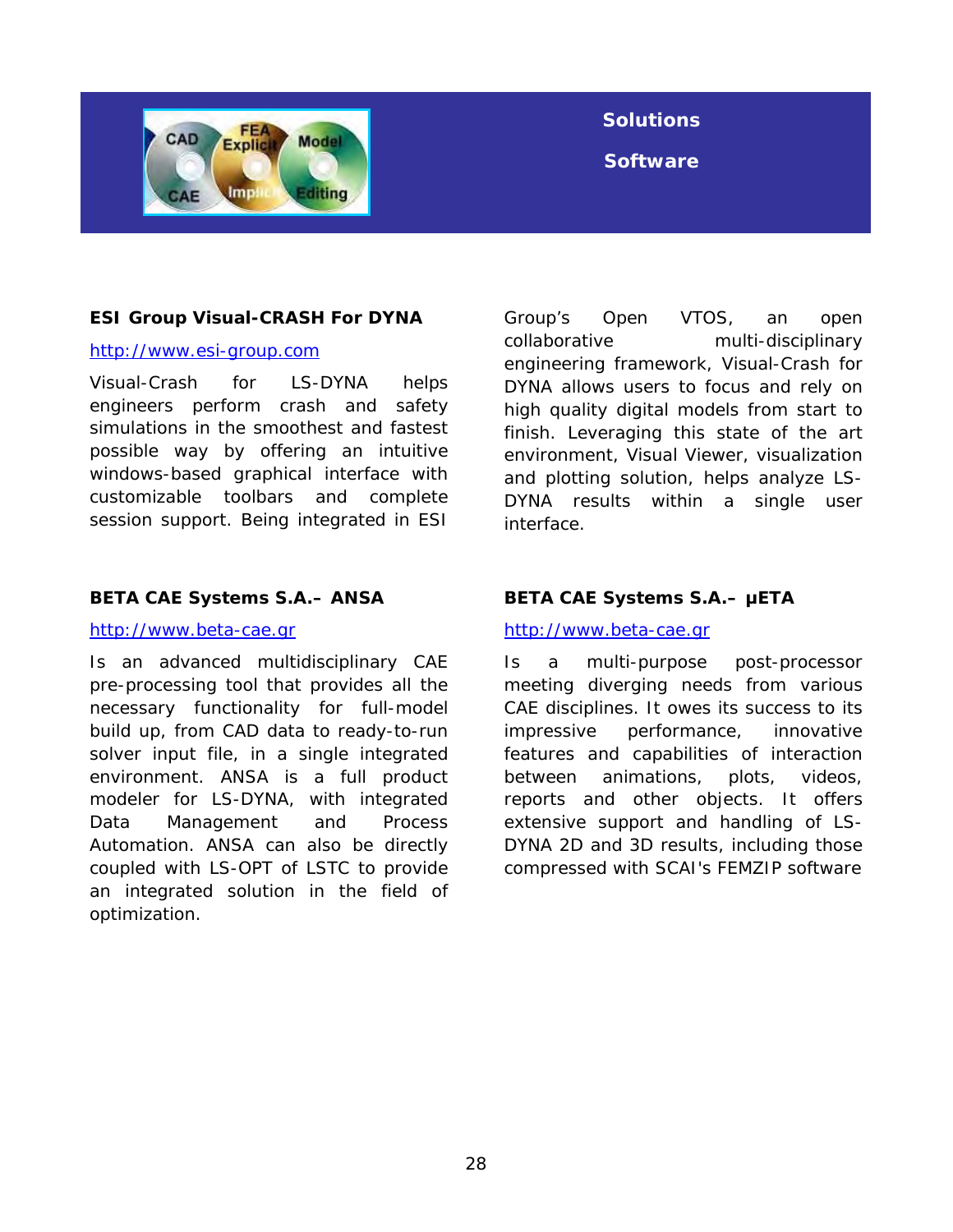

**Solutions Cloud Service SGI HPC Cloud Cyclone™** 

#### **Complete Information can be found on the SGI Website including:**

- Cyclone™ and LS-DYNA® Success Story
- IDC White Paper Cyclone Supported Applications
- Cyclone Usage Diagram [http://www.sgi.com/products/hpc\\_cloud/cyclone/index.html](http://www.sgi.com/products/hpc_cloud/cyclone/index.html)

Cyclone™ is the world's first large scale on-demand cloud computing service specifically dedicated to technical applications. Cyclone capitalizes on over twenty years of SGI HPC expertise to address the growing science and engineering technical markets that rely on extremely high-end computational hardware, software and networking equipment to achieve rapid results. Cyclone supports a number of leading applications partners and five technical domains, including computational fluid dynamics, finite element analysis,

computational chemistry and materials, computational biology and ontologies.

Two Service Models: Cyclone is available in two service models: Software as a Service (SaaS) and Infrastructure as a Service (IaaS). With SaaS, Cyclone customers can significantly reduce time to results by accessing leading-edge open source applications and best-ofbreed commercial software platforms from top Independent Software Vendors (ISVs). The IaaS model enables customers to install and run their own applications.

#### **LS-DYNA® Implicit Hybrid Technology on Advanced SGI® Architectures\***

White Paper pdf format is at URL: <http://www.sgi.com/pdfs/4231.pdf> Olivier Schreiber, Scott Shaw, Brian Thatch - SGI Application Engineering Bill Tang, - SGI System Engineering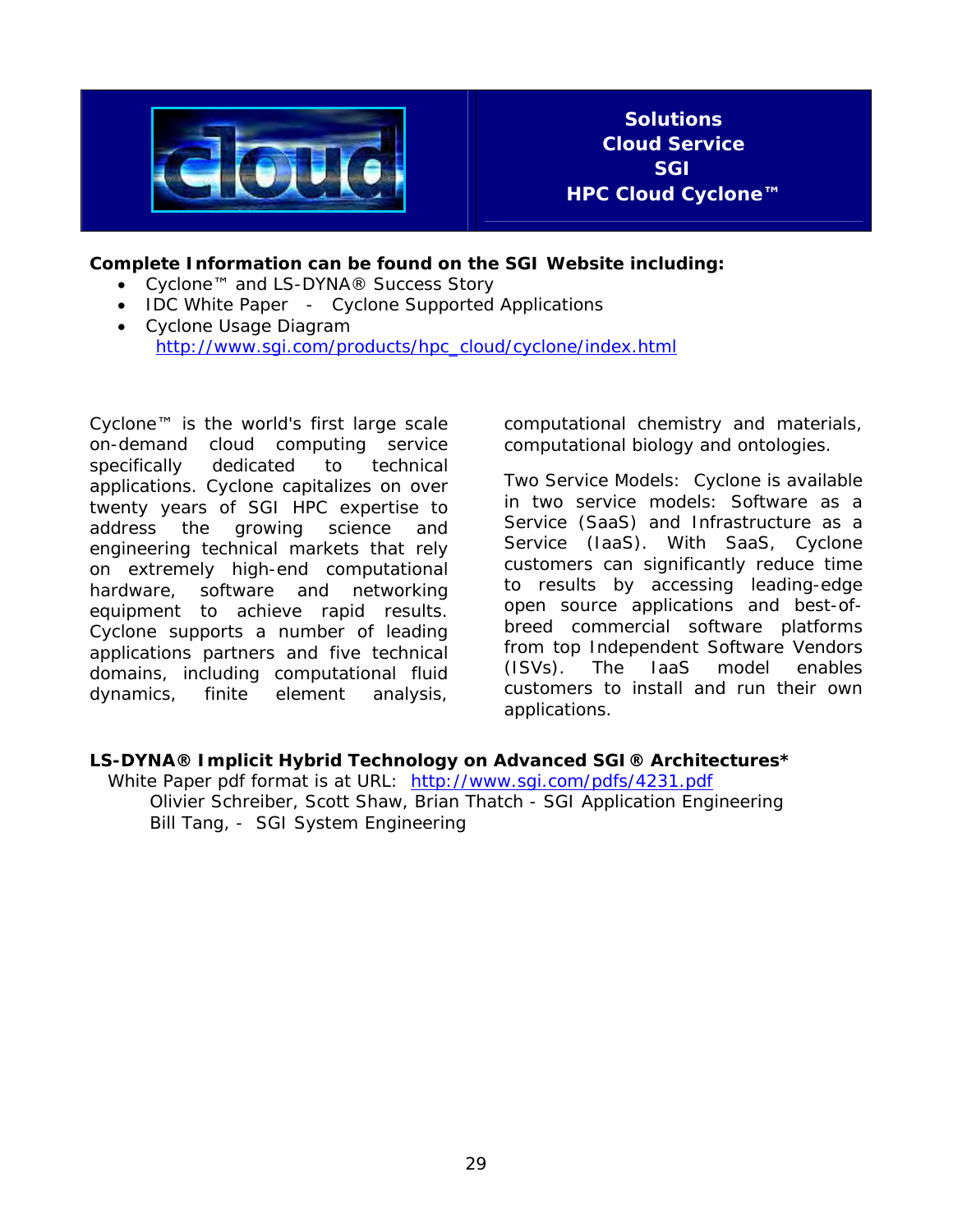

#### **Gompute on demand®**

#### **A Cloud HPC service oriented to Technical and Scientific users.**

Gompute is owned, developed and operated by Gridcore AB in Sweden. Founded in 2002, Gridcore is active in three areas: Systems Integration, Research & Development and HPC as a service.

Gridcore has wide experience of different industries and applications, developed a stable product portfolio to simplify an engineer/scientist's use of computers, and has established a large network of partners and collaborations, where we together solve the most demanding computing tasks for our customers. Gridcore has offices in Gothenburg (Sweden), Stuttgart (Germany), Durham NC (USA) and sales operations in The Netherlands and Norway.

The Gridcore developed E-Gompute software for internal HPC resources gives end users (the engineers) a easy to use and complete environment when using HPC resources in their daily work, and enables collaboration, advanced application integrations, remote pre/post, accounting/billing of multiple teams, license tracking, and more, accelerating our customers usage of virtual prototyping.

Website: [www.gompute.com](http://www.gompute.com/)  Website: [www.gridcore.se](http://www.gridcore.se/)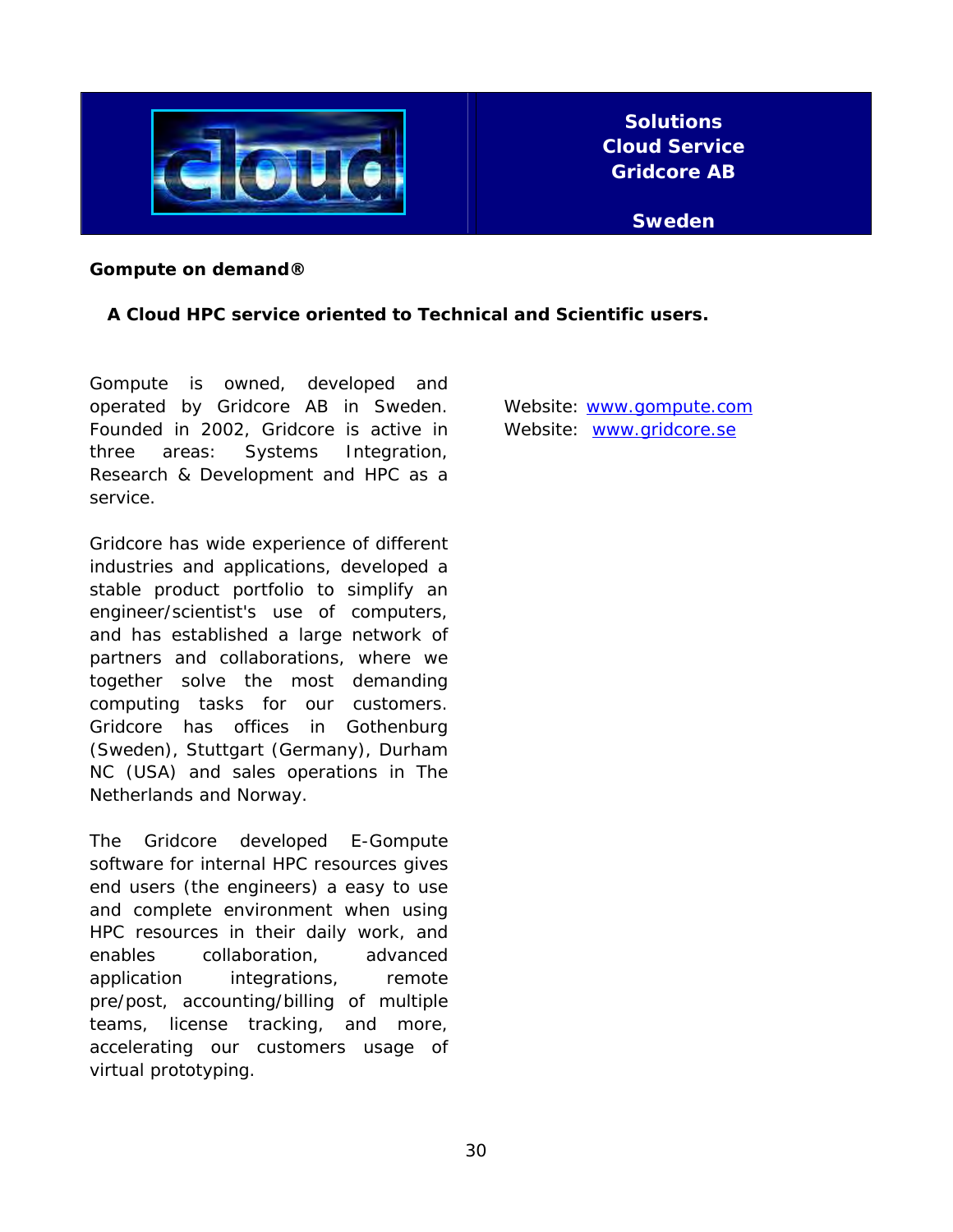

## **Information Solutions FEA Participants Site Directory**

### **LS-DYNA On Demand Additional Core (cloud) Services**

| US                | http://www.sgi.com/products/hpc_cloud/cyclone/index.html |
|-------------------|----------------------------------------------------------|
| Sweden<br>Germany | http://www.gompute.com                                   |

### **LS-DYNA Information Sites**

| LS-DYNA Application/Capability        | http://www.ls-dyna.com/                         |
|---------------------------------------|-------------------------------------------------|
| <b>LS-DYNA LS-DYNA Benchmarks</b>     | http://www.topcrunch.org/                       |
| <b>LS-DYNA Publications</b>           | http://www.dynalook.com/                        |
| <b>LS-DYNA Consulting Companies</b>   | http://www.ls-dynaconsulting.com/               |
| <b>LS-DYNA Examples</b>               | http://www.dynaexamples.com/                    |
| <b>LS-OPT Support</b>                 | http://www.lsoptsupport.com                     |
| <b>LS-OPT User Group</b>              | http://groups.google.com/group/lsopt_user_group |
| <b>LS-PrePost Support</b>             | www.lstc.com/lspp                               |
| <b>LS-DYNA Support</b>                | http://www.dynasupport.com/                     |
| ATD - Pedestrian - Barrier Models     |                                                 |
| <b>ATD LSTC Models:</b>               | http:www.lstc.com/models                        |
| <b>ATD LSTC Mailing List</b>          | atds@lstc.com                                   |
| <b>ATD Models - DYNAmore</b>          | http://dummymodels.com                          |
| Pedestrian Impact Model - ARUP        | http://oasys-software.com/en/fe-                |
|                                       | models/pedestrian.shtml                         |
| <b>Cellbond Barrier Models - ARUP</b> | http://oasys-software.com/en/fe-                |
|                                       | models/barrier.shtml                            |
| <b>RCAR Barrier Model - ARUP</b>      | http://oasys-software.com/en/fe-                |
|                                       | models/rcar.shtml                               |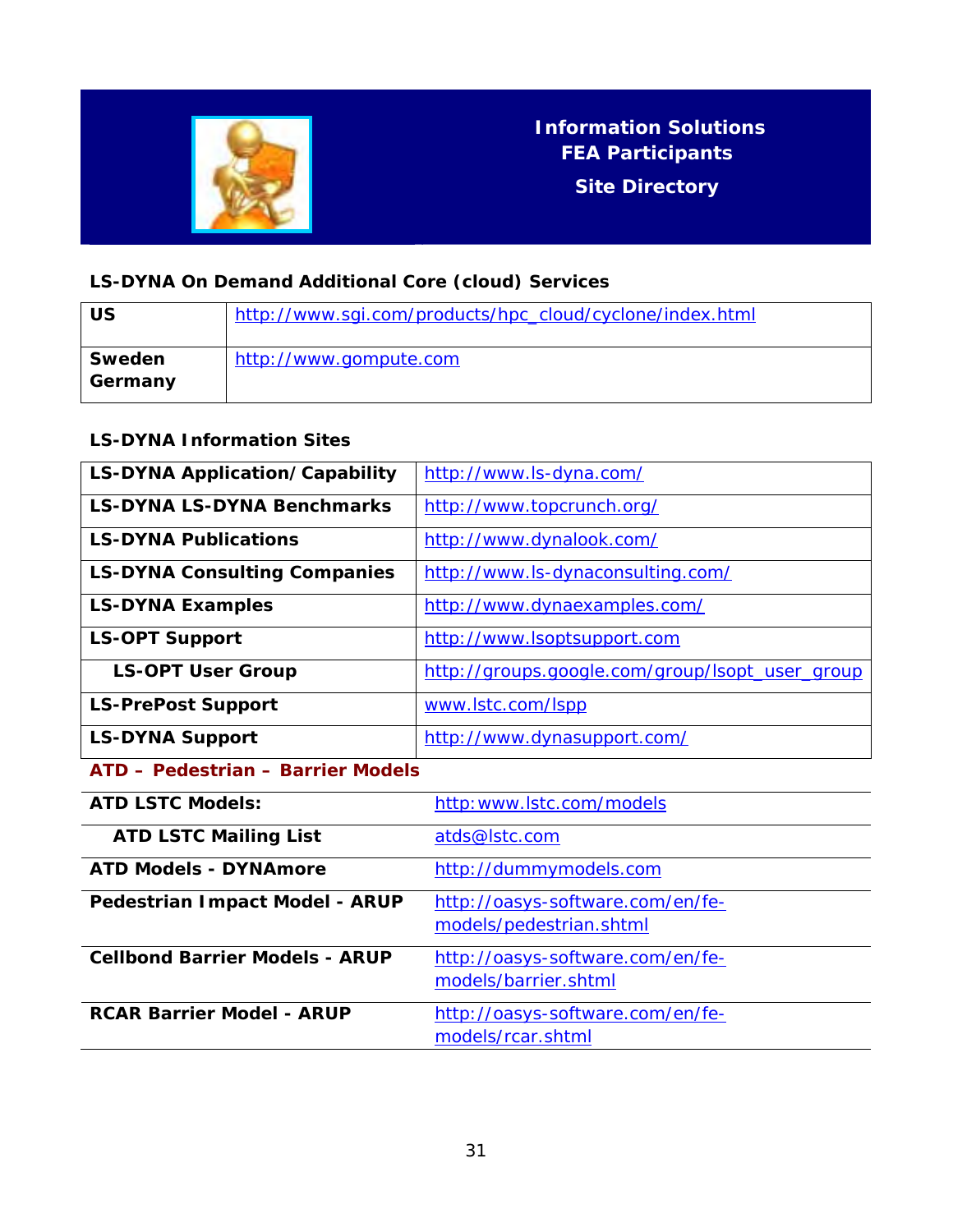

### **Additional LS-DYNA Information Sites**

| <b>High Strain Rate Testing of</b><br><b>Advanced High Strength Steels</b> | http://thyme.ornl.gov/ASP_Main/crashtests/crashtests<br><u>main.cgi</u> |
|----------------------------------------------------------------------------|-------------------------------------------------------------------------|
| <b>High Strain Rate Characterization</b><br>of Mg Alloys                   | http://thyme.ornl.gov/Mg_new                                            |
| (FEM) models of semitrailer trucks<br>for simulation of crash events       | http://thyme.ornl.gov/FHWA/TractorTrailer                               |
| Single Unit Truck crash model<br>documentation                             | http://thyme.ornl.gov/FHWA/F800WebPage                                  |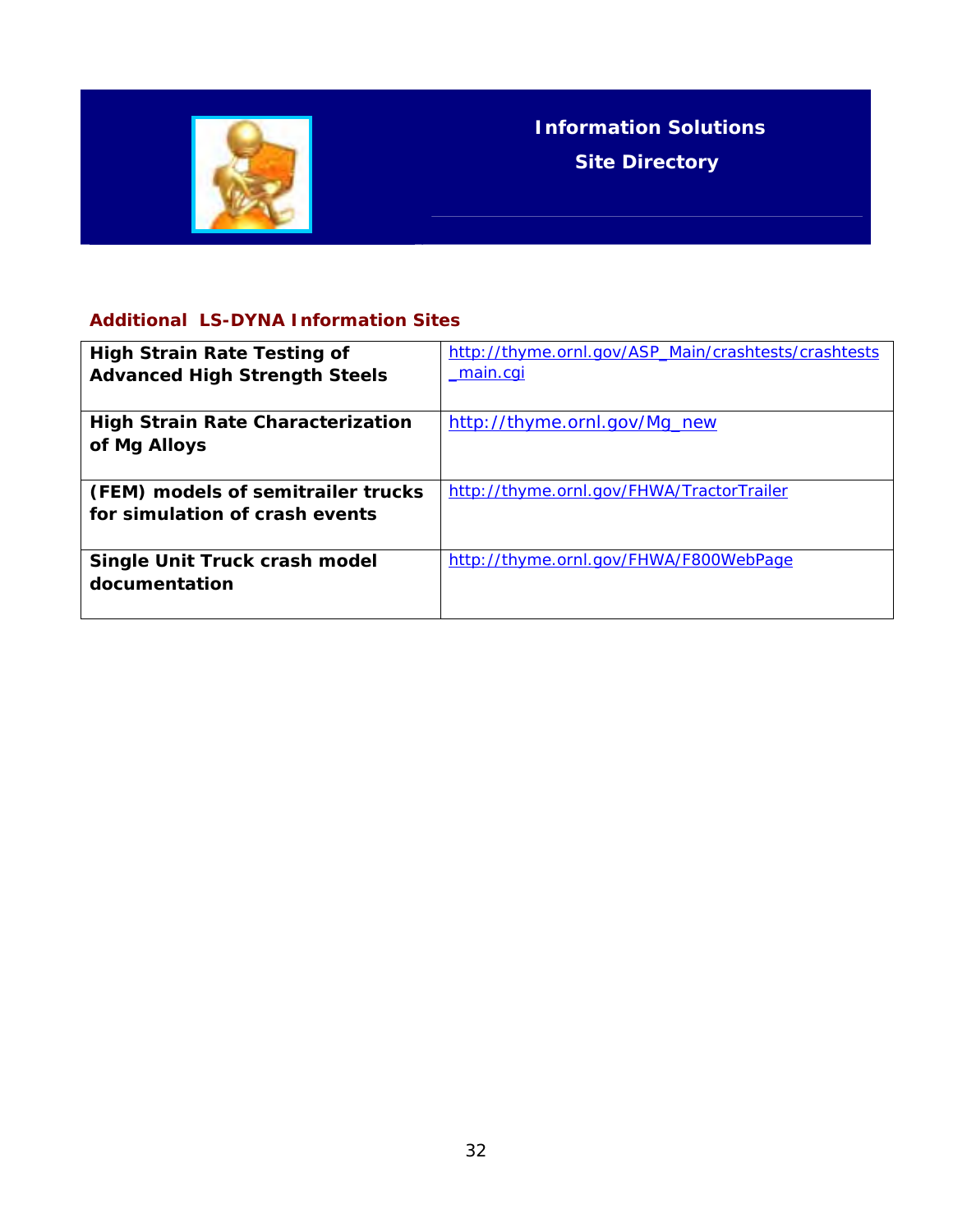### **Call for Papers/Announcement June 3-5, 2012 Dearborn, Michigan, USA**



### 12th International LS-DYNA® **Users Conference**

**Livermore Software Technology Corp.** 

Hyatt Regency Dearborn 600 Town Center Drive Dearborn, MI 48126-2793, USA Hwww.dearborn.hyatt.com

#### *IMPORTANT DATES*

**Abstract Deadline**  Nov. 11, 2011 **Acceptance Notification**  January 5, 2012 **Final Paper Deadline**  March 1, 2012

### *AGENDA*

#### **Sunday, June 3**

**Registration**  Pre-Conference Seminars Reception/Entertainment

#### **Monday, June 4**

**Registration**  Plenary Presentations Keynote Presentations Technical Sessions Exhibit Area Banquet/Entertainment

#### **Tuesday, June 5**

**Registration**  Exhibition Area Presentations:

- John O. Hallquist
- **Sponsors**

#### *POST CONFERENCES COURSES*

Wed/Thurs June 6-7

[http://www.ls-dynaconferences.com](http://www.ls-dynaconferences.com/) **Conference Venue** 

The 12<sup>th</sup> International LS-DYNA® Users conference will be held in Dearborn, Michigan, USA, June 3-5, 2012.

The conference will provide an ideal forum for LS-DYNA worldwide users to share technology. Providing a venue to learn new features, and applications of LS-DYNA, LS-OPT, LS-PrePost,

LS-TaSC, LSTC Dummy and Barrier Models, as well as the many software and hardware alliances of LSTC's products.

All of our users from industry, research and academia are invited to present a paper.

The exhibition area hosts the latest software and hardware developments providing you the opportunity to speak directly with the company about their products.

#### **Call For Papers**

Application areas being accepted for submission:

- Aerospace
- Automotive Crashworthiness
- Ballistic/Penetraion
- **Bimechanics**
- Civil Engineering
- Compressible Fluid Dynamics
- Electro Magnetics
- Heat Transfer
- Impact/Drop Testing
- Manufacturing Processes
- Metal Forming
- Modeling Techniques
- Nuclear Applications
- Occupant Safety
- Seismic Engineering
- Ship Building
- **Transportation**
- Virtual Proving Ground

#### **Paper Submission\***

 For submission details contact Hpapers@lstc.comH

### **Sponsorship**

 For sponsor and/or Exhibit booth information contact Hconference@lstc.comH

#### **Registration Fees\***

Conference Only \$450 Training Only \$450 Conference/Training \$900

#### **Hotel Accomodations**

 Conference attendees will be able to reserve a discounted room rate. Contact: Hconference@lstc.com

**\***The presenter of each accepted paper will receive free admission to the conference, provided that the presenter register for a room, at the Hyatt Regency, Dearborn under LSTC Conference registration

**Suggested Post-Conferences Courses**: Impact/Dummies & Barriers - Heat Transfer & hot stamping – ALE – EFG – SPH - Polymeric Material with LS-DYNA – Ballistics/Penetration – contact Hconference@lstc.comH with questions/course requests.

**Contact**: Hconference@lstc.comH

**e-mail**: Hpapers@lstc.comH **tel**: 925-449-2500 **Fax**: 925-961-0806 Livermore Software Technology Corp., 7374, Las Positas Rd, Livermore, CA 94551 USA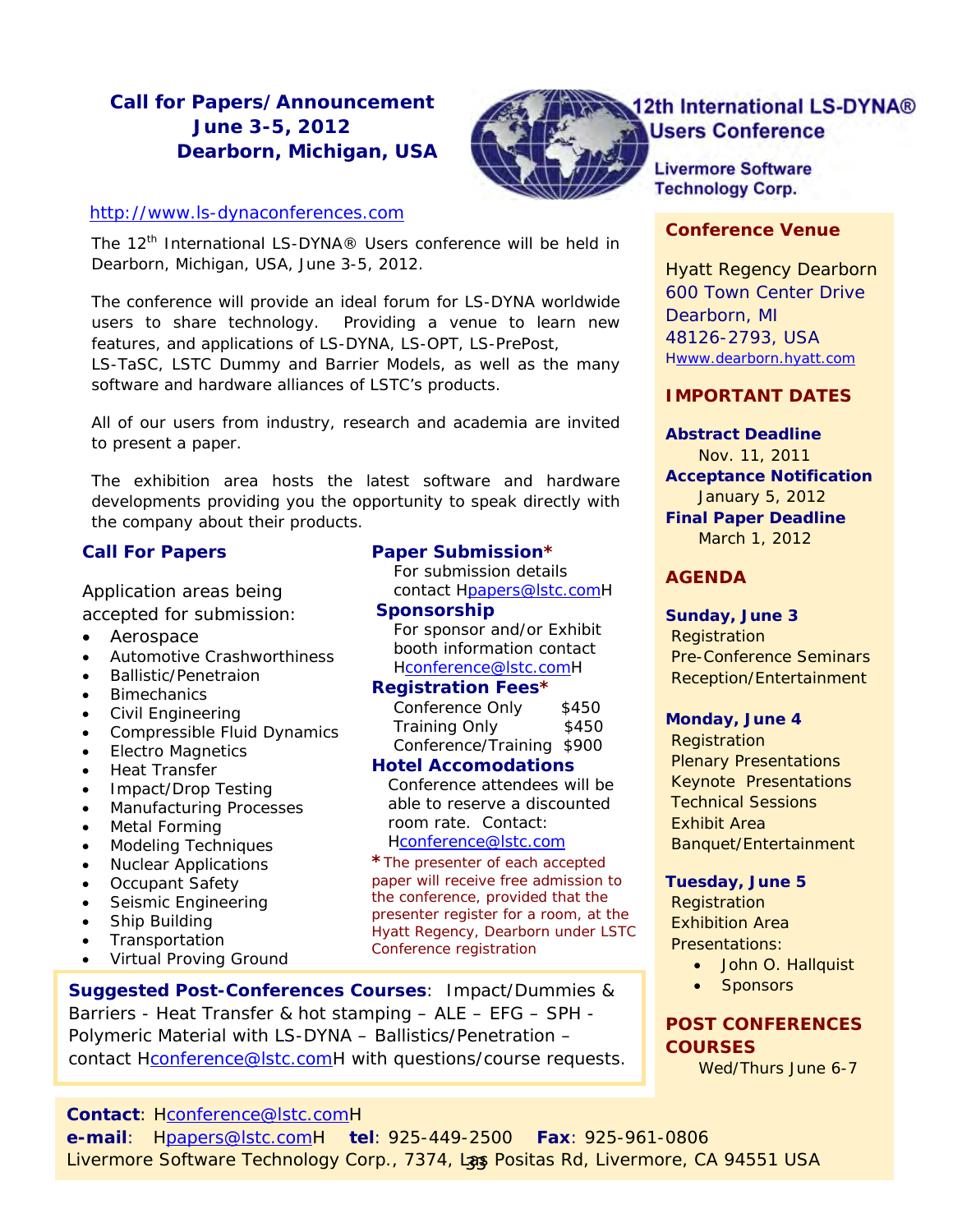

### **ENGINSOFT International Conference 2011**

### **CAE Technologies for Industry**

**EnginSoft INTERNATIONAL CONFERENCE 2011 CAE Technologies for Industry** 

and ANSYS Italian Conference

#### **Fiera Verona – Verona, Italy 20–21 October 2011**

#### **2nd Announcement and Invitation**

Mark your diary for one of the most important events in the global CAE Calendar ! The 2 parallel Conferences present a wide range of Virtual Prototyping applications, with a large presence of both technical experts and business decision makers.

The provisional List of Papers already includes contributions from key companies: Ansaldo Breda - Franco Tosi Meccanica - Magneti Marelli – Piaggio - Nuovo Pignone - Tetra Pak – Iveco – Continental and many more to come.

### **Deadline for early bird registrations:**

5th September 2011

#### **Exhibition**

The accompanying exhibition will see the world's leading solution providers showcasing products and services covering all aspects of CAE technologies and their successful implementation. Delegates and exhibitors use the

exhibition as an international networking forum. It is here where the experts meet and discuss:

How Virtual Prototyping can speed up design and product development delivering ROI in many forms - in just days!

Do not miss this opportunity to present your products and services to a highly selective audience!

Visit [www.caeconference.com](http://www.caeconference.com/) to plan your attendance, stay tuned to the Conference Program and for more information on the exhibition..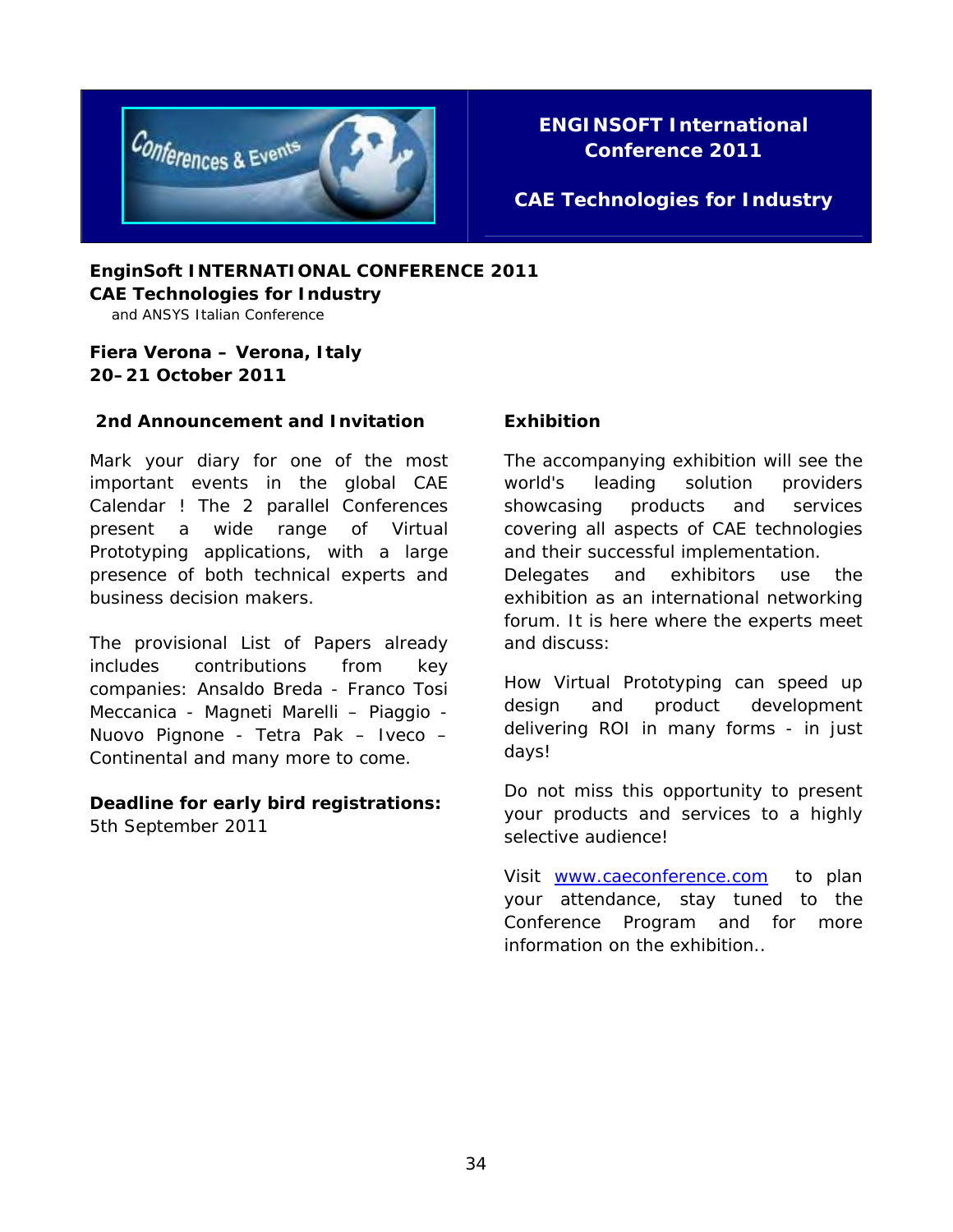

#### **2011 ANSA & µETA Japanese Open Meetings**

November 8th, 2011 Shin Yokohama Kokusai Hotel, Shin-Yokohama & November 11th, 2011, Nagoya Urban Institute, Nagoya

Events hosted by TOPCAE Corp.

BETA CAE Systems S.A. has the pleasure to invite you to the 2011 open meetings in Japan, hosted by TOPCAE Corporation. The two events event will take place: on November 8th at Shin Yokohama Kokusai Hotel, in Shin-Yokohama, and on November 11th at Nagoya Urban Institute, in Nagoya.

These events aim to introduce the latest developments in ANSA and ?ETA Preand Post-Processing suite and to showcase its application in various CAE disciplines. The "Technical Discussions" session that will follow each event's closing will give participants the opportunity to meet in person with our engineers and discuss about the software features and their application.

BETA CAE Systems S.A. and TOPCAE Corp. would like to express their appreciation to Mr. Y. Nakagawa of Honda R&D Co., Ltd. and to Mr. C. Otomo of Nissan Techno Co., Ltd. for their contributions.

**2011 ANSA & µETA Japanese Open Meetings** 

There is no participation fee for these events. However, for the better organization of the event, we would appreciate if you regsiter by email to info@top-cae.co.jp, no later than November 1st, 2011.

The language of the event will be Japanese. The attire will be business casual.

Coffee servings and lunch are courtesy of TOPCAE Corporation.

#### **Venue**

#### **November 8th, Shin-Yokohama**

Shin Yokohama Kokusai Hotel Yokohama, Kanagawa, Japan Tel: +81-(0)45-473-1311

#### **Venue**

#### **November 11th, Nagoya**

Nagoya Urban Institute 1-1-1 Nagoya, Aichi, Japan Tel: +81-(0)-52-678-2200

Registration until: November 1st, 2011 Events: November 8th, 2011, Shin-Yokohama November 11th, 2011, Nagoya

 Information & Registration Mrs. Kimie Nishizawa and Mr. Shingo Komatsu Tel: +81-(0)-45-478-3840 Tel: +81-(0)-45-478-3842 Email: info@top-cae.co.jp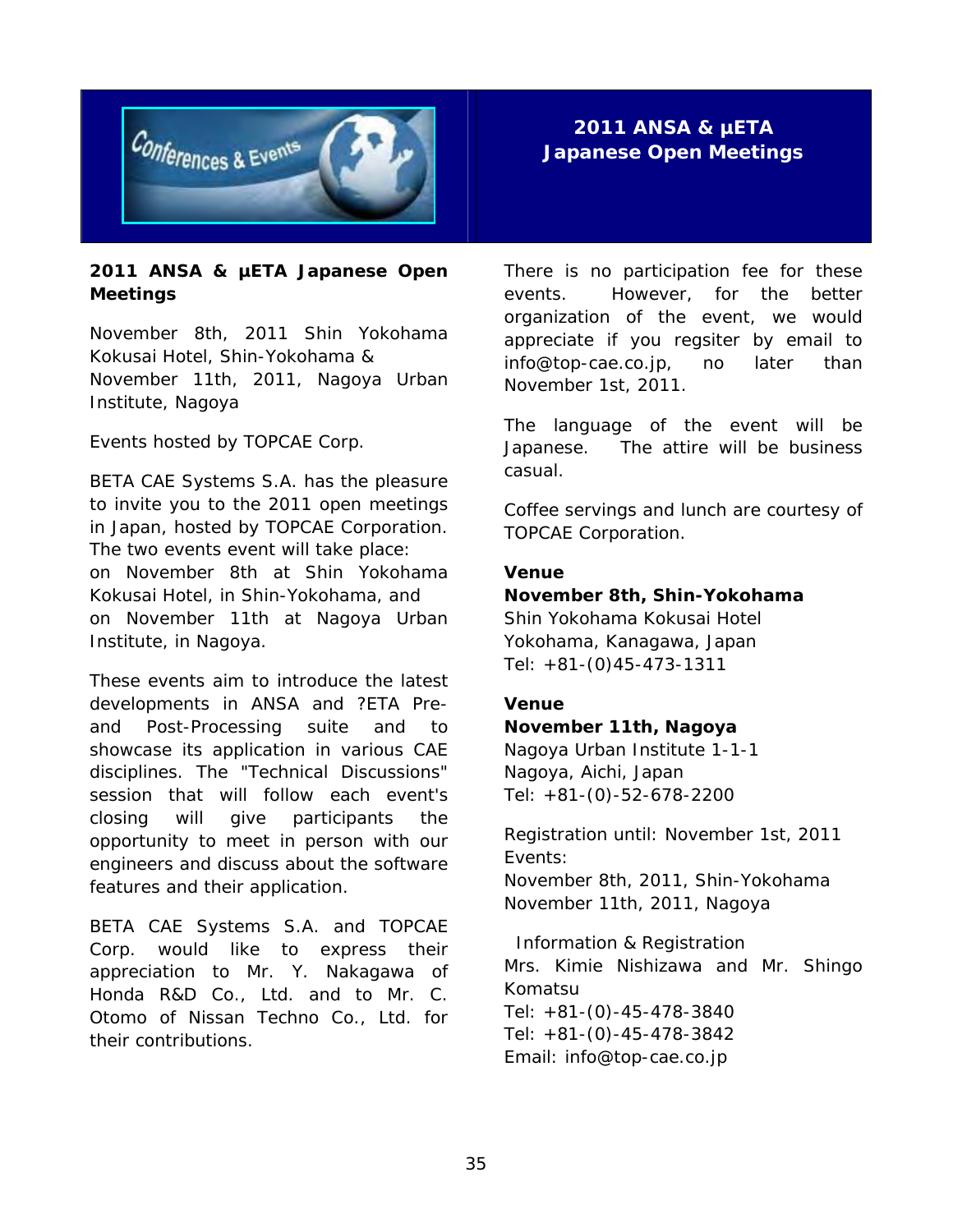

**CADFEM GmbH** 

The Complete Training Courses Offered Can Be Found At: [http://www.cadfem.de](http://www.cadfem.de/) Please check the site for accuracy and changes.

Among the many course offering are the following:

#### **Explicit structural mechanics with ANSYS Workbench and LS-DYNA**

Beside the trainings on all aspects of short time dynamics we offer also various seminars on new methods available in LS-DYNA.

- Seminar: Introduction to explicit structural mechanics with ANSYS LS-DYNA and LSTC LS-DYNA
- Seminar: Material modeling with LS-DYNA
- Seminar: Simulation of composites with ANSYS Composites PrepPost and LS-DYNA
- Online-Seminar: Contact modeling with LS-DYNA
- Online-Seminar: Modeling joints with LS-DYNA
- Seminar: Crash simulation with LS-DYNA

#### **optiSLang**

Parametric simulation and optimization with optiSLang optiSLang is one of the most popular solver for optimization and robust design analyses

Online-Seminar: Advanced parametric simulation with ANSYS Workbench and optiSLang

### **AnyBody**

With AnyBody it is possible to simulate the kinematics of a human body like computing muscle forces for example.

- Seminar: Introduction to simulation of joint- and muscle- forces with AnyBody
- Seminar: Efficient coupling of AnyBody with ANSYS **Workbench**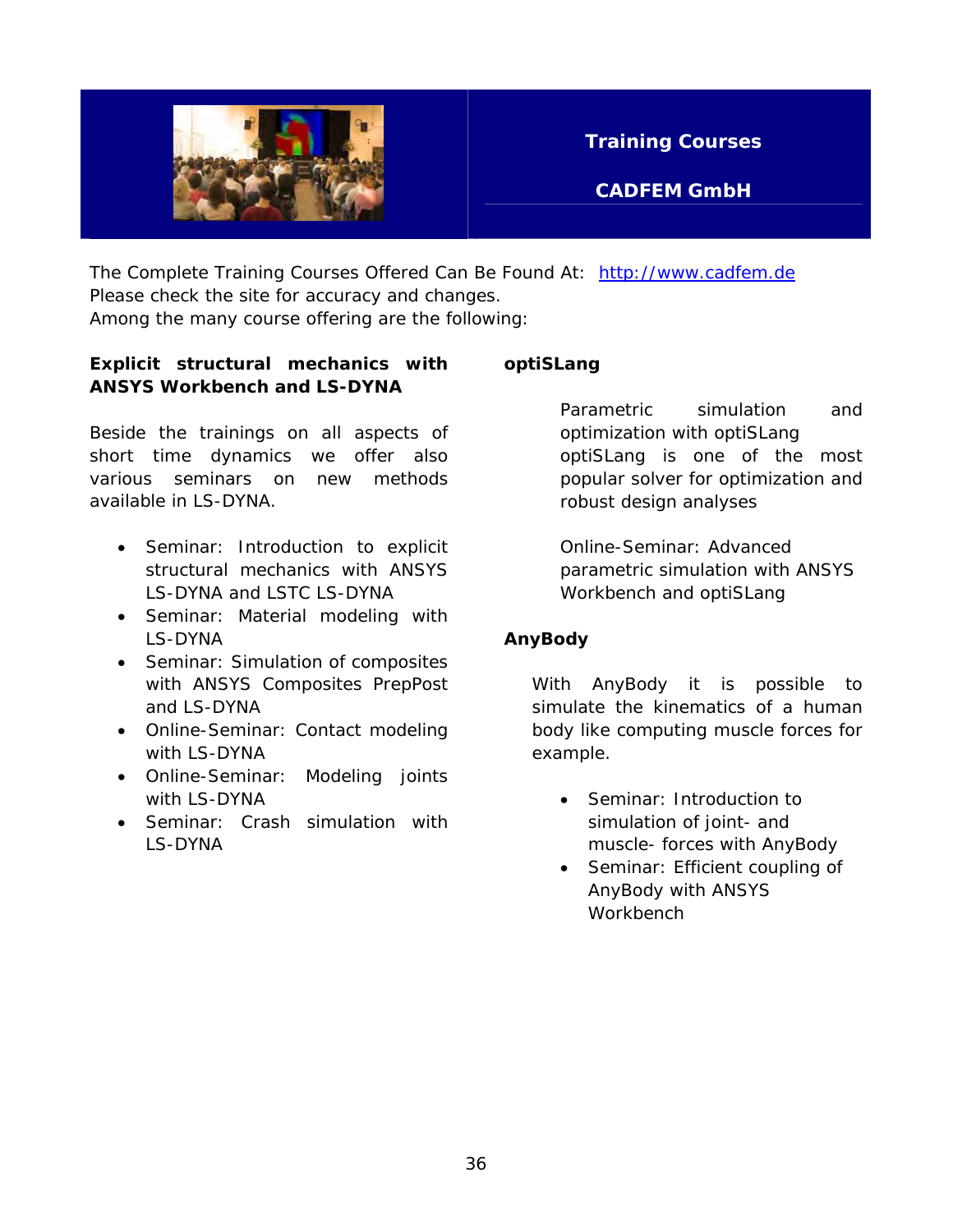

**Livermore Software Technology Corporation** 

The Complete Training Courses with any changed can be found at [http://www.lstc.com](http://www.lstc.com/) 

For questions contact Training Coordinator: Cathie Walton Cathie@lstc.com

#### **California**

11/7/2011 11/7/2011 Mon LS-PrePost (no charge with Intro to LS-DYNA)

11/8/2011 11/11/2011 Tue-Fri Intro to LS-DYNA (3-1/2 days; half day on Friday)

11/14/2011 11/15/2011 Mon-Tue Smoothed Particle Hydrodynamics in LS-DYNA

11/16/2011 11/17/2011 Wed-Thurs Advanced ALE Applications

#### **Michigan**

12/8/2011 12/9/2011 Thurs-Fri Advanced Options in LS-DYNA

12/12/2011 12/12/2011 Mon LS-PrePost (no charge with Intro to LS-DYNA)

12/13/2011 12/16/2011 Tue-Fri Intro to LS-DYNA (3-1/2 days; half day on Friday)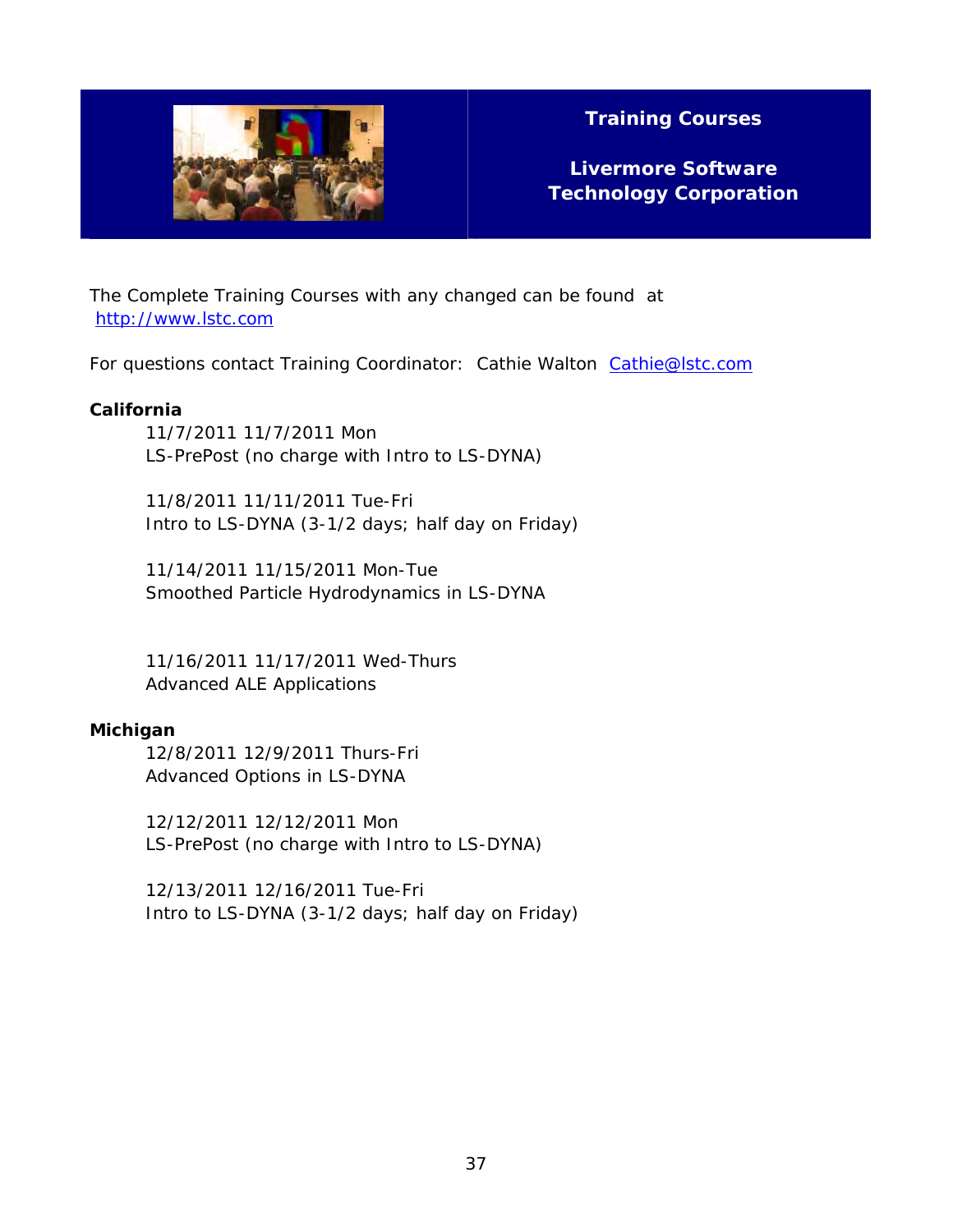

**DYNAmore Nordic AB** 

For complete information and changes please check website

- LS-OPT, Optimization and robust design October 4, 2011
- LS-DYNA, implicit analysis October 11, 2011
- ANSA & Metapost, Introductory October 25, 2011
- LS-DYNA, Simulation of sheet metal forming processes October 31., 2011
- LS-OPT, Optimization and robust design November 14, 2011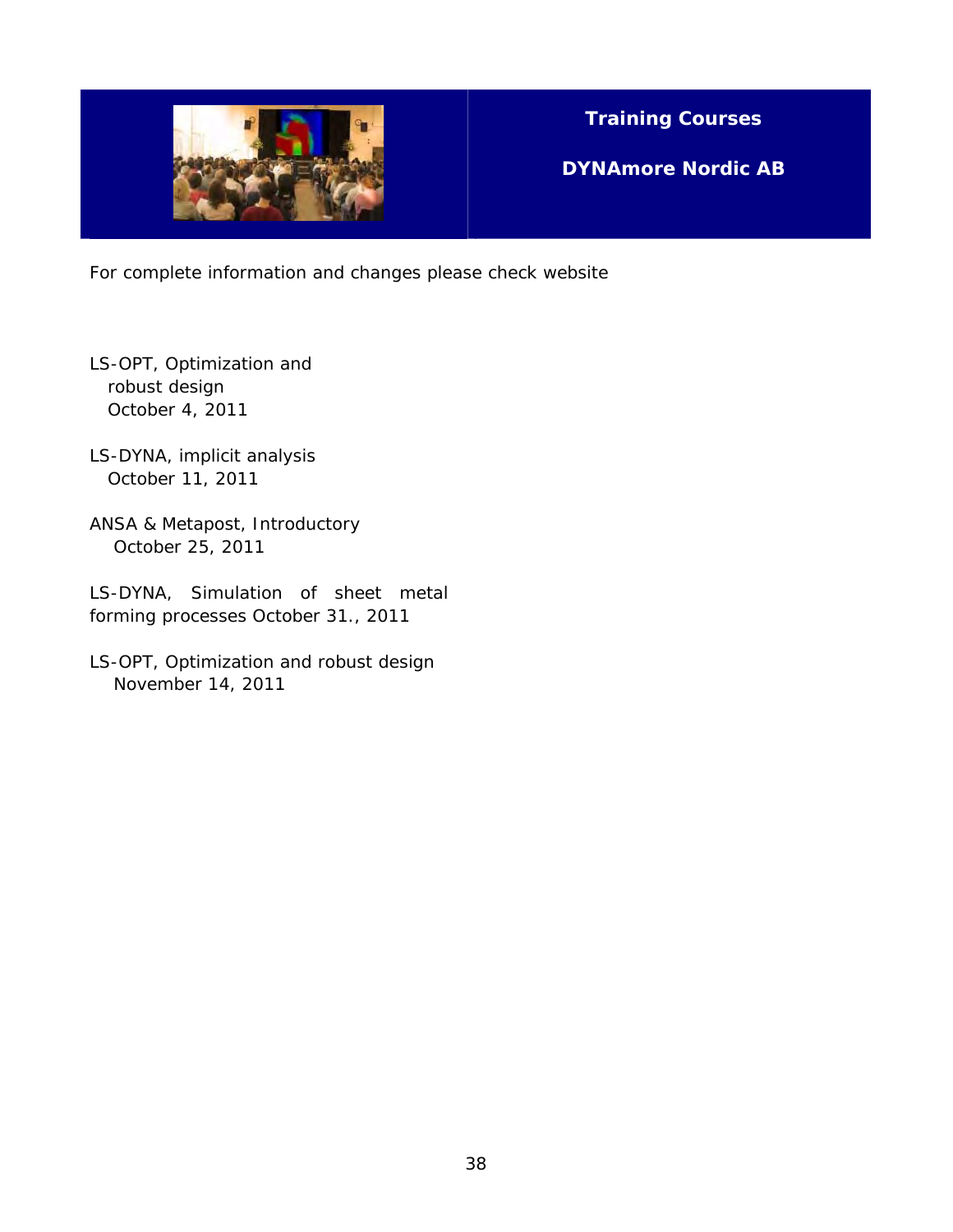

**Alliance Services Plus (AS+)** 

The complete Training Courses offered can be found at <http://www.asplus.fr/ls-dyna>

Please check the site for accuracy and changes.

Among the many course offerings are the following:

#### **Other regular courses (in Paris) …**

LS-DYNA Unified Introduction Implcit & Explicit Solver November 21-24

LS-OPT & LS-TaSC Introduction October 19-20

Switch to LS-DYNA October 5-6

- Switch from LS-PrePost 2.X to 3.X September 28 December 14
- LS-DYNA Advanced Implicit Solver September 27

LS-DYNA ALE / FSI October 17-18

LS-DYNA SPH November 8-9

LS-PrePost 3.0 – Advanced meshing capabilities September 29 December 15

LS-DYNA User Options to be announced

LS-DYNA – Plasticity, Damage & Failure – By Paul DU BOIS October 3-4

LS-DYNA – Polymeric materials – By Paul DU BOIS December 12-13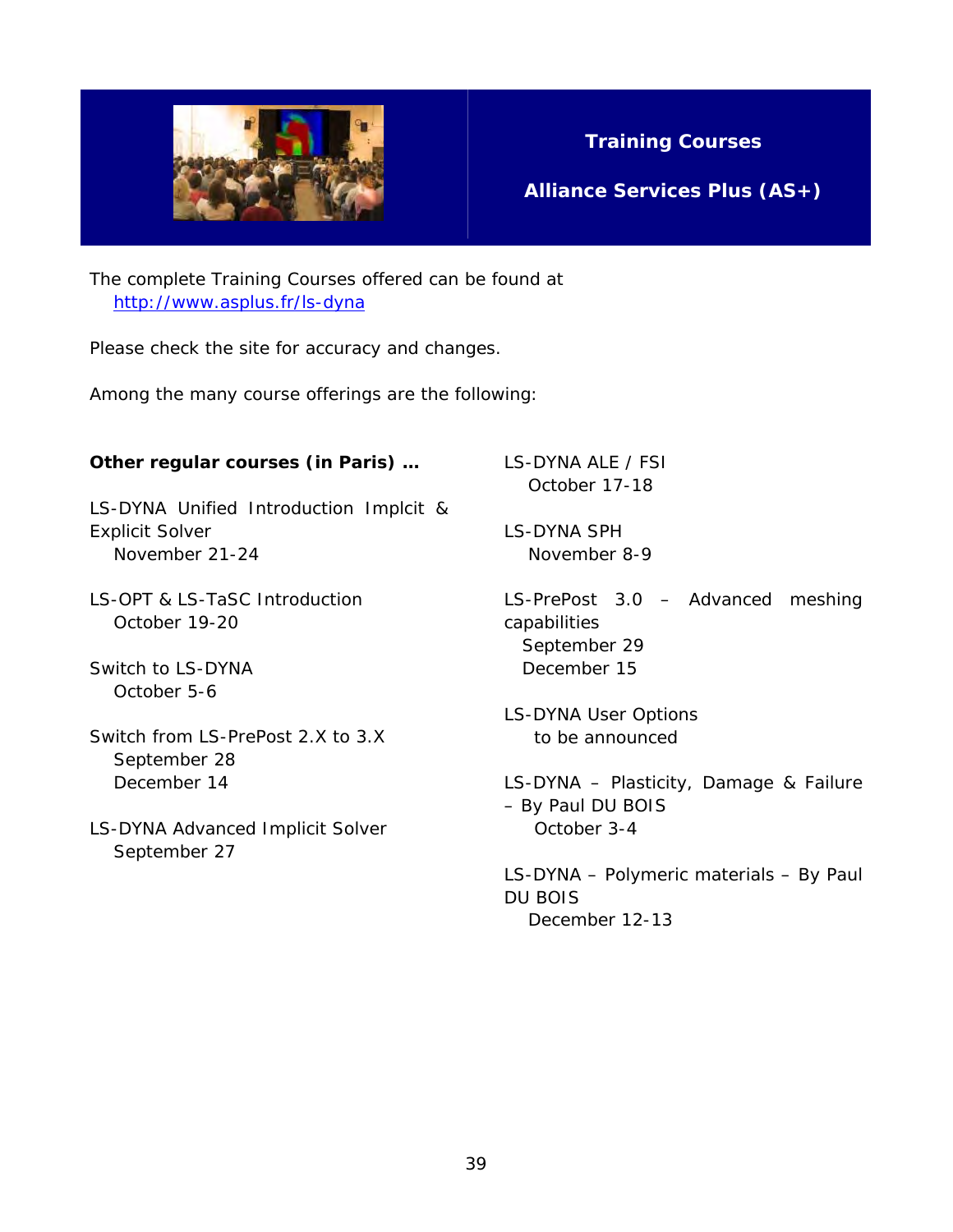

**Shanghai Hengstar Technology Co. Ltd.** 

#### Email: info@hengstar.com Phone: +86-021-61630122

| 2011                                                                                       | 5 | 6 | 7 | 8 | 9 | 10 11 |  |
|--------------------------------------------------------------------------------------------|---|---|---|---|---|-------|--|
| An Introduction to LS-DYNA (High Level)                                                    |   |   |   |   |   |       |  |
| Crashworthiness Simulation with LS-DYNA                                                    |   |   |   |   |   |       |  |
| Passive Safety and Restraint Systems Design                                                |   |   |   |   |   |       |  |
| LS-Prepost, LS-DYNA MPP, Airbag Simulation with LS-<br><b>DYNA</b>                         |   |   |   |   |   |       |  |
| Pedestrian Safety and Passive Safety Simulation with<br>LS-DYNA                            |   |   |   |   |   |       |  |
| Crashworthiness Theory and Technology,<br>Introduction of LS-OPT which is based on LS-DYNA |   |   |   |   |   |       |  |
| Concrete & Geomaterial Modeling,<br><b>Blast Modeling with LS-DYNA</b>                     |   |   |   |   |   |       |  |
| Frontal Restraint Systems according to FMVSS 208<br>and Euro NCAP                          |   |   |   |   |   |       |  |
| Crashworthy Car Body disinterested, Simulation,<br>Optimization                            |   |   |   |   |   |       |  |
| Hot stamping with LS-DYNA                                                                  |   |   |   |   |   |       |  |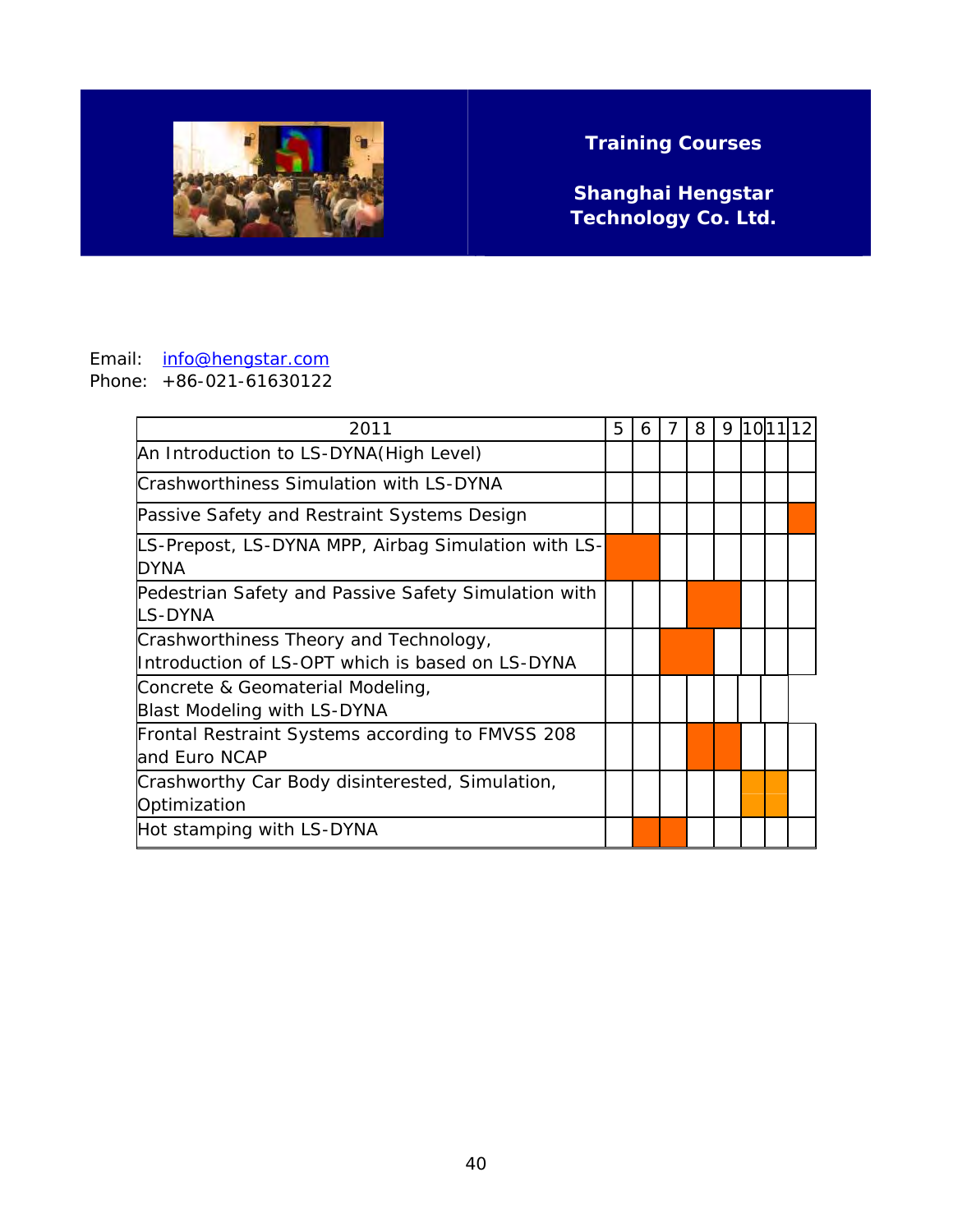

**ETA** 

#### **[http://www.eta.com](http://www.eta.com/) for training dates and additional information**

#### **Introduction to DYNAFORM**

Introduction to DYNAFORM for sheetmetal forming applications. Includes Die Face Engineering and Blank Size Estimation tutorials.

Duration: 2 day course

#### **Using PreSys with NISA**

An introduction to PreSys for finite element modeling and the NISA finite element solver. This course will teach the student how to use PreSys to create their finite element model, set up a NISA simulation and review the results of the simulation. Workshop problems will be used to demonstrate of the principles discussed in the course material.

Duration: 1 day course

#### **Introduction to PreSys**

An introduction to the PreSys software for finite element modeling and results visualization. This course provides the basics for creating finite element model from CAD data, property definition and analysis preparation and

visualization of simulation results. Workshop problems will be used to demonstrate all of the principles discussed in the course material.

Duration: 1 day course

#### **Introduction to LS-DYNA**

This course is intended for the new user, or those who might like a refresher on the basics of creating, running, debugging and analyzing an LS-DYNA model. The course will be in a lecture/workshop format, with the user running example models and post-processing the results.

Duration: 2 day course

Please contact support@eta.com This email address is being protected from spambots. You need JavaScript enabled to view it , call (248) 729-3010, or register online to reserve a seat at the desired training session. Space is limited, so please reserve a seat as early as possible.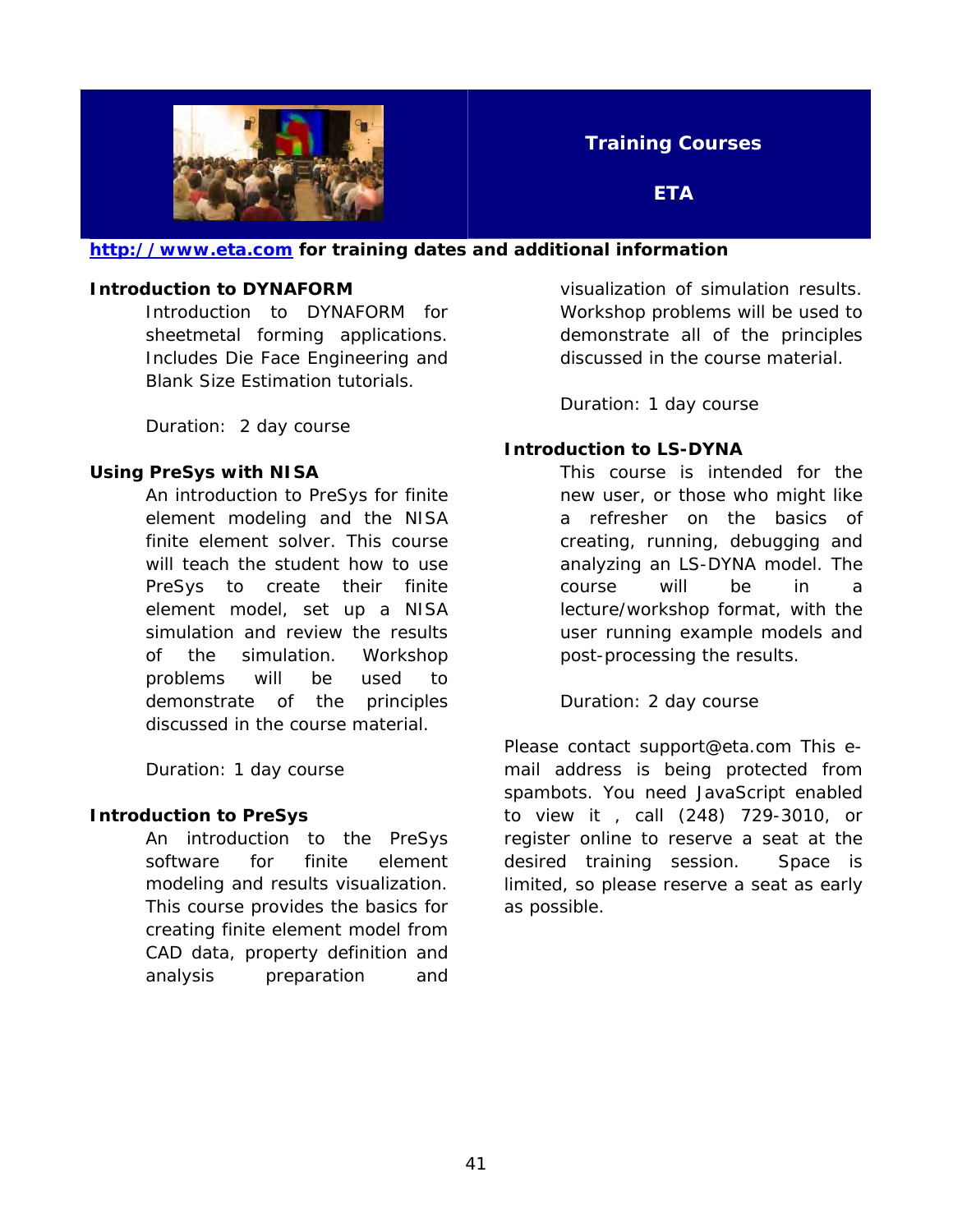

The following question was sent by Uli Franz of DYNAmore – DYNAmore is headquartered in Germany. [http://www.dynamore.de](http://www.dynamore.de/)

You may answer the questions and write the answers in the boxes below. The LS-DNYA Keyword User's Manual will help you to succeed.

| C            |   | N |   | R | Ô | ► |  |  |  |  |  |  |  |  |  |  |
|--------------|---|---|---|---|---|---|--|--|--|--|--|--|--|--|--|--|
| $\mathsf{C}$ |   | N | ᠇ | R |   | − |  |  |  |  |  |  |  |  |  |  |
| M            | A |   |   |   |   |   |  |  |  |  |  |  |  |  |  |  |
| M            | A |   |   |   |   |   |  |  |  |  |  |  |  |  |  |  |
| $\mathsf{C}$ |   |   | ᠇ | R |   |   |  |  |  |  |  |  |  |  |  |  |
|              |   |   |   |   |   |   |  |  |  |  |  |  |  |  |  |  |
| C            |   |   | ᠇ | R |   |   |  |  |  |  |  |  |  |  |  |  |

#### **QUESTIONS**

- Line 1: In which card can you specify that a highly distorted shell element will be deleted if its Jacobian is negative?
- Line 2: Where can you set a flag for additional NaN checks in the force and moment arrays?
- Line 3: Which material in LS-DYNA has a hyphen in the name?
- Line 4: What is the name of material 181?
- Line 5: In which card can you switch bulk viscosity for shells on?
- Line 6: What is the variable (flag) name to force the contact algorithms to take the initial penetrations during the simulation into account, instead of moving the nodes to a non-penetration position at the beginning of a simulation?
- Line 7: In which card can you switch the time-stepping scheme? E.g. from explicit to implicit?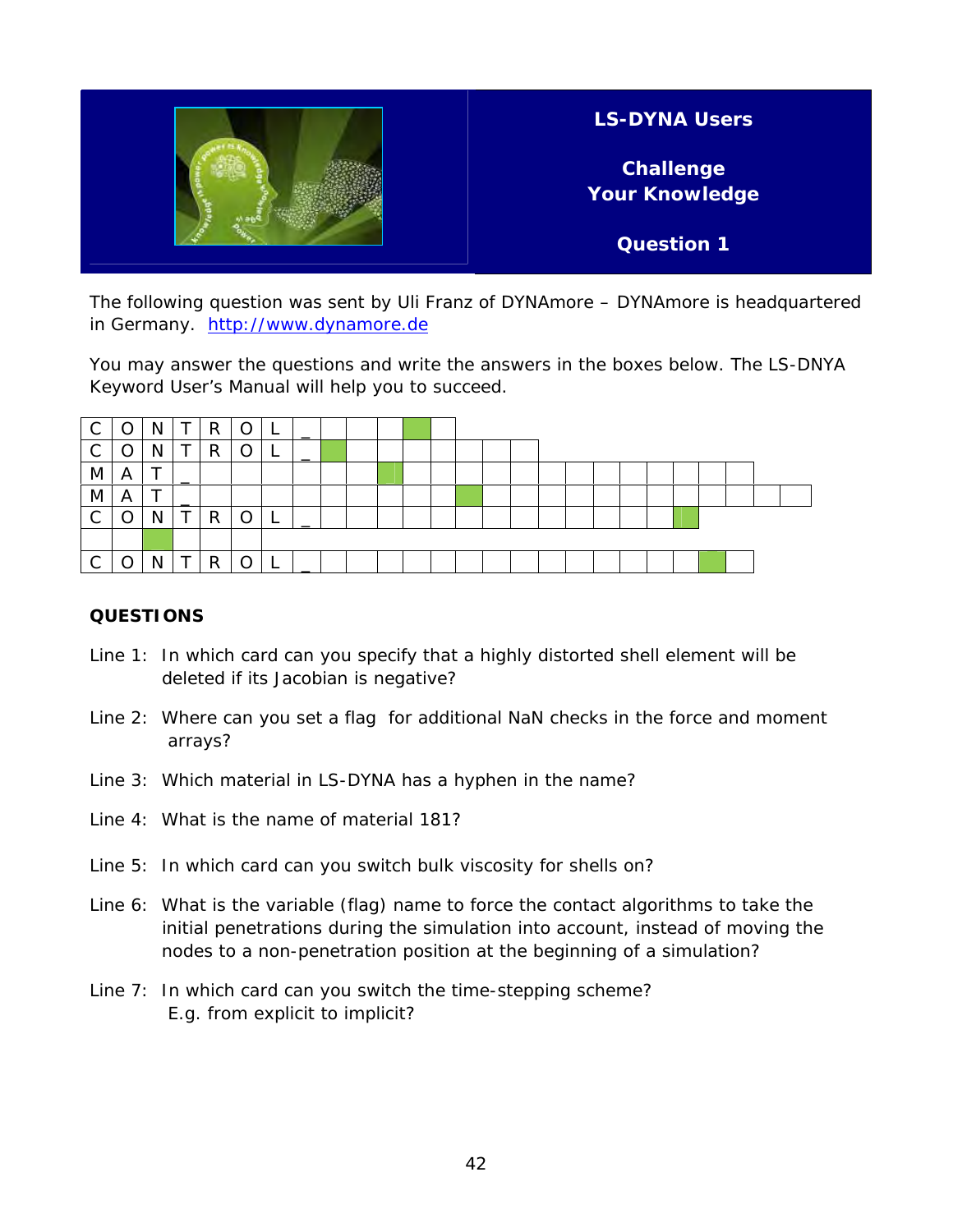

### **Answer to Question #1**

**LS-DYNA Users** 

**Challenge Your Knowledge** 

#### **ANSWER Question #1:**

#### **QUESTION BOX**



#### **Answers:**

|            |   |  |            | s. | _ |   |   |   |   | <u>ь</u> |   |    |    |   |   |   |   |   |   |   |   |
|------------|---|--|------------|----|---|---|---|---|---|----------|---|----|----|---|---|---|---|---|---|---|---|
| $\sim$     |   |  |            | ▃  |   |   |   |   |   |          |   | N. |    |   |   |   |   |   |   |   |   |
| <b>IVI</b> | A |  | <b>IVI</b> |    |   | - |   | - | R |          |   |    | IΝ |   |   | B | B | E | R |   |   |
| M          | A |  |            | M  |   |   |   |   |   | -        | D | R  | U  | Β | B |   |   |   |   | A | M |
| $\sim$     | ∩ |  | . .        |    |   | B |   |   |   |          |   | ົ  |    |   | ⌒ |   |   |   |   |   |   |
|            | G |  | R          |    |   |   |   |   |   |          |   |    |    |   |   |   |   |   |   |   |   |
| ⌒          |   |  |            |    |   |   | M |   |   |          |   |    |    | G | ⊢ |   | R | Α |   |   |   |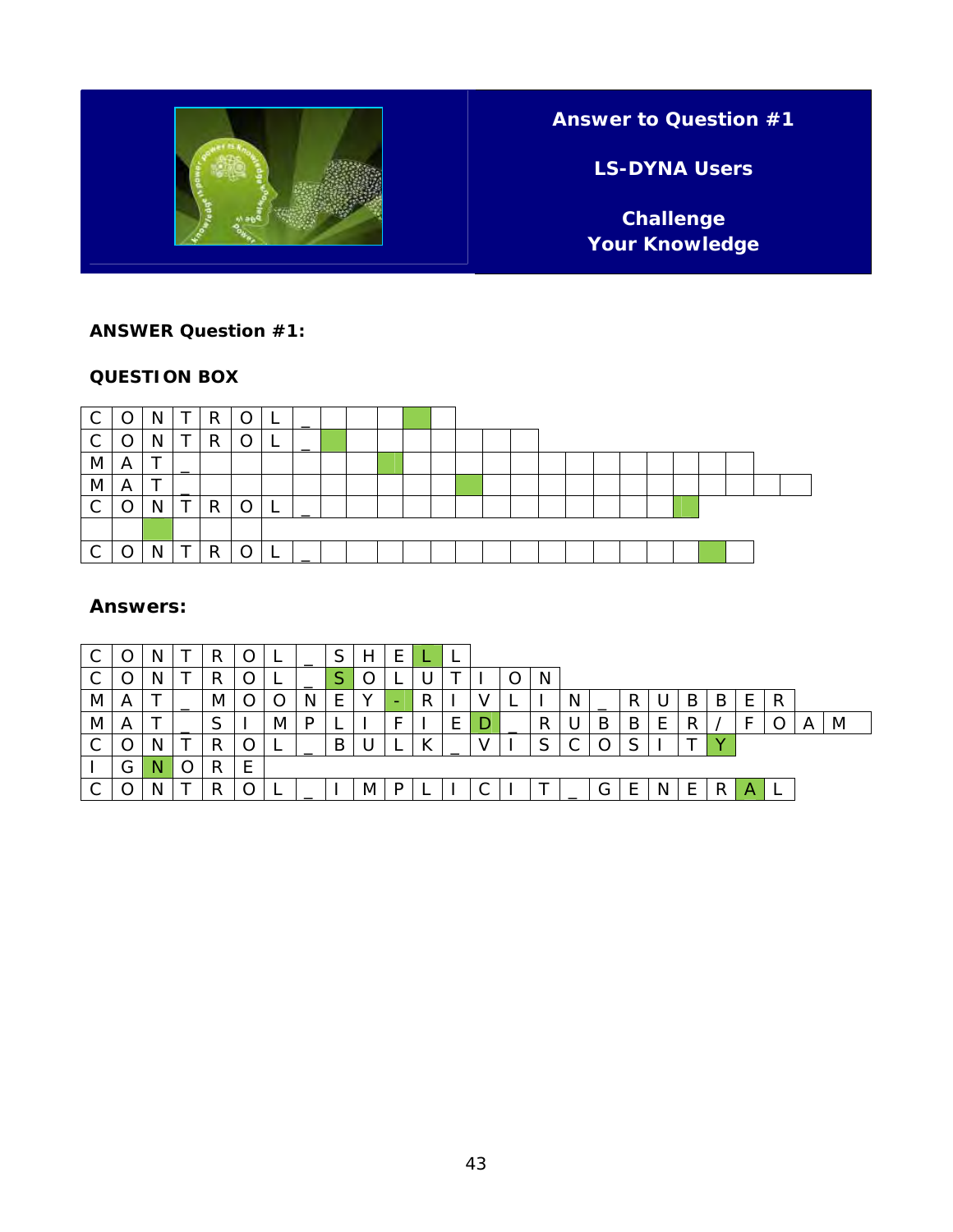

**Question 2** 

**LS-DYNA Users** 

**Challenge Your Knowledge** 

**DYNAmore GmbH** 

Carrying out a FE simulation using an explicit time integration method, one of the main issues for stability is the upper limit of the time step, the so-called critical time step. This critical time step depends on a characteristic length of the elements and the wave speed, which is determined by the density and the stiffness of the material. The limitation of the time step is also known as the Courant-Friedrichs-Lewy (CFL) condition.

It is a necessary condition to make useful simulations. You may check detail in literature or at:

<http://www.dynasupport.com/tutorial/ls-dyna-users-guide/time-integration>.

By default, the appropriate time step is determined by LS-DYNA automatically. In addition, LS-DYNA allows the user to modify the time step size with several parameters.

- A. Please download the LS-DYNA input file beam.k [\(http://www.dynasupport.com/links/fea-information-examples/beam.k](http://www.dynasupport.com/links/fea-information-examples/beam.k))
- B. Answer the following questions.

#### **The exercise intends to explain the CFL condition and its application in LS-DYNA.**

- 1.) Compute the critical time step of the beam and compare your result with the "smallest timestep" in LS-DYNA. Why is there a difference?
- 2.) How can you prompt LS-DYNA to output the analytical solution?
- 3.) Carry out a simulation, where DT2MS=-1.0E-3. Why is this time step not considered?
- 4.) How can you define a maximum time step size?
- 5.) What happens, if you carry out a simulation without mass scaling and TSSFAC=1.1?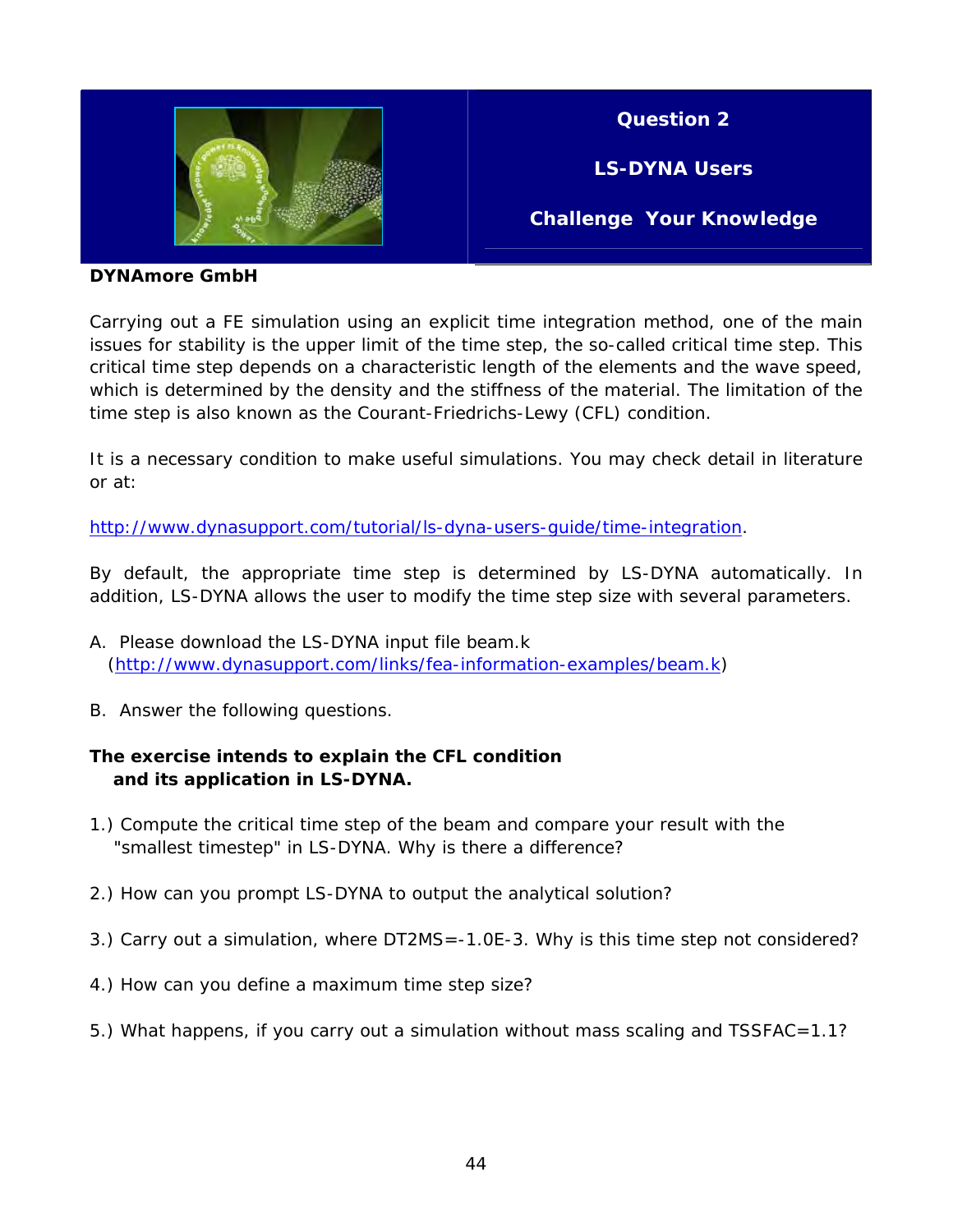

### **Answer to Question #2**

**LS-DYNA Users** 

**Challenge Your Knowledge** 

#### Solutions:

1a.) analytical:

dt=l\*sqrt(density/youngs\_modulus)=10.0\*sqrt(0.785E-5/210.0)=0.19334E-02

- LS-DYNA: dt=0.17372E-02
- 1b.) Scale factor for computed time step is by default TSSFAC=0.9
- 2.) Include \*CONTROL\_TIMESTEP keyword and define TSSFAC=1.0
- 3.) LS-DYNA chose the greatest possible time step and the computed critical time step is greater than the one defined via DT2MS.
- 4.) Define a load curve that limits the maximum time step size (\*CONTROL\_TIMESTEP, LCTM)

5.) Error termination due to "out-of-range (rotational) velocities" --> simulation gets unstable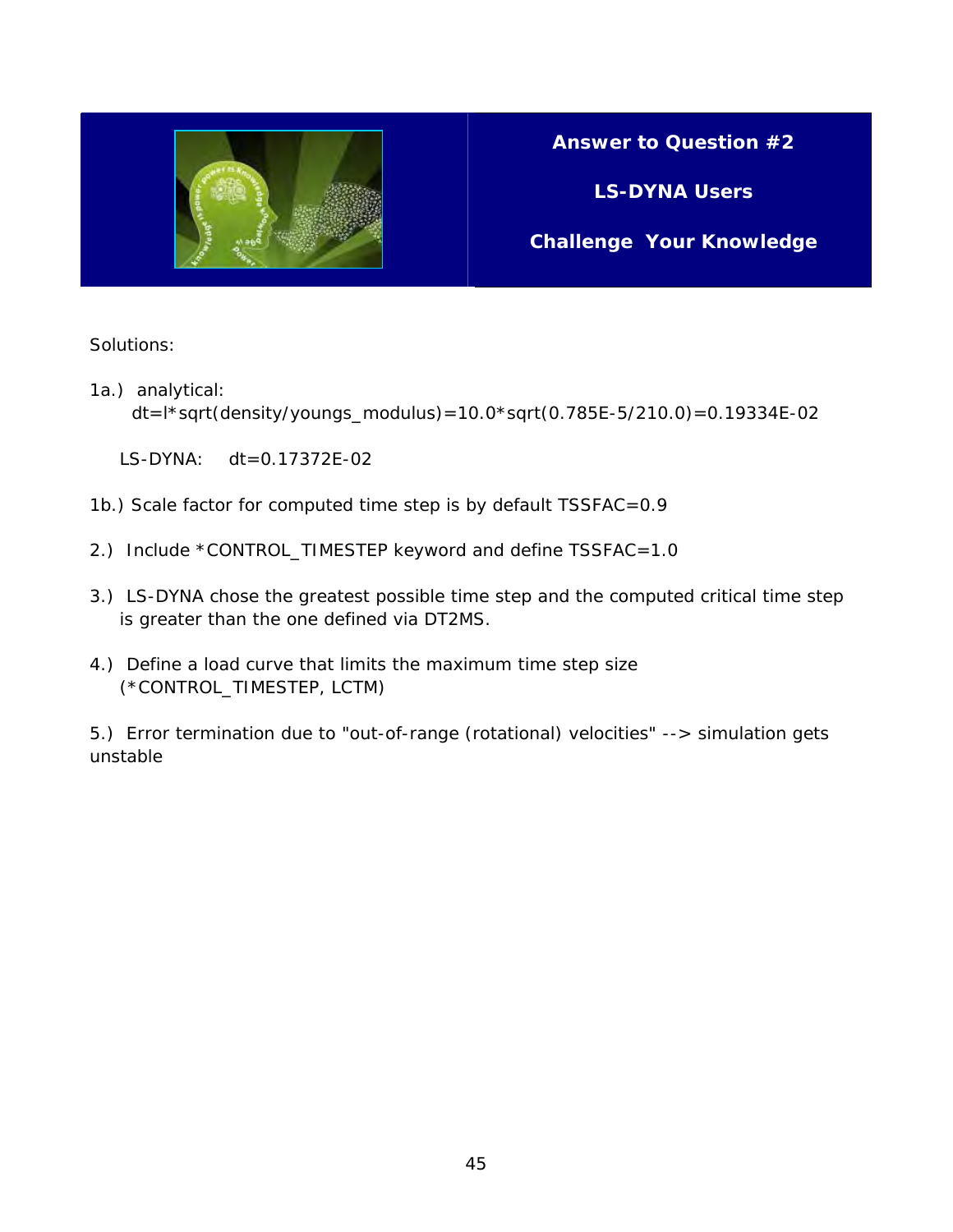

**Question 3** 

**LS-DYNA Users** 

**Challenge Your Knowledge** 

Quiz:

Taking a closer look on the material models in LS-DYNA, one can distinguish between two different kinds of material laws. On the one hand, one can find material laws, which relate stresses to strains. Keeping thereby in mind that there exist several stress and strain measures, care must be taken on the interpretation of force vs. displacement or stress vs. strain diagrams. For example, the basis for a parameter identification of an elastoplastic material model in LS-DYNA is typically a true stress true strain curve, cf. http://www.dynasupport.com/tutorial/computational-plasticity. On the other hand, there exist material laws, which relate directly forces to displacements or moments to rotations, respectively. These types of material laws are known as discrete material laws and require other element formulations in LS-DYNA, cf. the keyword \*SECTION\_DISCRETE or beam element form six.

Please download the LS-DYNA input file beam2.k

(http://www.dynasupport.com/links/fea-information-examples/beam2.k/at\_download/file) and answer the following questions. The exercise intends to give a better understanding of the above mentioned two classes of material formulations:

- 1. Take a look on the force vs. displacement relationship of the beam. Why can you find a nonlinear relation between these two variables, although an elastic material law is chosen? How can you check this?
- 2. Reference within the part keyword of the beam the material and section keywords with the id two. Carry out the simulation and take a further look on the force vs. displacement curve. Why is there a linear relation between these two variables now?
- 3. Define a further node at the origin of the coordinate system and replace the second node of the beam by this new node. Carry out a simulation and take a look on the force vs. displacement curve of the beam. Why can you observe no difference in comparison with the beam of finite length?
- 4. Take a look on the critical time steps of the discrete beams with and without a certain length. Why can you find the same value for both configurations?
- 5. Divide the mass of the beam in halves. What is the consequence for the critical time step?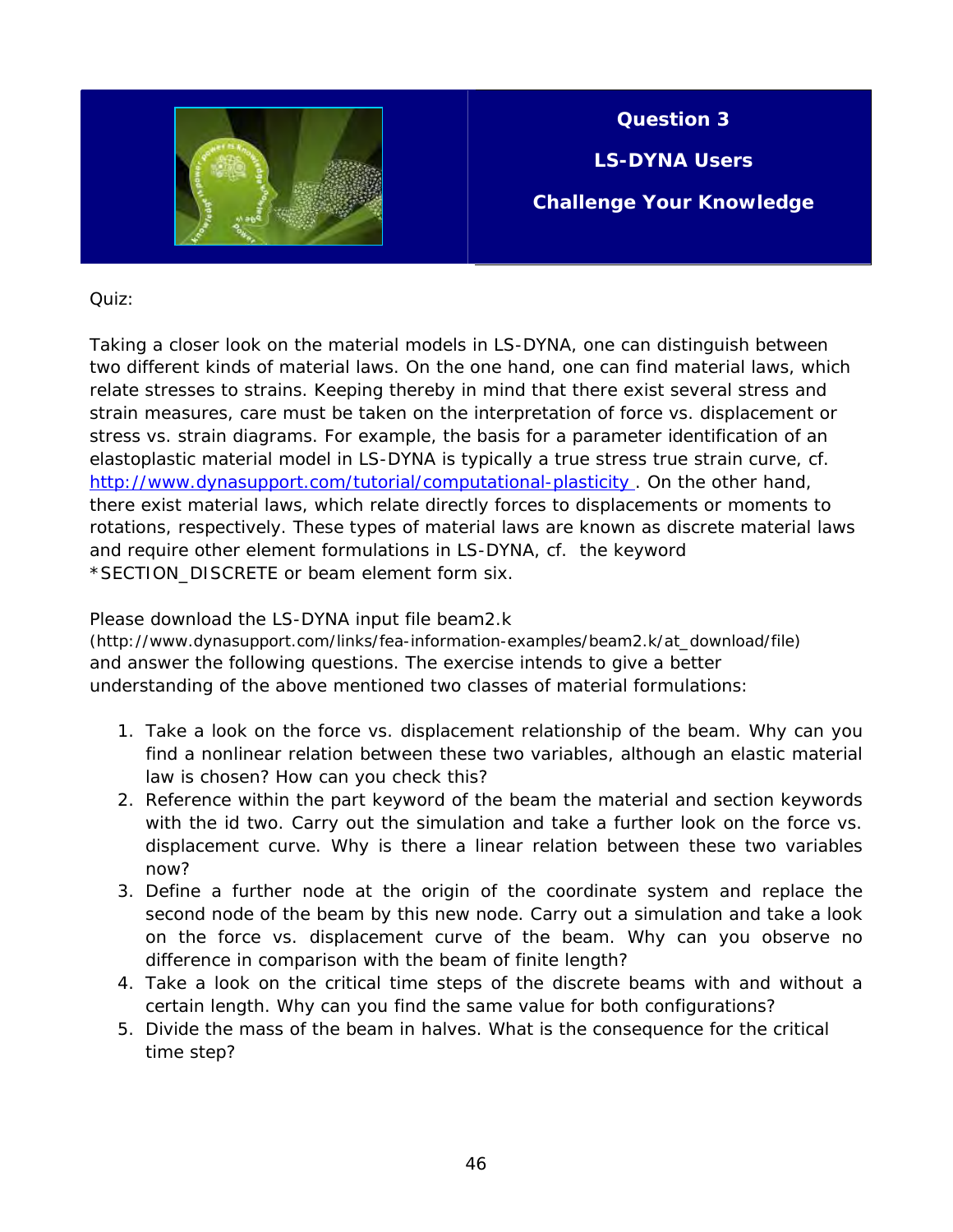

**Answer 3** 

**LS-DYNA Users** 

**Challenge Your Knowledge** 

#### Solutions:

- 1.) \*MAT\_ELASTIC provides a material formulation between true stresses and strains and not between engineering stresses and strains or forces and displacements. If you plot true stresses vs. strains, you will find the linear relation between them.
- 2.) Now a discrete material law is used, whereby the force is directly related to the displacement.
- 3.) As a discrete material law relates forces to displacements and not to strains, where generally the displacement is related to the length of an element, the resulting force depends only on the displacement between the two nodes of the beam element and not on the length between them.
- 4.) The critical time step of an element with a discrete material law is independent of the length of the element.
- 5.) The critical time step decreases. The critical time step of a element with an discrete material law depends on the mass and the stiffness.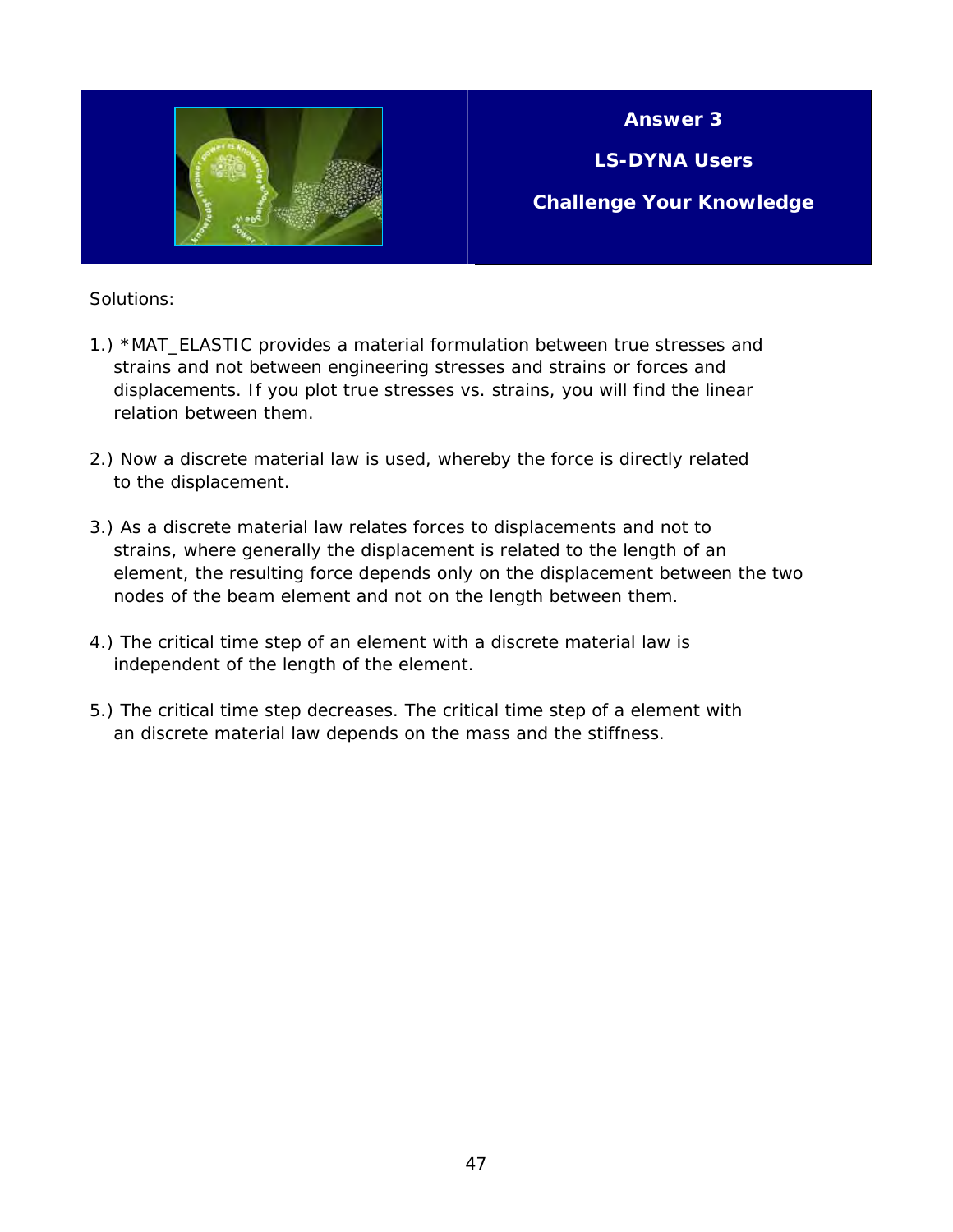

### **Question 4**

**LS-DYNA Users** 

**Challenge Your Knowledge** 

The time step of a finite element simulation using an explicit time integration should not exceed the smallest critical time step of the whole model for stability reasons.

The relation for the computation of the critical time step in LS-DYNA differs depending on the element type as well as on the material laws and parameters used.

Please download the file solid\_shell.k ([http://www.dynasupport.com/links/fea-information-examples/solid\\_shell.k\)](http://www.dynasupport.com/links/fea-information-examples/solid_shell.k).

The critical time step of a 1-d beam element is given via  $dt = l * sqrt(rho/E)$ .

In the above mentioned example, this relation yields a value of  $dt = 10.0*sqrt(1.0E-08/10000.0) = 1.0E-05$ , which equals the values of the smallest time steps given in the d3hsp file for the solid and the shell elements.

Thus, for the given material parameters, the computed critical time step of a beam, a solid as well as a shell element is the same.

1.) Set the Poisson's ratio to 0.3. Why do the critical time steps of the solid as well as of the shell elements change?

2.) Why differs the critical time step between the solid and the shell elements for Poisson's ratios unequal zero?

3.) Compute the critical time steps of the solid as well as of the shell elements by hand and compare the solution with the values given in the d3hsp file.

4.) Delete the keyword \*CONTROL\_BULK\_VISCOSITY. Why is there an influence on the critical time step of the solid element?

5.) Increase the Poisson's ratio to the limit of 0.5. What can be observed regarding the critical time steps?

ANSWER ON NEXT PAGE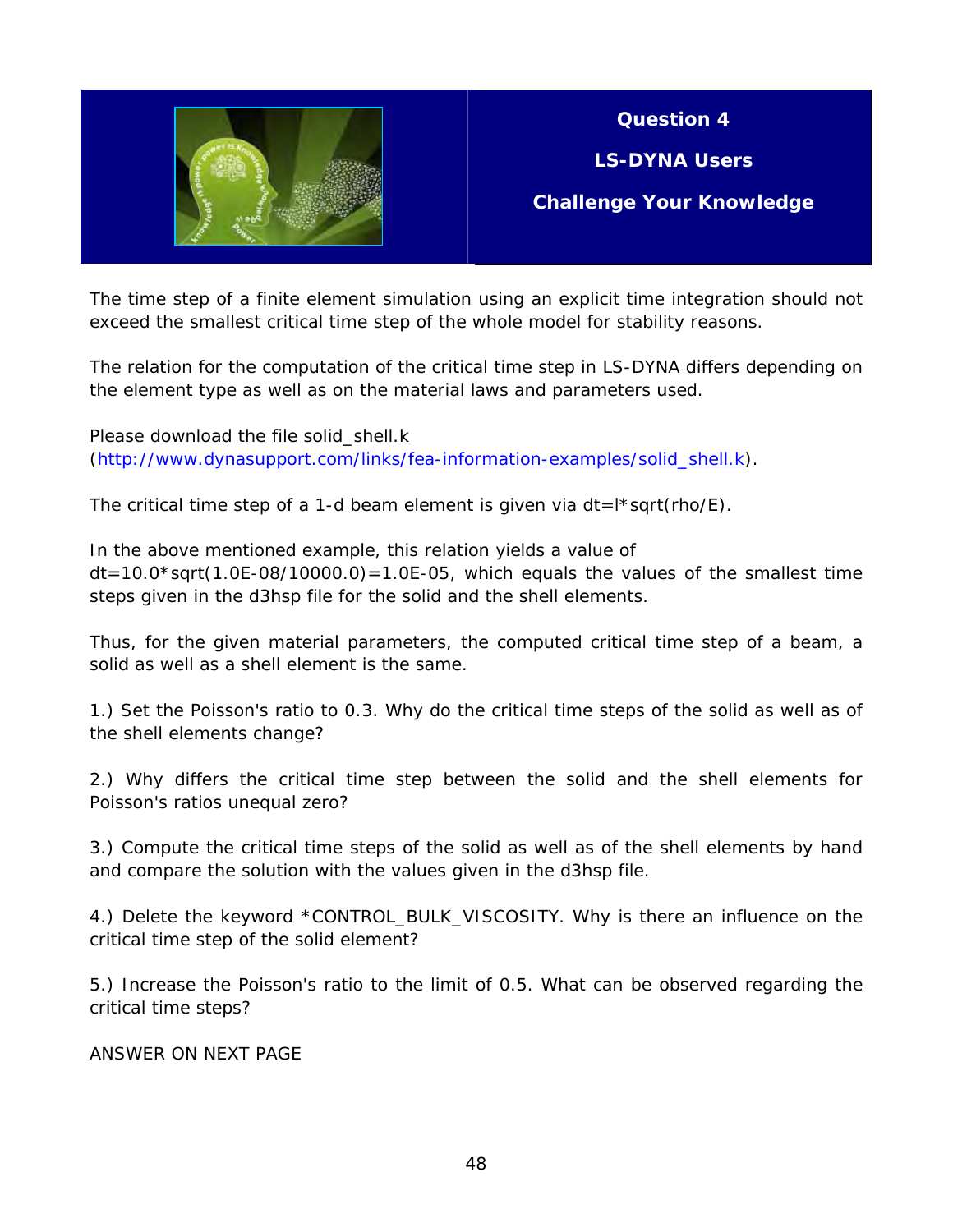

**Answer 4** 

**LS-DYNA Users** 

**Challenge Your Knowledge** 

Answers:

1.) The critical time step depends on the speed of sound of the elements. For an elastic material, the speed of sound depends on both elastic material parameters, in this example the Young's modulus and the Poisson's ratio.

2.) The speed of sound is computed in a different way for solid and shell elements.

3.) Solid: dt=l/c and c=sqrt{E(1-nu)/[rho(1+nu)(1-2nu)]} --> dt=8.618E-06 Shell:  $dt = 1/c$  and  $c = sqrt{E/[rho(1-nu^2)]}$  -->  $dt = 9.539E-06$ 

4.) For solid elements, the critical time step depends on the bulk viscosity coefficients as well,

cf. LS-DYNA Theory Manual, section 22, TIME STEP CONTROL.

5.) ERROR TERMINATION, because the calculated critical time step for the solid element is zero.

 For shell elements, the critical time step is reduced by a factor of 0.886 in comparison to a simulation with a Poisson's ratio of zero.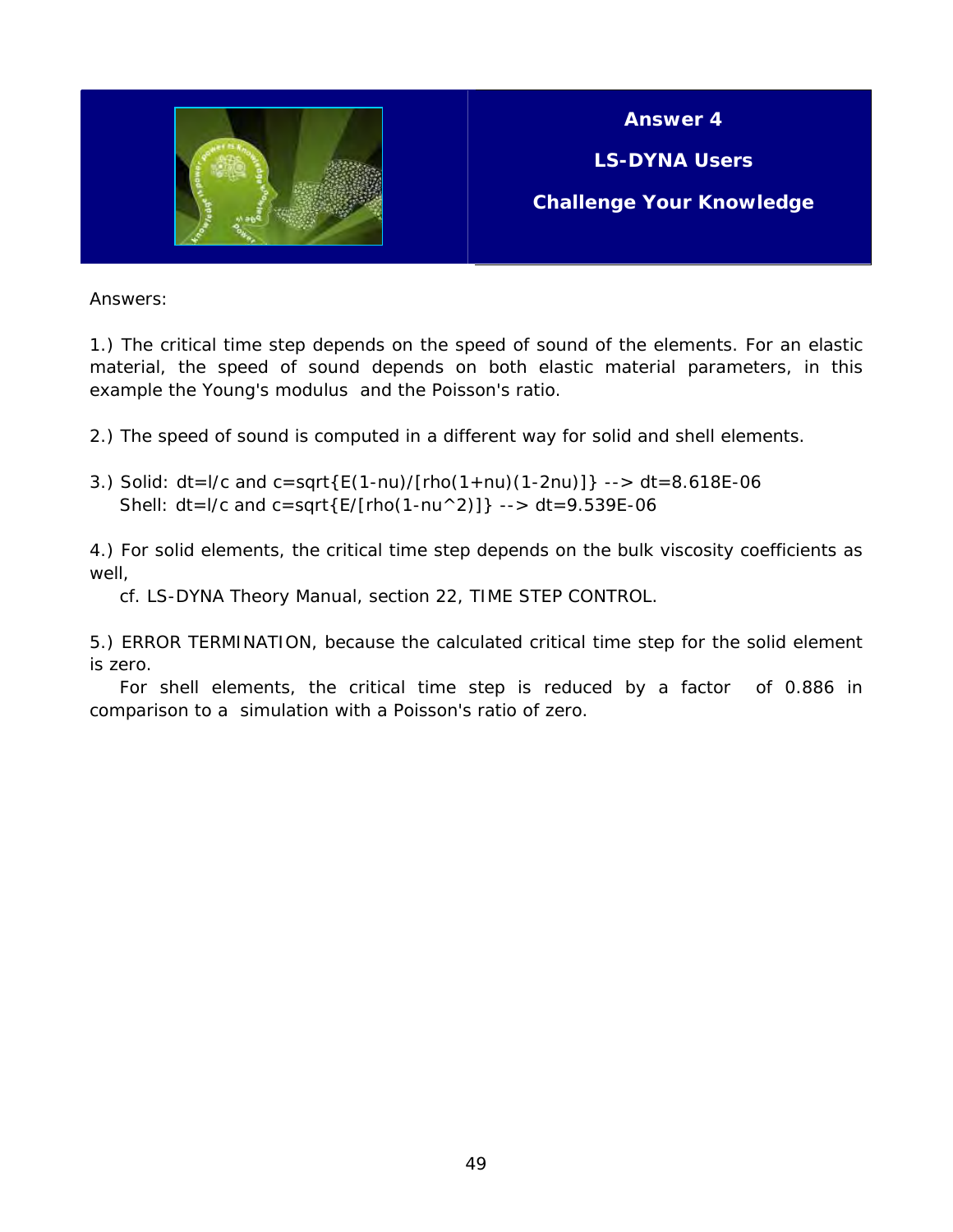

**Students** 

**Formula One** 

If your University is working on a Formula One please consider listing it here. Send the information to [mv@feainformation.com](mailto:mv@feainformation.com) 

#### **Brigham Young University:**



 PACE Formula One Race Car Project begins a new year. The prior year was a success of many collaborative efforts. C. Greg Jensen, Professor, Mechanical Engineering, Brigham Young University and his students studied crash analysis and built a model. Among the collaboration Suri Bala led the LS-DYNA effort with his software, D3VIEW, an online collaboration tool for LS-DYNA projects Last Year's Article [http://www.lstc.com/pdf/a\\_pace\\_car.pdf](http://www.lstc.com/pdf/a_pace_car.pdf)

#### **Slovak University of Technology**

Stuba GreenTeam is a racing team representing Slovak University of Technology in Bratislava. Our goal is to develop, design and manufacture a racing, participate on Formula Student electric and take the challenge to compete other racing teams from all over the world. [www.sgteam.eu](http://www.sgteam.eu/) -

**Universidade Federal De Santa Catarina - Fórmula UFSC** 

[http://www.formula.ufsc.br](http://www.formula.ufsc.br/)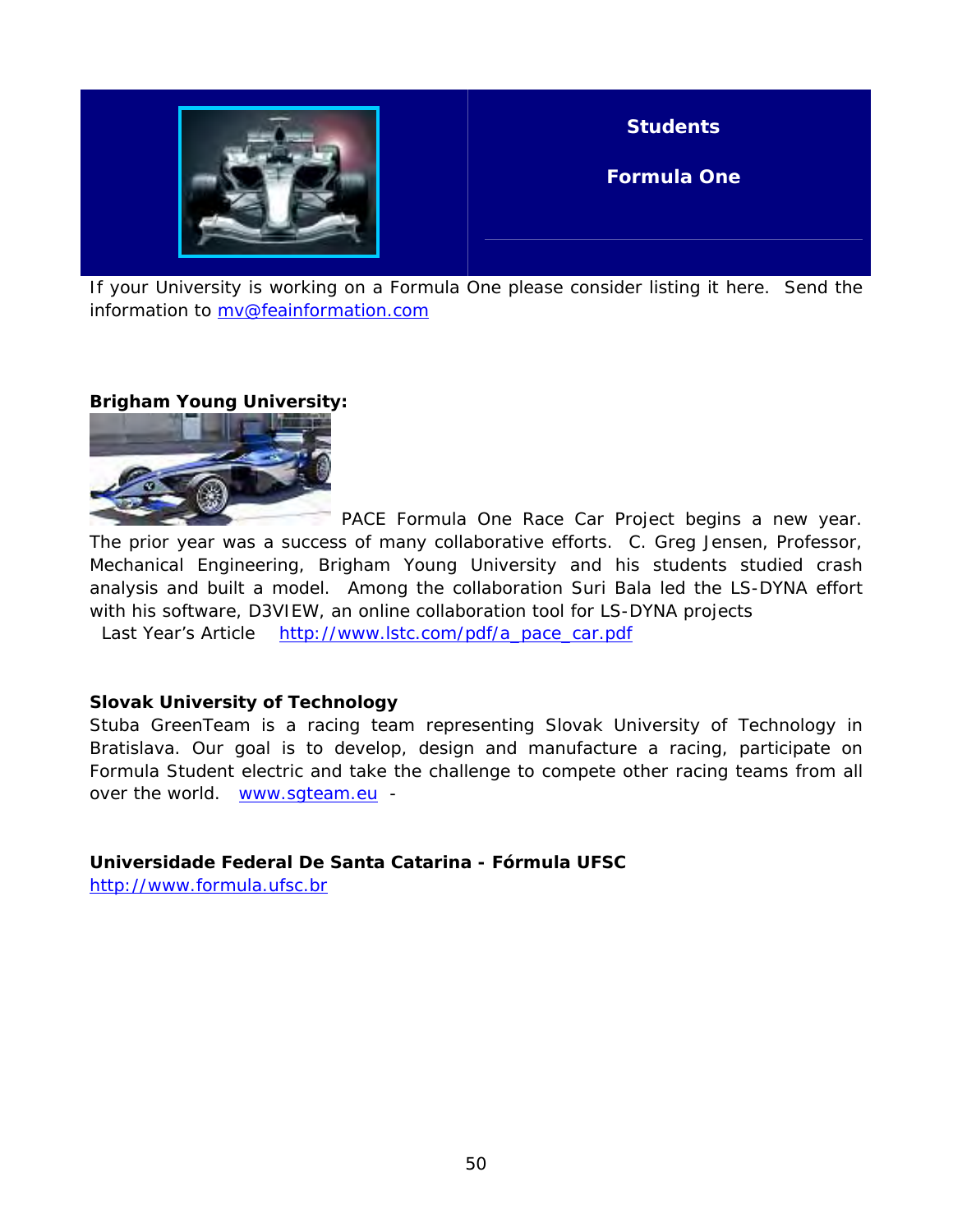

### **North America**

**Finite Element Analysis Consulting - Consultants**  [LS-DYNA Consulting](http://www.ls-dynaconsulting.com/index.htm) [FEA Consultants](http://www.fea-consultants.com/index.htm)

| Canada     | Metal Forming Analysis Corporation - MFAC -<br>Contact: galb@mfac.com             |
|------------|-----------------------------------------------------------------------------------|
| <b>USA</b> | <b>Engineering Technology Associates, Inc.</b><br>Contact: sales@eta.com          |
| <b>USA</b> | SE&CS<br>Contact: len@schwer.net                                                  |
| <b>USA</b> | <b>Predictive Engineering</b><br>Contact: george.laird@predictiveengineering.com  |
| <b>USA</b> | <b>CAE Associates</b><br>Contact: info@caeai.com                                  |
| <b>USA</b> | <b>AEG Product Engineering Services</b><br>Contact: support@engineering-group.com |
| <b>USA</b> | <b>APACS Services Inc.</b><br>Contact: apacs@comcast.net                          |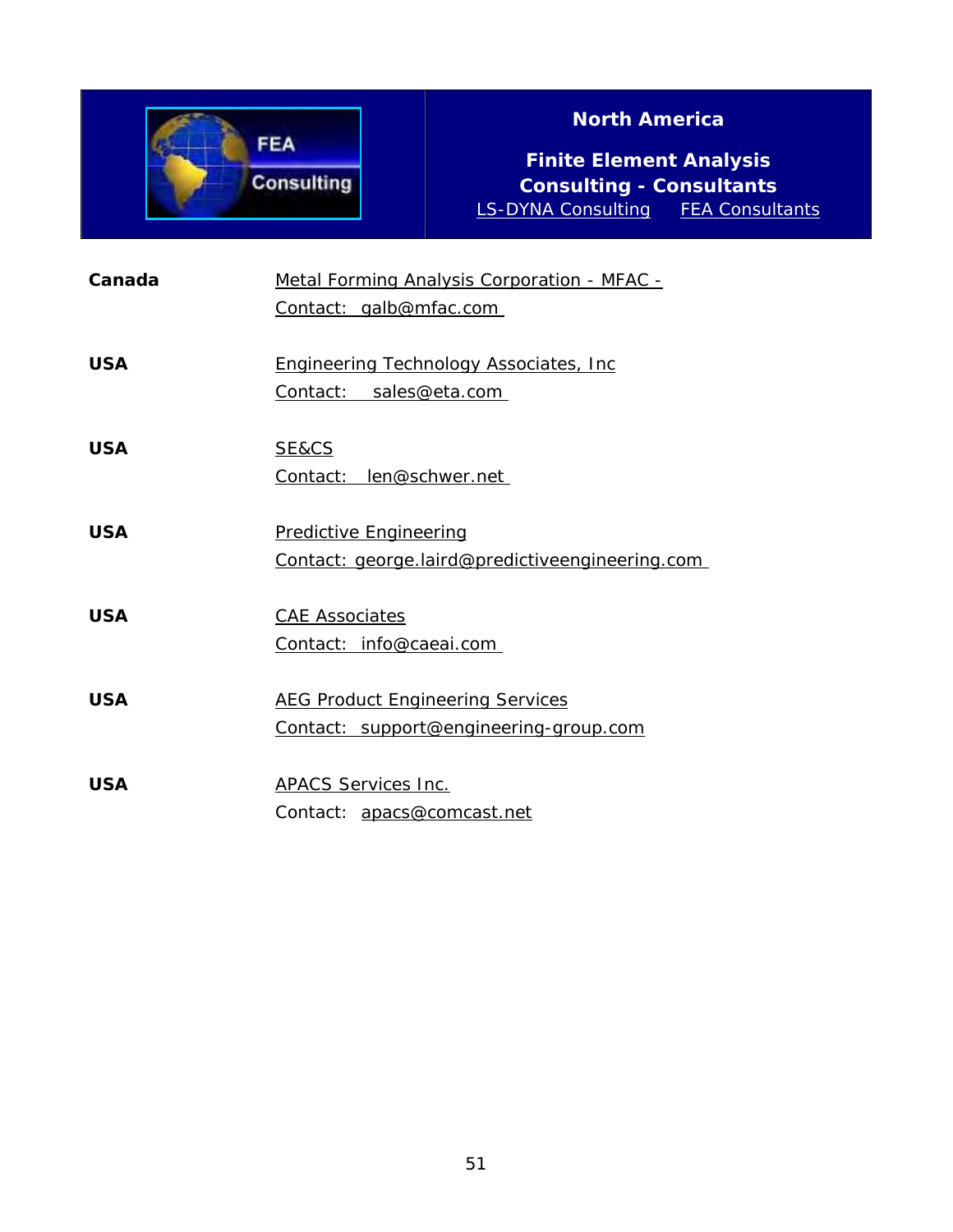

### **EUROPE**

**Finite Element Analysis Consulting - Consultants**  [LS-DYNA Consulting](http://www.ls-dynaconsulting.com/index.htm) [FEA Consultants](http://www.fea-consultants.com/index.htm)

| <b>DENMARK</b>     | <b>FaurConAps</b><br>Contact: faurholdt@faurcon.com                    |
|--------------------|------------------------------------------------------------------------|
| <b>FRANCE</b>      | <b>ALYOTECH TECHNOLOGIES</b><br>Contact: nima.edjtemai@alyotech.fr     |
| <b>FRANCE</b>      | ALLIANCE SERVICES PLUS<br>Contact: v.lapoujade@asplus.fr               |
| Germany            | <b>CADFEM GmbH</b><br>Contact: ls-dyna@cadfem.de                       |
| Germany            | <b>DYNAmore</b><br>Contact: uli.franz@dynamore.de                      |
| <b>ITALY</b>       | <b>EnginSoft SpA</b><br>Contact: info@enginsoft.it                     |
| <b>Netherlands</b> | Infinite Simulation Systems, B.V.<br>Contact: j.mathijssen@infinite.nl |
| Sweden             | <b>DYNAmore Nordic</b><br>Contact marcus.redhe@dynamore.se             |
| <b>UK</b>          | <b>OVE ARUP &amp; PARTNERS</b><br>Contact: brian.walker@arup.com       |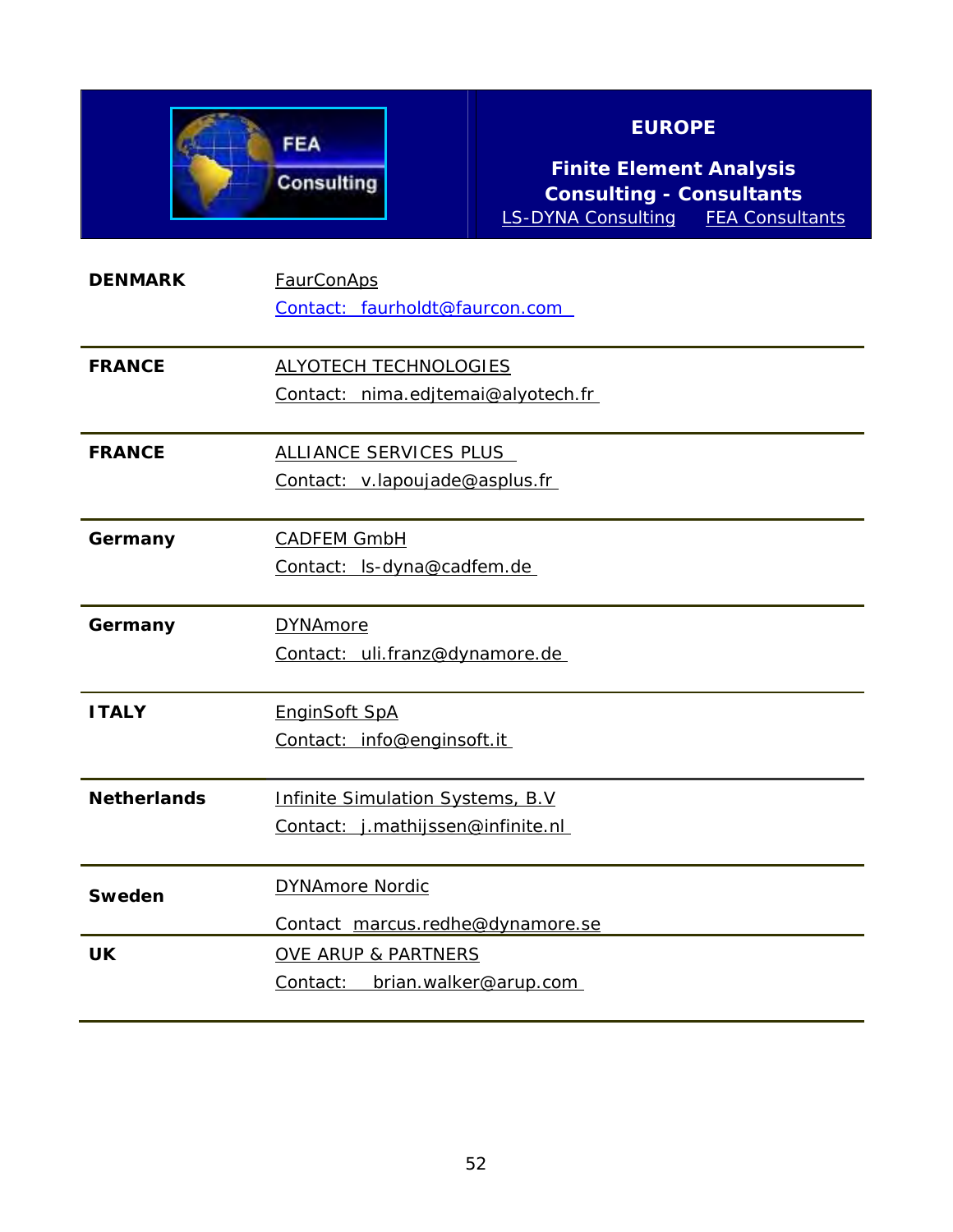

### **Asia Pacific**

**Finite Element Analysis Consulting - Consultants**  [LS-DYNA Consulting](http://www.ls-dynaconsulting.com/index.htm)

| <b>Australia</b> | <b>Leading Engineering Analysis Providers, LEAP</b> |
|------------------|-----------------------------------------------------|
|                  | Contact: info@leapaust.com                          |
| China            | Ove Arup & Partners                                 |
|                  | Contact: stephen.zhao@arup.com                      |
| China            | ETA China                                           |
|                  | Contact: Ima@eta.com.cn                             |
| China            | Shanghai Hengstar Technology Corp.                  |
|                  | http://www.hengstar.com                             |
| <b>INDIA</b>     | nHance Engineering Solutions Pvt Ltd                |
|                  | Contact: lavendra.singh@arup.com                    |
| <b>INDIA</b>     | <b>EASi Engineering</b>                             |
|                  | Contact: rvenkate@easi.com                          |
| <b>JAPAN</b>     | <b>JSOL Corporation</b>                             |
|                  | Contact: cae-info@sci.jsol.co.jp                    |
| <b>JAPAN</b>     | Itochu Techo-Solutions Corp.                        |
|                  | Contact: ls-dyna@ctc-g.co.jp                        |
| <b>JAPAN</b>     | LANCEMORE                                           |
|                  | Contact: info@lancemore.jp                          |
| <b>KOREA</b>     | <b>THEME Engineering</b>                            |
|                  | Contact: wschung@kornet.net                         |
| <b>KOREA</b>     | KOREAN SIMULATION TECHNOLOGIES                      |
|                  | Contact: young@kostech.co.kr                        |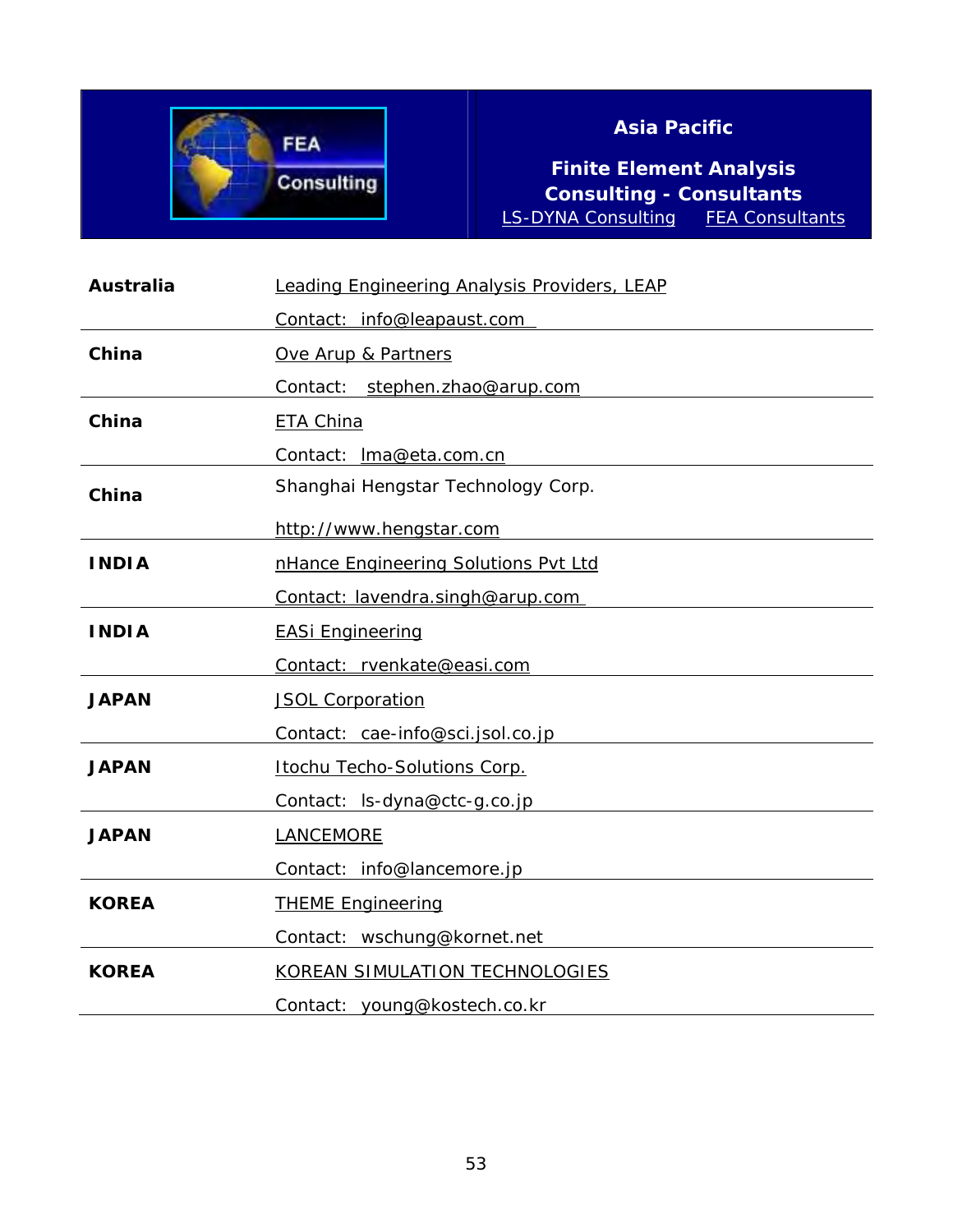

### **LS-DYNA is delivered with LS-OPT - LS-PrePost LSTC Dummy & Barrier Models**

### Alpha Order by Country

| <b>Australia</b> | Leading Eng. Analysis Providers - LEAP<br>http://www.leapaust.com.au/<br>info@leapaust.com.au         |
|------------------|-------------------------------------------------------------------------------------------------------|
| Canada           | Metal Forming Analysis Corp - MFAC<br>http://www.mfac.com/<br>galb@mfac.com                           |
| China            | ETA China<br>http://www.eta.com.cn/<br>Ima@eta.com.cn                                                 |
| China            | OASYS Ltd. (software house of Arup)<br>http://www.oasys-software.com/dyna/en<br>stephen.zhao@arup.com |
| China            | Shanghai Hengstar Technology Corp.<br>http://www.hengstar.com                                         |
| France           | <b>ALYOTECH TECH.</b><br>http://www.alyotech.fr<br>nima.edjtemai@alyotech.fr                          |
| <b>France</b>    | ALLIANCE SVCE. PLUS - AS+<br>http://www.asplus.fr/ls-dyna<br>v.lapoujade@asplus.fr                    |
| Germany          | <b>CADFEM</b><br>Isdyna@cadfem.de<br>http://www.cadfem.de/en                                          |
| Germany          | <b>DYNAmore</b><br>http://www.dynamore.de/<br>uli.franz@dynamore.de                                   |
| Greece           | PhilonNet Engineering Solutions<br>http://www.philonnet.gr<br>stavroula.stefanatou@philonnet.gr       |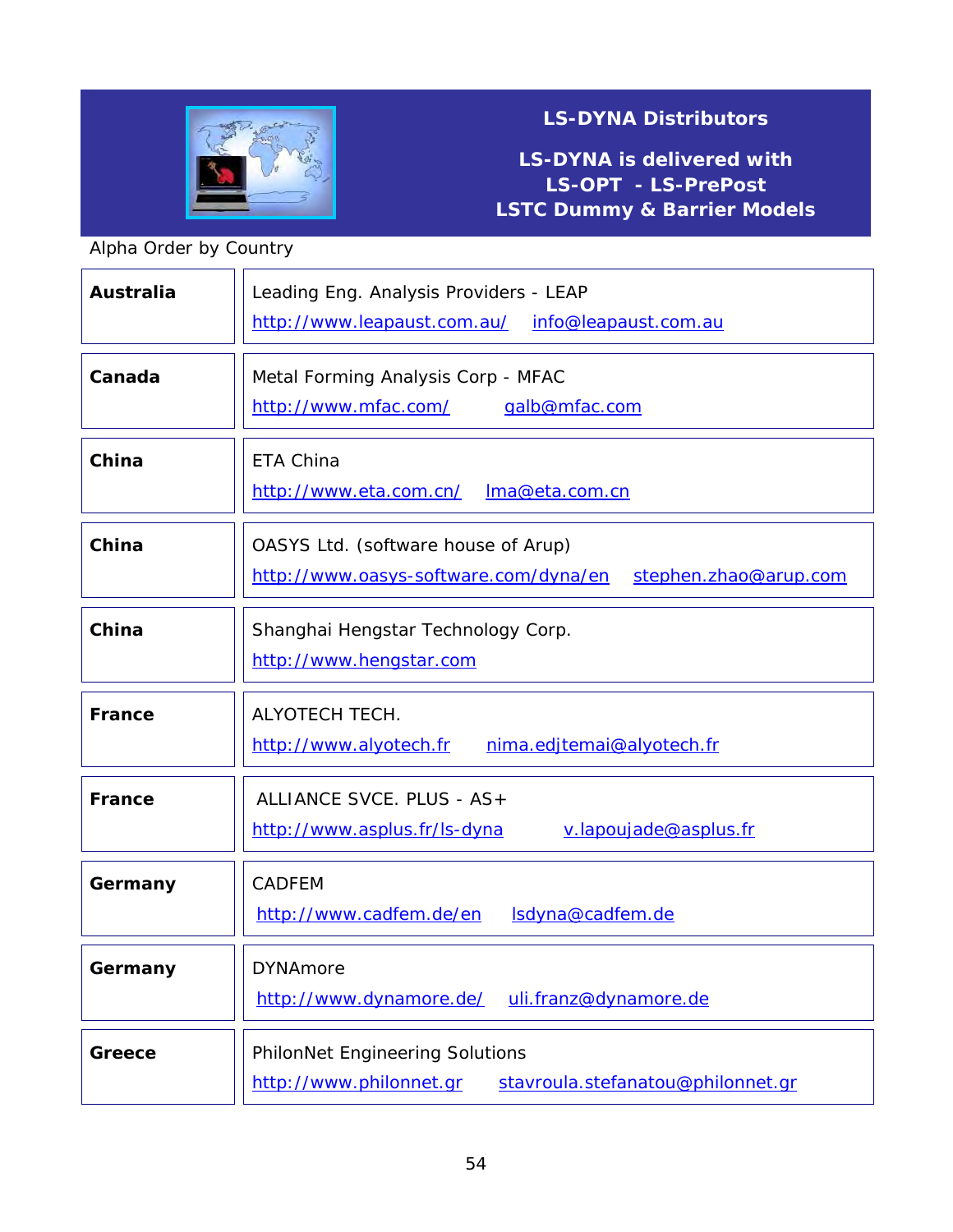

**LS-DYNA is delivered with LS-OPT - LS-PrePost LSTC Dummy & Barrier Models**

| <b>India</b> | OASYS Ltd. (software house of Arup)<br>http://www.oasys-software.com/dyna/en<br>lavendra.singh@arup.com |
|--------------|---------------------------------------------------------------------------------------------------------|
| <b>India</b> | <b>EASi Engineering</b><br>http://www.easi.com/<br>rvenkate@easi.com                                    |
| <b>India</b> | CADFEM Eng. Svce India<br>http://www.cadfem.in/ info@cadfem.in                                          |
| <b>Italy</b> | EnginSoft SpA<br>http://www.enginsoft.it/<br>info@enginsoft.it                                          |
| Japan        | <b>JSOL Corporation</b><br>http://www.jsol.co.jp/english/cae<br>cae-info@sci.jsol.co.jp                 |
| Japan        | <b>ITOCHU Techno-Solutions Corp.</b><br>http://www.engineering-eye.com/<br><u>ls-dyna@ctc-g.co.jp</u>   |
| Japan        | <b>FUJITSU</b><br>http://jp.fujitsu.com\solutions\hpc\app\lsdyna\                                       |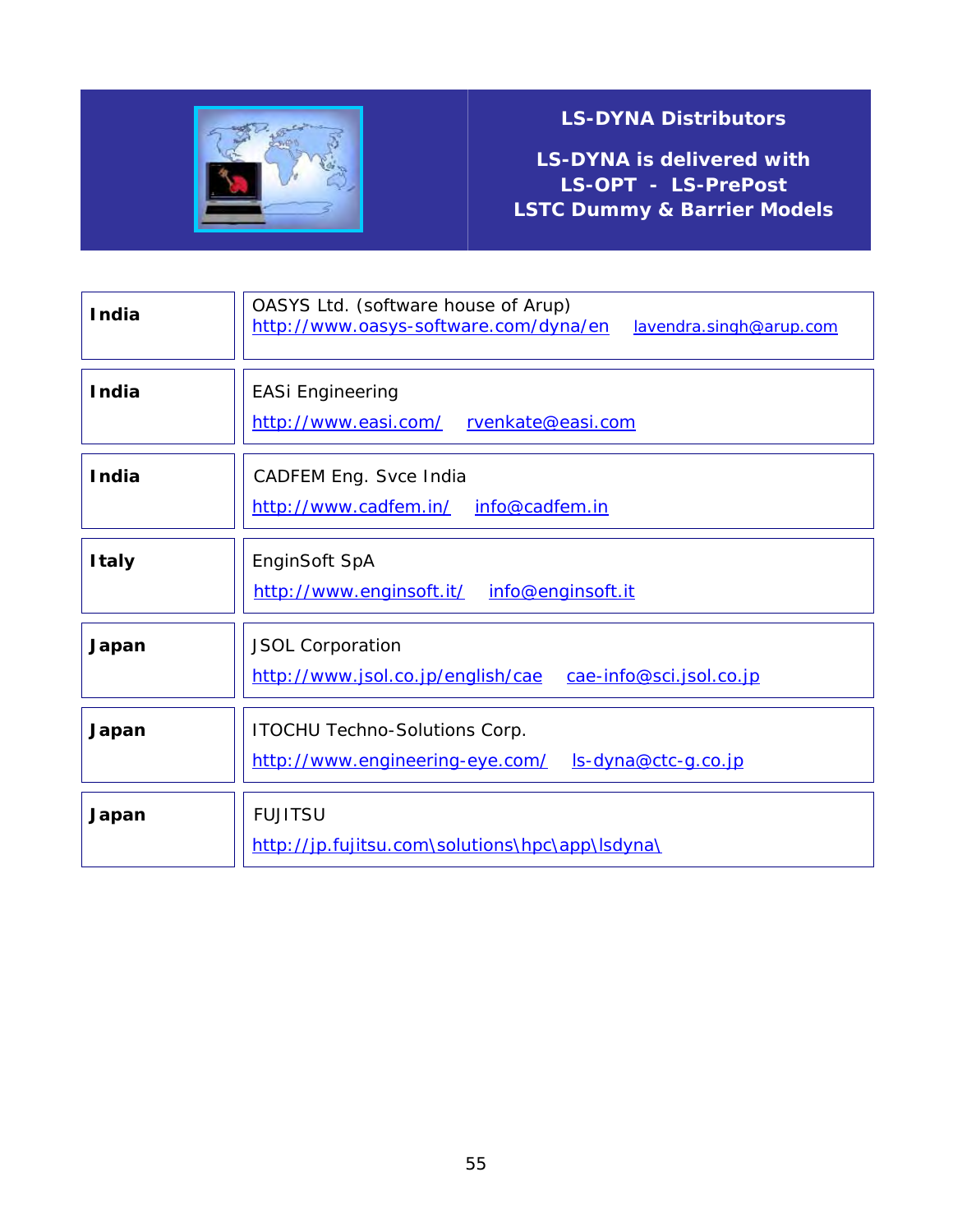

**LS-DYNA is delivered with LS-OPT - LS-PrePost LSTC Dummy & Barrier Models**

| Korea              | Theme Engineering<br>http://www.lsdyna.co.kr/ wschung@kornet.net                    |
|--------------------|-------------------------------------------------------------------------------------|
| Korea              | Korea Simulation Technologies<br>http://www.kostech.co.kr young@kostech.co.kr       |
| <b>Netherlands</b> | Infinite Simulation Systems, BV<br>http://www.infinite.nl/ j.mathijssen@infinite.nl |
| <b>Sweden</b>      | <b>DYNAmore Nordic</b><br>http://www.dynamore.se marcus.redhe@dynamore.se           |
| <b>Taiwan</b>      | <b>Flotrend Corporation</b><br>http://www.flotrend.com.tw/<br>gary@flotrend.tw      |
| <b>Russia</b>      | State Unitary Enterprise - STRELA<br>info@ls-dynarussia.com                         |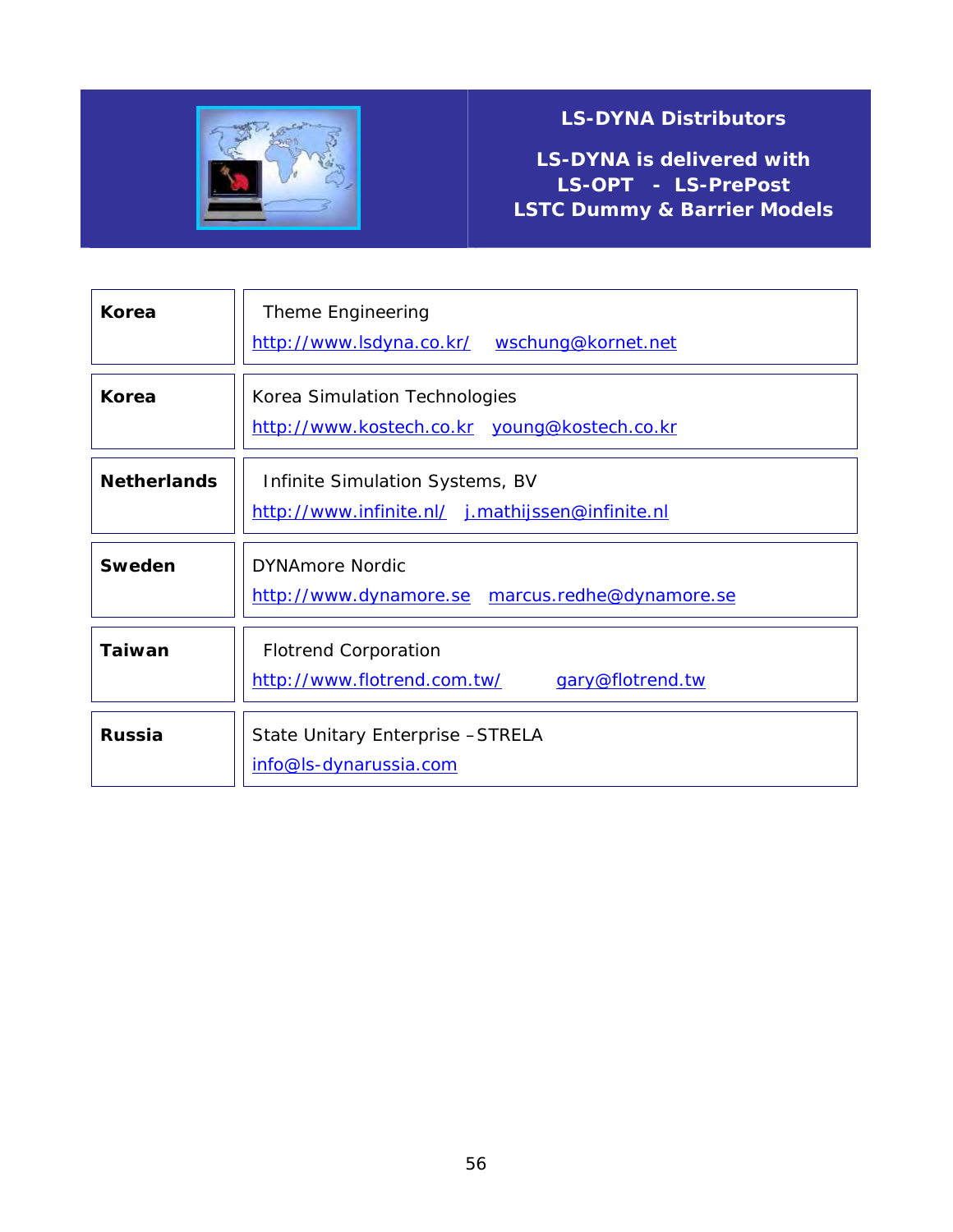

**LS-DYNA is delivered with LS-OPT - LS-PrePost LSTC Dummy & Barrier Models**

| <b>United</b><br>Kingdom | <b>OVE ARUP &amp; PARTNERS</b><br>http://www.oasys-software.com/dyna/en/<br>dyna.sales@arup.com |
|--------------------------|-------------------------------------------------------------------------------------------------|
| <b>USA</b>               | Livermore Software Tech. Corp. - LSTC<br>http://www.lstc.com/<br>sales@lstc.com                 |
| <b>USA</b>               | Engineering Tech. Assc. Inc. - ETA<br>http://www.eta.com/<br>sales@eta.com                      |
| <b>USA</b>               | <b>DYNAMAX</b><br>http://www.dynamax-inc.com/<br>sales@dynamax-inc.com                          |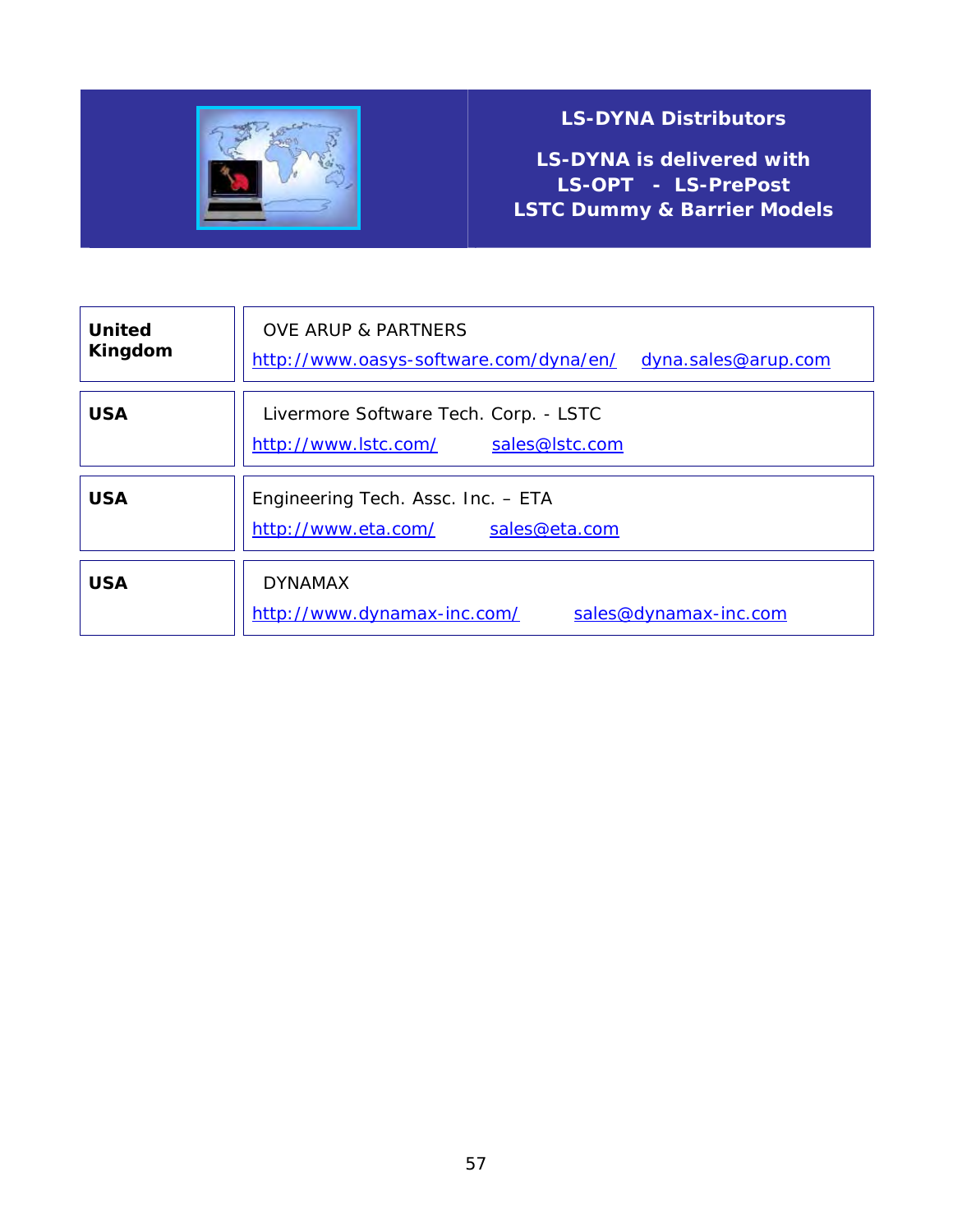



The LSTC Models Development Team has decided to formalize the procedure of distributing news about LSTC's models in order to handle the increased number of recipients.

Previously, you have received news about LSTC's models, via direct e-mails from Sarba Guha. The previous mailing list was retired, as of the first invitation to the new mailing list.

If you arel interested in receiving the LSTC Models News:

1. **Subscribe** to this new mailing list at the following website:

[http://listserv.lstc.com/mailman/listinfo/lstc\\_models\\_news](http://listserv.lstc.com/mailman/listinfo/lstc_models_news)

- 2. **Receive:** You will receive an e-mail from the mail program with the following sender address: [lstc\_models\_news-request@listserve.lstc.com] with the subject line "confirm" and an alpha-numerical code.
- 3. **Confirm:** Per the instructions in that e-mail, please confirm your e-mail address
- 4. **Address Book:** To ensure receipt of emails from LSTC Models News, add [lstc\_models\_news@listserv.lstc.com] to your address book or safe list
- 5. **Confidentiality:** Your e-mail address will not be distributed outside of LSTC and only used for the LSTC Models News.

Thank you for your interest in our products!

**Best regards, LSTC Models Development Team**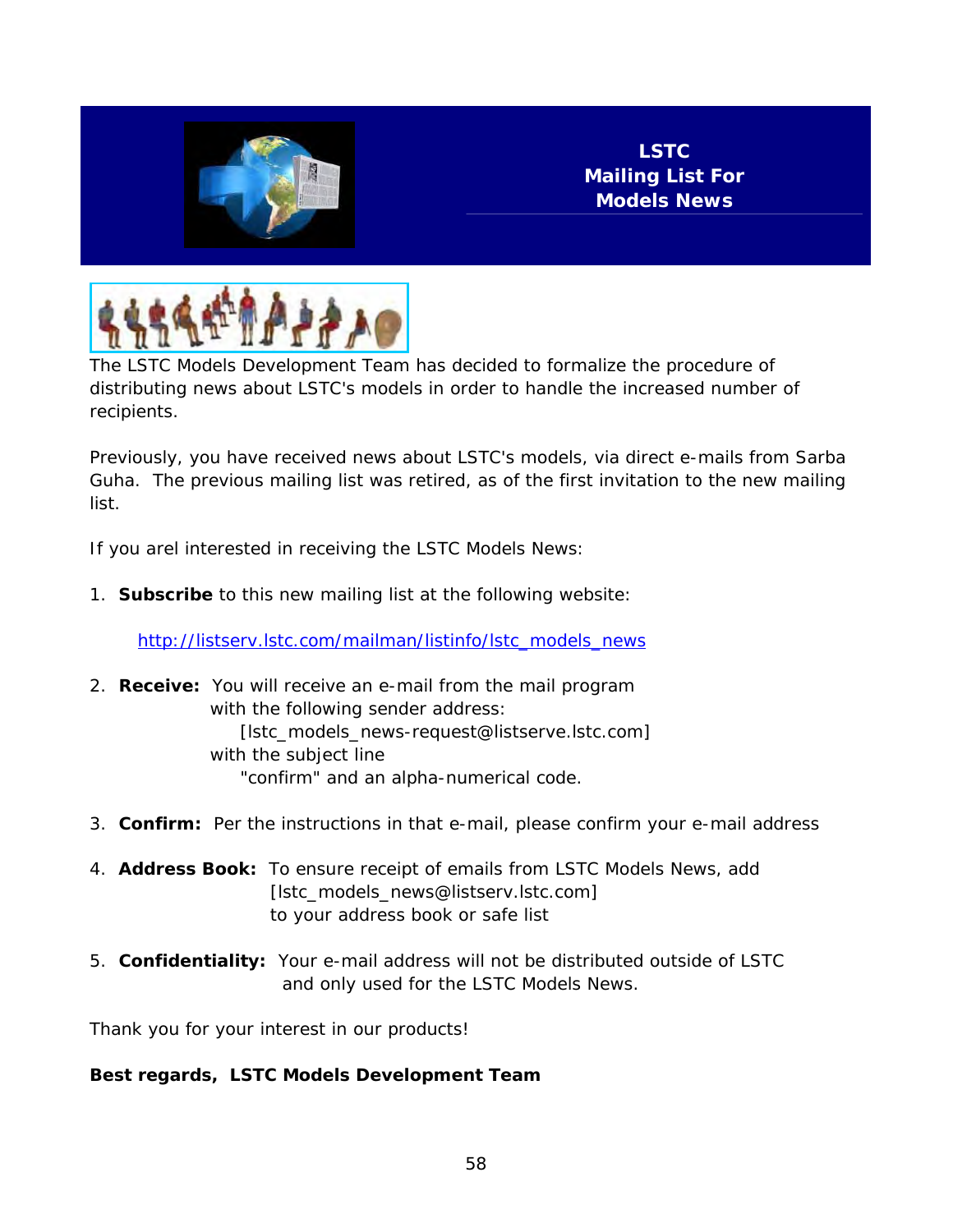

**Press Release** 

**Tohoku University Selects SGI** 

[http://www.sgi.com/company\\_info/newsroom/press\\_releases/2011/august/tohoku.html](http://www.sgi.com/company_info/newsroom/press_releases/2011/august/tohoku.html) 

#### **Tohoku University Selects SGI to Advance Fluid Science Research**

#### **Internationally Recognized Research Institute Begins Large-Scale 3-D Visualization Studies with SGI® Altix® UV 1000**

FREMONT, Calif. — August 22, 2011 — SGI (NASDAQ: SGI), a trusted leader in technical computing, announced today that the Institute of Fluid Science, Tohoku University in Sendai, Japan has begun operation of an SGI high performance computing (HPC) system. The HPC system consists of an SGI® Altix® UV 1000 operating at over 32 teraflops and delivering up to 4x peak performance over the previous system.

The new solution, added to other HPC systems already in place at the Institute, was designed and implemented by SGI Professional Services. It was configured with over 3550 cores of Intel® Xeon® processor X7560 series. It contains 10 terabytes (TB) of total memory with 4 TB of shared memory, and includes an integrated multi-screen Cave Automatic Virtual Environment (CAVE) 3-D visualization system. Applications such as Fluent, SGI® OpenFOAM® and inhouse codes are utilized, enabling users to run AVS or Ensight to visualize the output data.

Institute of Fluid Science, Tohoku University is focused on high quality investigations on a wide range of studies. These include numerical

simulation of sonic booms of supersonic aircraft, three-dimensional simulation of core-collapse supernovae, simulations and the design of intracranial stents for treating cerebral aneurysms and the associated blood flow analysis, meteorological forecast by downscaling simulations, measurement-integrated airport-area simulation for wake turbulence measurements, and numerical prediction of erosion of pipes in nuclear power plants due to liquid droplet impingement.

"We're pleased that Tohoku University's Institute of Fluid Science has been able to seamlessly integrate an SGI Altix UV 1000 into their existing infrastructure and bring it online at this time," said Nobuhiko Nakatsu, president of SGI Japan. "The results of their research will benefit communities around the world for years to come."

"Institute of Fluid Science, Tohoku University requires outstanding high performance computing technology to advance their research agenda," said Rajeeb Hazra, general manager of HPC at Intel. "By using the Intel® Xeon® processor X7560 series, the SGI® Altix® UV 1000 has the desired performance,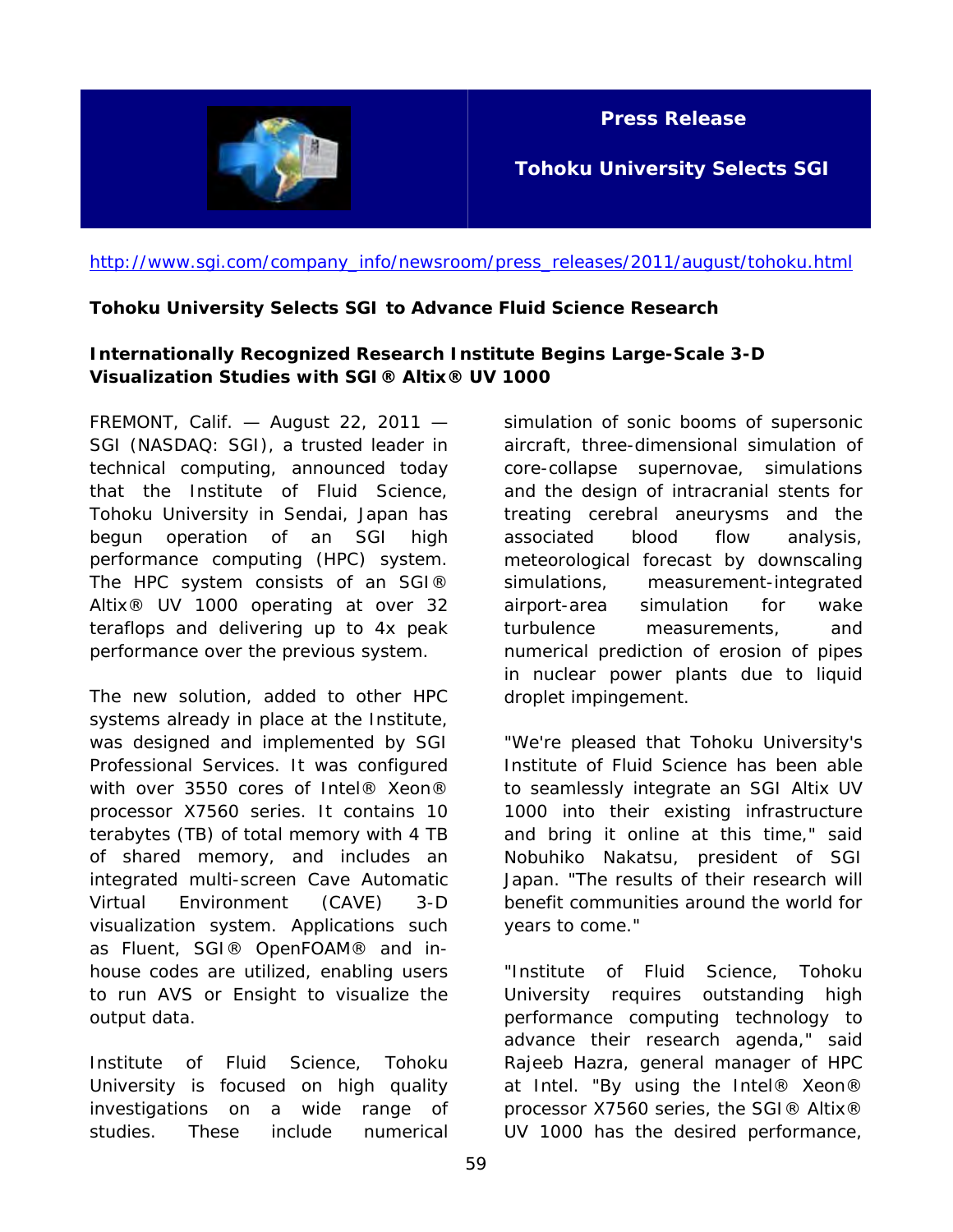memory capacity, and bandwidth to handle complex data intensive problems in fluid science. Intel is excited to help these scientists conduct collaborative research to move forward the state of the art."

#### About SGI

.

SGI, a trusted leader in technical computing, is focused on helping customers solve their most demanding business and technology challenges.

Connect with SGI on Twitter (@sgi\_corp), YouTube (youtube.com/sgicorp), and LinkedIn.

#### **Press Contact Information:**

SGI Japan - Keiichi Yokoyama yokoyama@sgi.com +81-3-5488-1811

Ogilvy Public Relations Analisa Schelle 415-677-2721 SGImedia@ogilvyr.com

©2011 Silicon Graphics International Corp. All rights reserved. SGI, the SGI logo, Altix and OpenFOAM are registered trademarks or trademarks of Silicon Graphics International Corp. or its subsidiaries in the United States and/or other countries. All other trade names and marks are the property of their respective owners.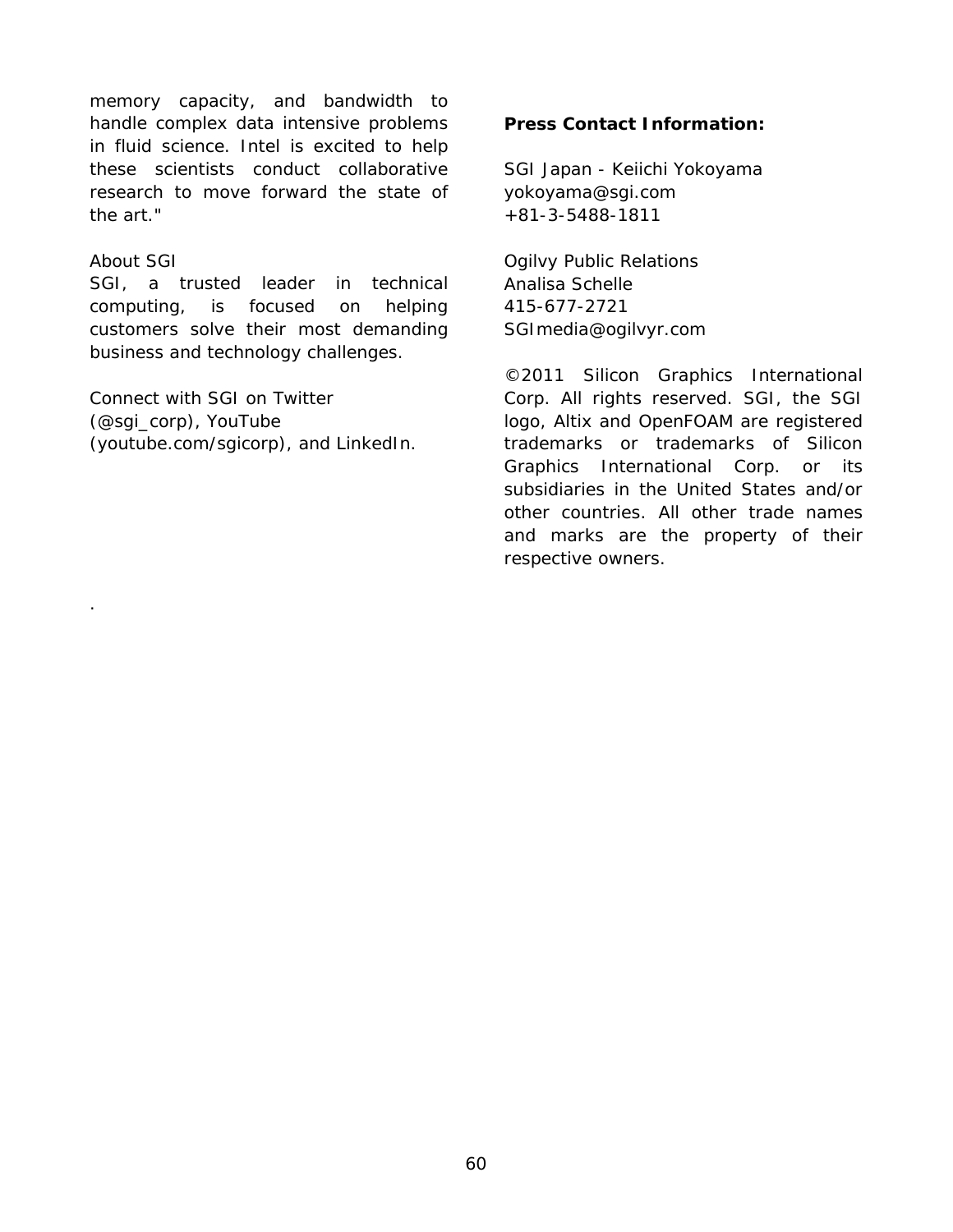

**Press Release** 

**ESI's Japanese User Forum PUCA 2011** 

http://www.esi-group.com

#### **ESI's Japanese User Forum PUCA 2011 will take place on 5 & 6 December, bringing together Virtual Prototyping users and experts.**

Paris, France – 19 September, 2011 – ESI Group, pioneer and world-leading solution provider in virtual prototyping for manufacturing industries, announces the 22nd PUCA, a user event aiming to support the deployment of End-to-End Virtual Prototyping in Japan and neighboring countries. The event will address key industrial challenges of ESI's customers across various industry sectors, with a focus on ground transportation, aerospace and energy.

Designed specifically for Japanese customers, but attracting visitors from across the Asia-Pacific region, PUCA 2011 is a unique forum for ESI users to share their expertise, best practices, successes and challenges in implementing End-to-End Virtual Prototyping to help develop their products and manufacturing processes.

End-to-End Virtual Prototyping enables virtual manufacturing, building and testing of a product in coherent progressive stages and concurrently across multiple domains. It helps product development teams deliver quality results: accurate, for the right cost, at the right time, and with impressive benefits.

PUCA 2011 will also be an opportunity to introduce ESI's recent acquisition of German company IC.IDO, bringing the best 3D interactive and immersive visualization capabilities to bridge the gap between the virtual and physical prototyping worlds. This ground-breaking 3D visualization technology allows individuals and global teams to 'experience their product' and make design decisions long before physical prototypes are available; manifestly essential to End to End Virtual Prototyping.

The conference will bring together experts, senior practitioners and decision-makers from industry, and representatives from prestigious institutes and universities. Keynote speakers will address topics in different industry sectors - including ground transportation, aerospace and energy – and will challenge users to exchange information on their imperatives and experiences.

"We are looking forward to the next PUCA", said Toshihiro Araki, General Manager of the Integrated CAE Department at NISSAN MOTORS. "This has been an important event for us for more than 20 years now. We value the opportunity to learn about the latest developments in virtual prototyping and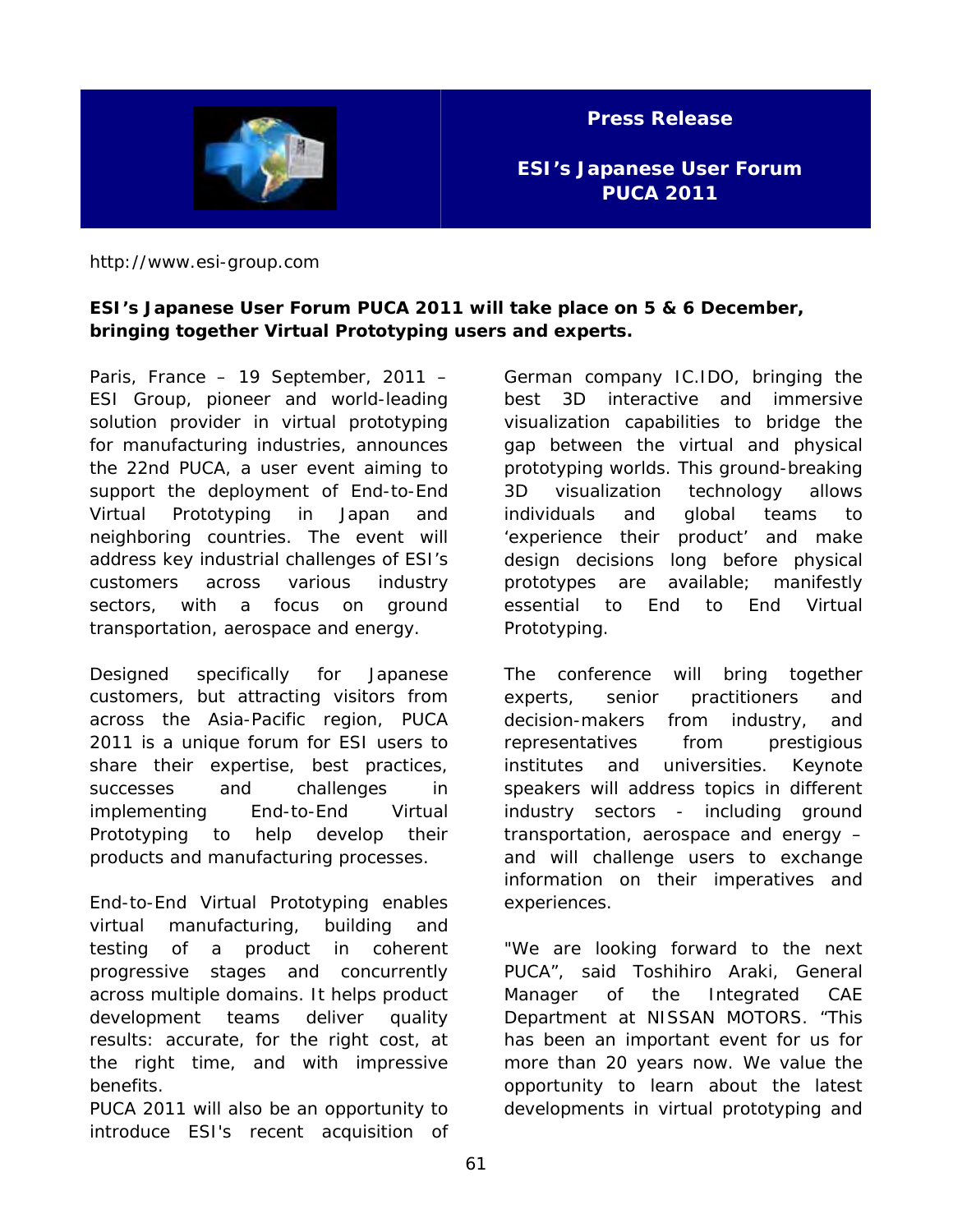share experiences with key users from around the world".

PUCA 2011 will take place on 5 & 6 December, 2011 at the Hyatt Regency Hotel, Shinjuku area, Tokyo. On the evening of December 5, participants will gather for a gala dinner. For further information, please visit http://www.esigroup.com/corporate/events/puca-2011

For more ESI news, visit: www.esigroup.com/newsroom

#### About ESI Group

ESI is a pioneer and world-leading solution provider in virtual prototyping for manufacturing industries that takes into account the physics of materials. ESI has developed an extensive suite of coherent, industry-oriented applications

to realistically simulate a product's behavior during testing, to fine-tune manufacturing processes in accordance with desired product performance, and to evaluate the environment's impact on performance. ESI's solutions fit into a single collaborative and open environment for End-to-End Virtual Prototyping, thus eliminating the need for physical prototypes during product development. The company employs about 850 high-level specialists worldwide covering more than 30 countries. ESI Group is listed in compartment C of NYSE Euronext Paris. For further information, visit www.esigroup.com.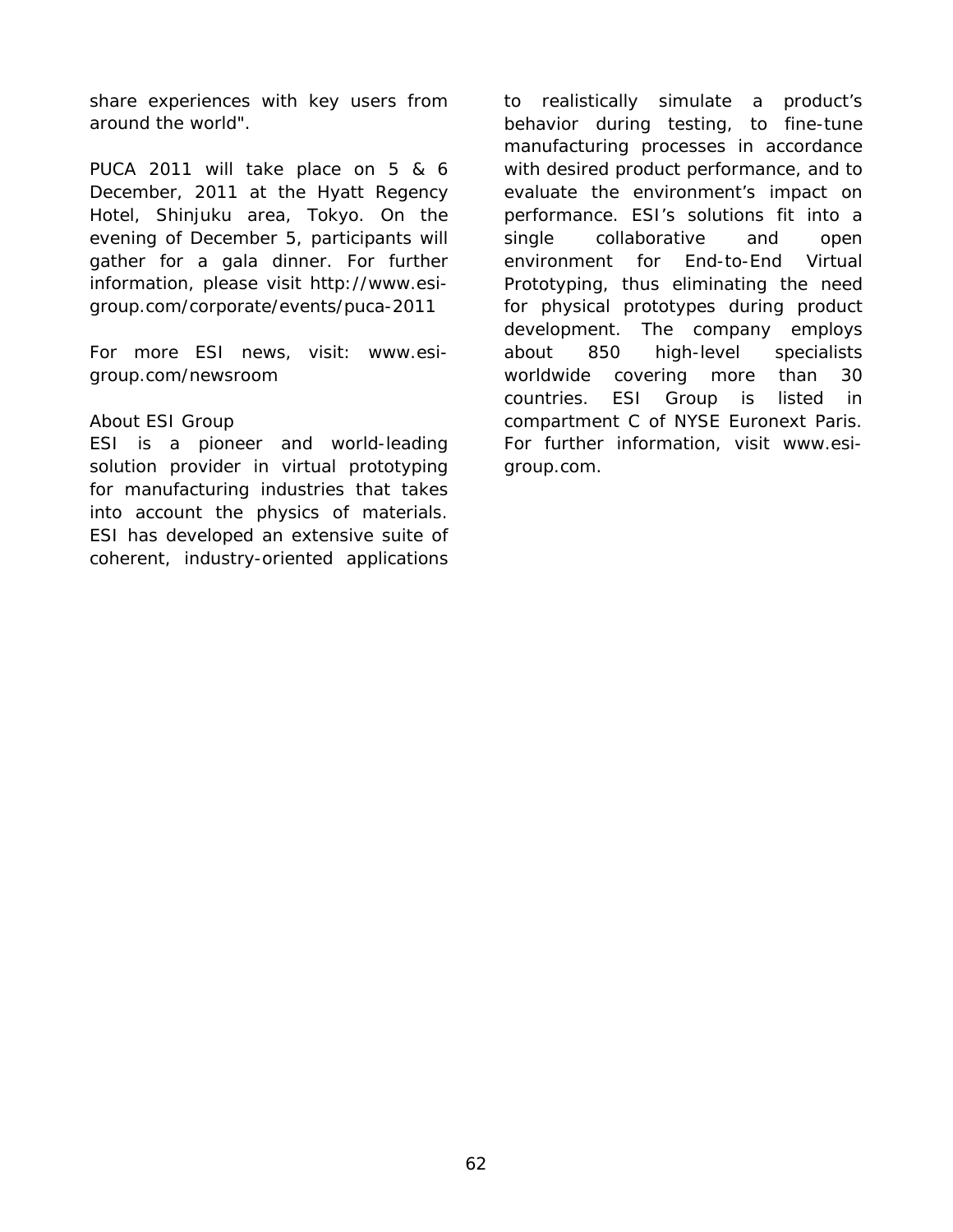

**Nina Maurath** 

**Cardboard Box Testing**

**Nina lives with Christoph Maurath of LSTC.** 

**In her spare time Nina can be found doing engineering research testing cardboard boxes** 

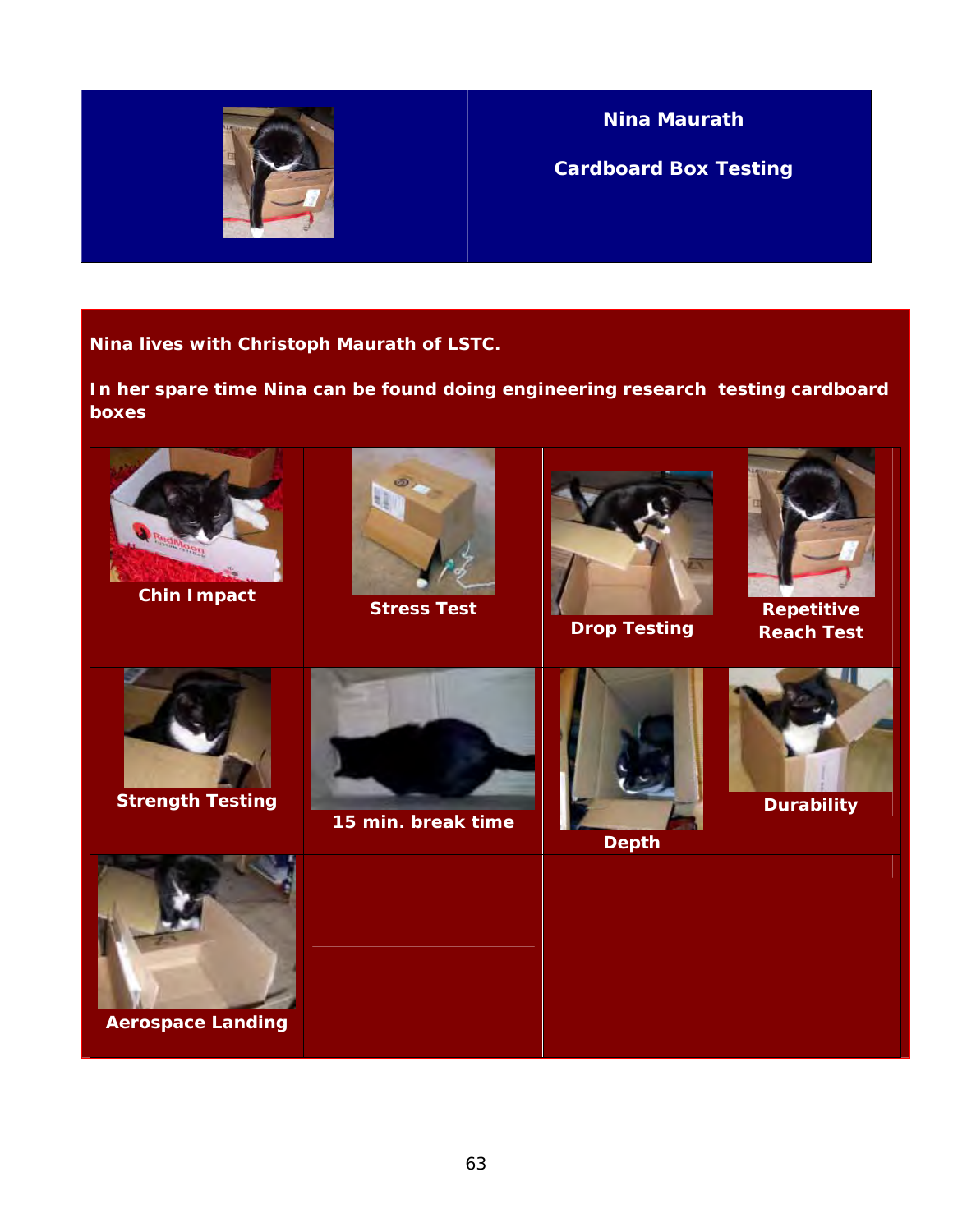

**Previous Article** 

**One-Step Metal Forming Solution**

### **An Enhanced One-Step Metal Forming Solution in LS-DYNA**® **Xinhai Zhu, Dilip Bhalsod, Li Zhang Weiguo Lee, Philip Ho LSTC**

#### **INTRODUCTION**

One-step solution, also called "inverse" method, employing the deformation theory as opposed to the incremental theory, has been used in performing sheet metal forming simulation in early stage of a vehicle design, development and manufacturing process. Since the deformation loading is linear, it is strain path-independent and therefore history independent. It is most widely used for initial blank/material estimation, trimlines unfolding, and initialization of plastic strains and blank thickness in crash simulation. One-step solution is known for its fast computational speeds and simplicity of input requirement. Typically, although it would help, the binder and addendum geometry are not required, saving a lot of efforts in creating these geometries; stamping die processes are not of concern, either; Furthermore, there is no need for contact treatment, since there are no tools and dies involved. Therefore, as far as the geometry goes, the trimmed product is all that is needed to start a one-step solution.

Commercial one-step solution for metal forming has been available for more than two decades. Now, requested by users in metal forming and crash application areas, and through intense and joint development efforts, the previously implemented one-step solution has been enhanced. The new release has included all necessary features required. It is now available in LS-DYNA<sup>®</sup> starting in Revision 67800 and later of the R6 release.

#### **MAIN FEATURES**

The one-step solution is activated with a keyword

\*CONTROL\_FORMING\_ONESTEP, with OPTION=7 (Card 1,  $1^{st}$  field). It utilizes some of the existing implicit static solver to iterate and to arrive at a converged solution. Most models need about 4 steps to achieve good results. Some of the details are as follows,

- INPUT In addition to the usual input for part, material and physical properties, final product mesh in keyword format is needed. Any trimmed-out holes need to be filled. The filling can be done in LS-PrePost v3.2, by selecting *Mesh/EleGen/Shell/Shell by Fill\_Holes/Auto Fill*.
- OUTPUT Results are stored in an ASCII file named 'onestepresult'. It is essentially a dynain file storing final forming thickness and plastic strains, which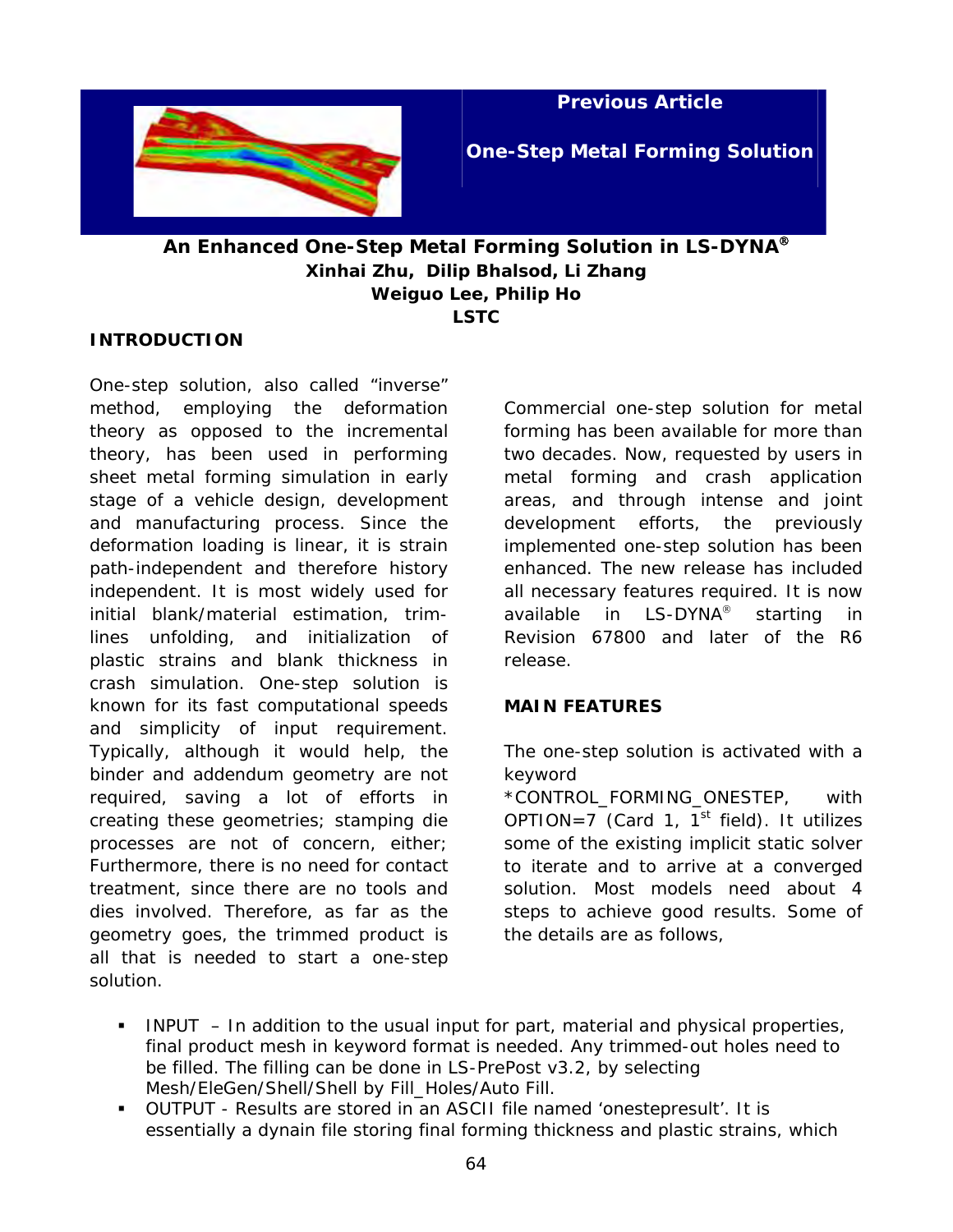can be plotted within LS-PrePost. The final estimated blank size (in its initial, flat shape) can be viewed and output through d3plot files, along with intermediate shapes stored for each implicit step. The first state will be the initial estimated blank from LS-PrePost.

 Draw beads can be applied along the periphery of the final part in two ways. The first so-called 'Auto Beads' applies a user supplied lock percentage for a variable AUTOLOCK (Card1, 3<sup>rd</sup> field in \*CONTROL\_FORMING\_ONESTEP) to all nodes along the part boundary automatically. A 30% lockage is set as default for the variable *AUTOLOCK*. Optionally, a node set can be defined along the part boundary and a lock percentage using the \_DRAWBEAD option \*CONTROL\_FORMING\_ONESTEP\_DRAWBEAD. The lock percentage is based on a percentage of a fully locked force, determined by tensile strength and sheet

thickness, and is automatically calculated within the solver. In most cases, default lockage of 30% from 'Auto Beads' achieves sufficiently good results.

- Optionally, friction can be accounted for, by using a new option \*CONTROL\_FORMING\_ONESTEP\_FRICTION. The frictional force is based on a "binder pressure", and is a percentage of the input pressure.
- Nodal restraints used in implicit calculation to prevent rigid body motion are automatically applied using a new keyword \*CONTROL\_FORMING\_ONESTEP\_AUTO\_CONSTRAINT, with OPTION=1 (Card 1, 1<sup>st</sup>) field).
- All other implicit cards, such as \*CONTROL\_IMPLICIT\_GENERAL, \_SOLUTION, \_SOLVER, \_AUTO, \_TERMINATION, etc., are used to set the convergence tolerance, termination criterion, etc. It was determined, that the two important variables controlling the solution convergence, Deltau in \*CONTROL\_IMPLICIT\_TERMINATION, and Dctol in

\*CONTROL\_IMPLICIT\_SOULTION, can be set to 0.001 and 0.01, respectively, to obtain the most efficient and best results.

The solver currently supports all element types, with output of results in one integration point in plane and three integration points in the thickness direction. Both material types \*MAT\_024 (tables supported) and \*MAT\_037 are enabled with the one-step solver.

Multiple part IDs are permitted (for filled holes in different PID). Finally, a double precision solver needs to be used. The following control cards are typically used, noting that the no input for the variable AUTOLOCK means default lockage of 30%.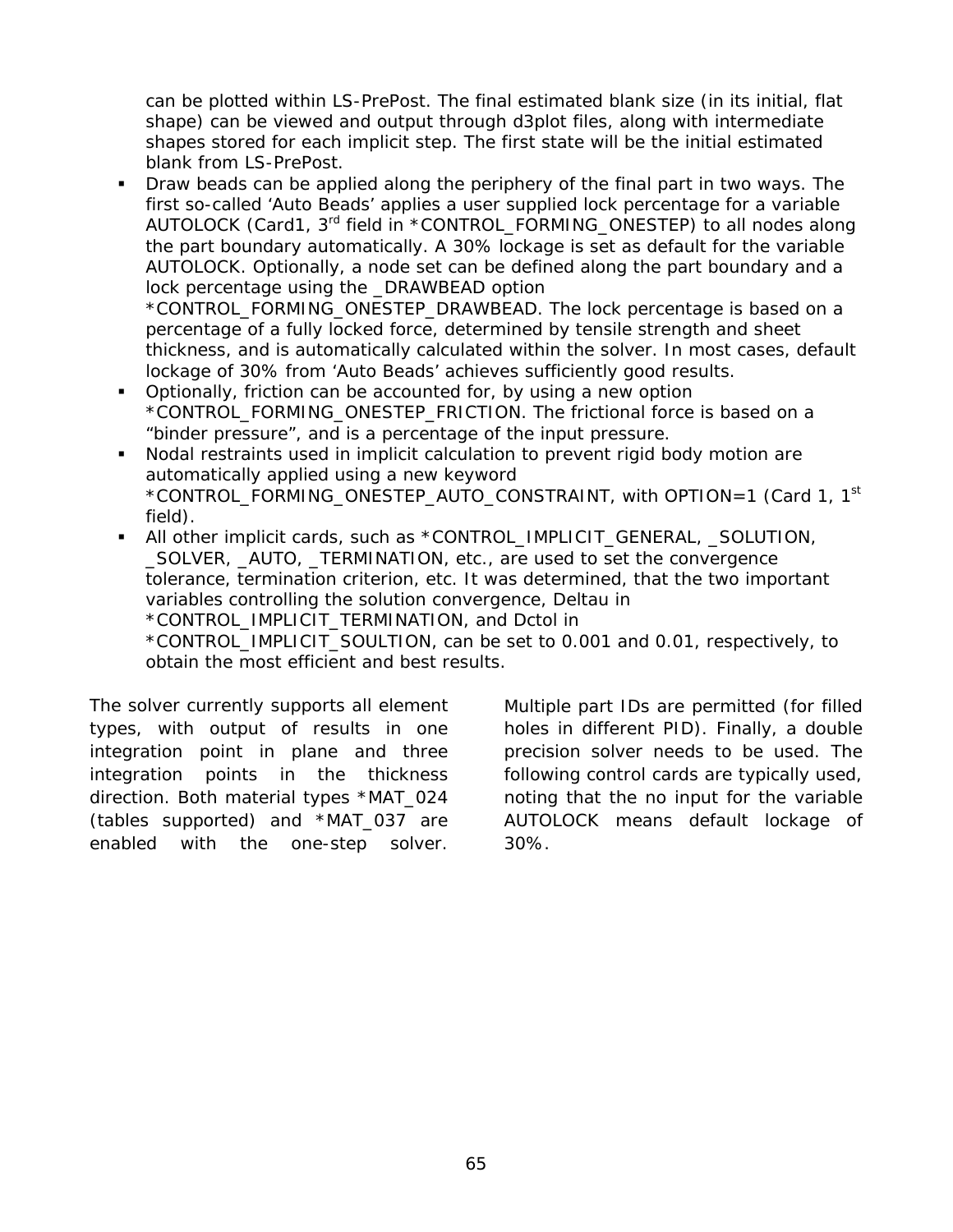```
*CONTROL TERMINATION
$ ENDTIM
     1.0*CONTROL IMPLICIT GENERAL
$ IMFLAG DTO
      \mathbf{1}0.25*CONTROL FORMING ONESTEP
$ OPTION
          AUTOLOCK
        \overline{7}*CONTROL FORMING ONESTEP AUTO CONSTRAINT
$ AUTOSPC
        1
*CONTROL IMPLICIT TERMINATION
S.
 DELTAU
    0.001*CONTROL IMPLICIT SOLUTION
$ NSLOLVR ILIMIT MAXREF DCTOL
                                       ECTOL
    \sim 2
            111200
                               0.011.00
*CONTROL IMPLICIT SOLVER
$ LSOLVR
       \overline{4}*CONTROL IMPLICIT AUTO
$ IAUTO ITEOPT ITEWIN
                              DTMIN
                                         DTMAX
                     \overline{0}\sim 0
      \sim 0
                               0.00.0
```
#### **EXAMPLES**

Two examples are provided below.

1) NUMISHEET 2005 cross member – With average element size of 5 mm uniformly across the blank, the drawn part (with addendum and binder) consists of 25328 elements. A DP600

material properties with \*MAT\_037 was used. On a 1 CPU Linux machine, it took 3 min. to complete the run, with 4 steps. Thickness, plastic strain, and blank size prediction were reasonable, as shown in *Figures 1~3*.



*Figure 1 Sheet Thickness Prediction*  $(t_0 = 1.6$ *mm)*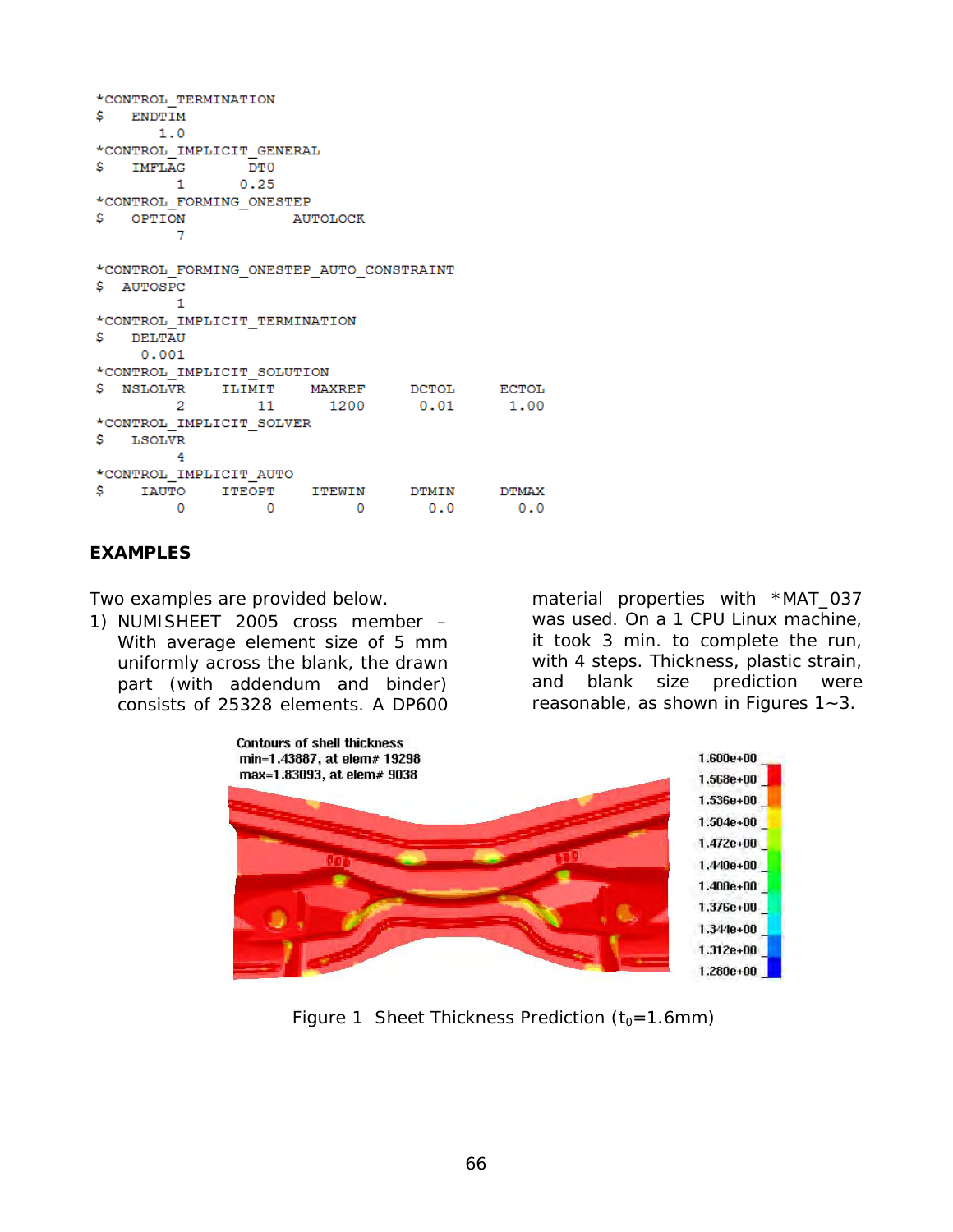

*Figure 2 Plastic Strain Prediction* 



*Figure 3 Initial Blank Size Prediction (not to be scaled)* 

*2)* NCAC Taurus model firewall - With average element size of 8 mm across the blank, the trimmed part (with holes filled) consists of 15490 elements, as shown in *Figure 4*. A BH210 material properties with

\*MAT\_024 was used. On a 1 CPU Linux machine, it took 4 min. to complete the run with 4 steps total. Thickness, plastic strain, and blank size prediction were reasonable, as shown in *Figures 5~7*.



*Figure 4 Sheet Thickness Prediction*  $(t_0=0.75$ *mm)*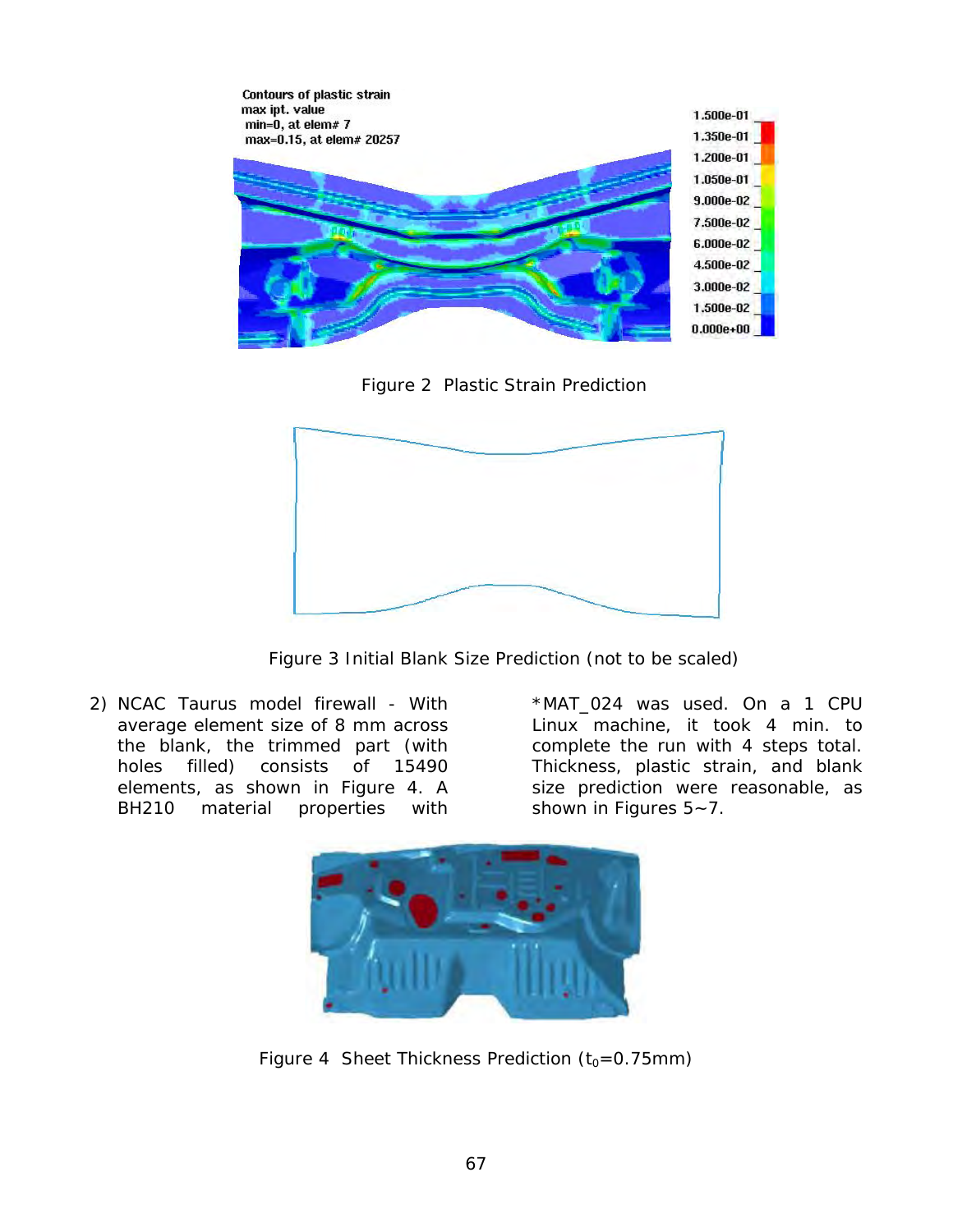

**Contours of shell thickness** min=0.478084, at elem# 3210698 max=1.10908, at elem# 3211511

*Figure 5 Sheet Thickness Prediction (t<sub>0</sub>=0.75mm)* 



*Figure 6 Plastic Strain Prediction* 



*Figure 7 Initial Blank Size Prediction (not to be scaled)*